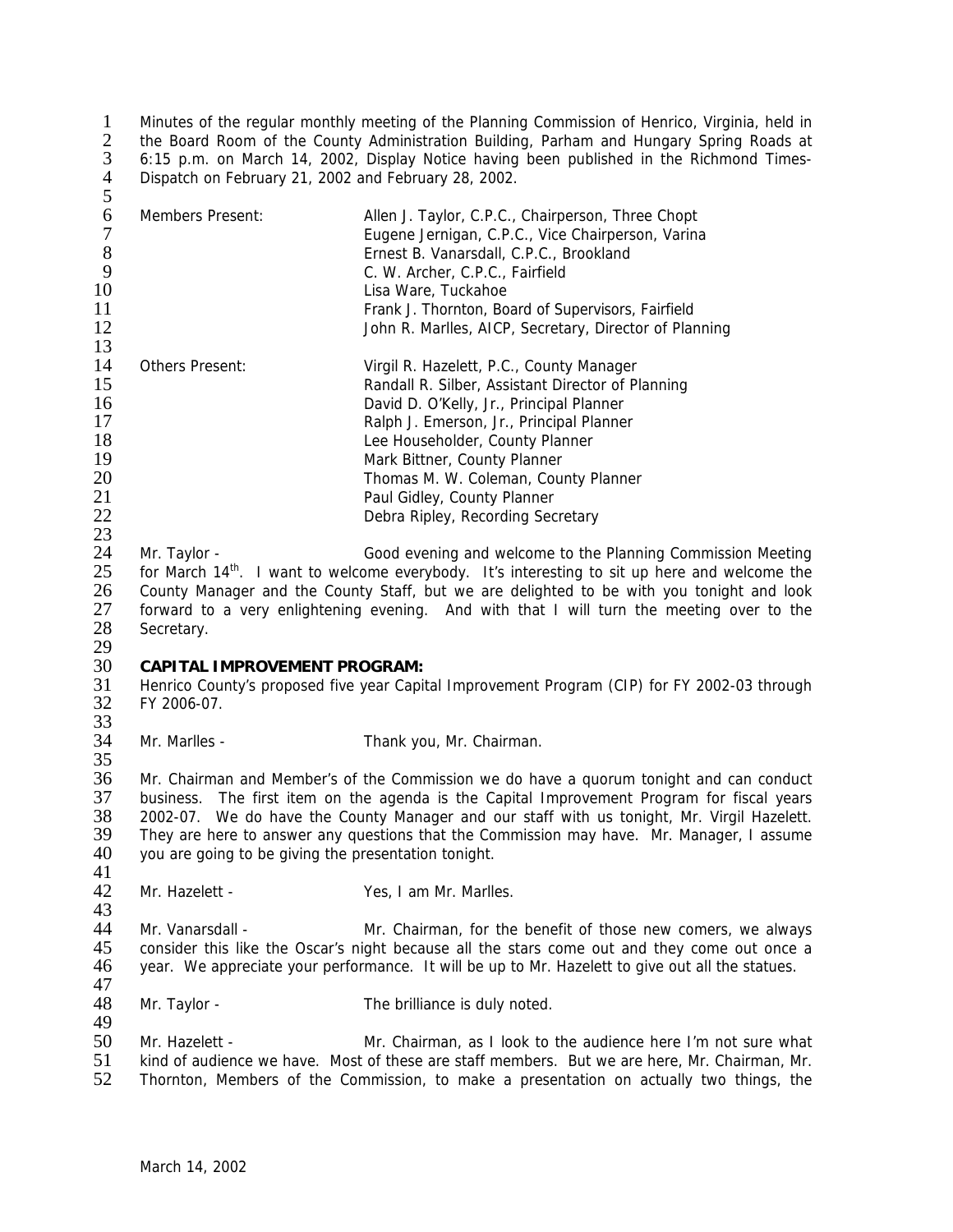53 proposed Capital Improvement Program and the Capital Budget, which are two different things,<br>54 which I will explain to you which I will explain to you.

55

56 I would like to take a look first of all to the 5-year Capital Improvement Program and then we will 57 be taking a look at the proposed Capital Budget, which will be considered once you have be taking a look at the proposed Capital Budget, which will be considered once you have 58 evaluated the budget with the Board of Supervisors for the Year 2002-03.

59<br>60

Included in the proposed Capital Budget is \$51.8 million for projects, which were approved by 61 the voters of Henrico County in November, 2000 under the General Obligation Bond Referendum.<br>62 A large portion of that, almost \$43 million is for educational projects. And there is also \$8.9 62 A large portion of that, almost \$43 million is for educational projects. And there is also \$8.9<br>63 million, which is going to be expended this year for General Government projects. million, which is going to be expended this year for General Government projects.

64<br>65

The coming fiscal year 2002-03 will be the third of seven anticipated General Obligation Bond 66 issues in order to cover the expenses of these projects. The first was, of course, in 2001 and the last will be in 2007.

68

69 As the Planning Commission is aware, the Capital Improvement Program does represent a 5-year 70 request for projects from all of our County agencies.

71

72 The proposed Capital Budget consists of only the most critical needs, which we always consider 73 in the first year of this CIP process. That is what is before you this evening in the budget<br>74 portion, which I will explain. And that is what the Board of Supervisors will be considering for 74 portion, which I will explain. And that is what the Board of Supervisors will be considering for<br>75 approval of the overall budget. approval of the overall budget. 76

77 In looking at the 5 year CIP request, which we must do first, I'm going to show you two slides<br>78 that depict generally all of the requests, which have been made. The slide before you (referring 78 that depict generally all of the requests, which have been made. The slide before you (referring 79 to slide), I will not go through these in detail, but will give you some of the indication of what these are for.

81

82 The first is the Capital Area Training Consortium, probably not a group that you normally deal<br>83 with. They provide training and other services through grants from the Federal Government. 83 with. They provide training and other services through grants from the Federal Government.<br>84 They are proposing a One Stop Career Resource Center, and are requesting \$4.5 million. They are proposing a One Stop Career Resource Center, and are requesting \$4.5 million.

85<br>86

Obviously the second item that you see (referring to slide), Education is a very, very large figure 87 and was a major portion of the Bond Referendum that voter's approved, \$164 million which will 88 be spent over 5 years. be spent over 5 years.

89

The Department of Finance has made a request for \$1 million, which will be for a Financial 91 Management System. All that is something that you nor I will normally see on a routine day. It<br>92 is something that is very, very critical to the future of Henrico County. is something that is very, very critical to the future of Henrico County.

93<br>94

94 The Division of Fire, of course, will be expanding adding new fire stations, renovating fire 95 stations, and that is included for \$17.8 million. stations, and that is included for \$17.8 million.

96<br>97

97 General Services which maintains all these buildings and all these things in the background, the 98 heating the air conditioning, the nuts, the bolts, the parking lots and so forth, over a 5-year 98 heating, the air conditioning, the nuts, the bolts, the parking lots and so forth, over a 5-year period is requesting \$129 million. period is requesting \$129 million.

100

101 Human Resources, our Personnel Department, is requesting over \$7 million for consideration of a 102 new computerized system. A very, very detailed system that provides for payroll, that provides 103 for time and attendance records of Henrico County and all the various individuals that we have. for time and attendance records of Henrico County and all the various individuals that we have.

 $\frac{104}{105}$ 

Mental Health/Metal Retardation is included to expand its existing facility on Woodman Road.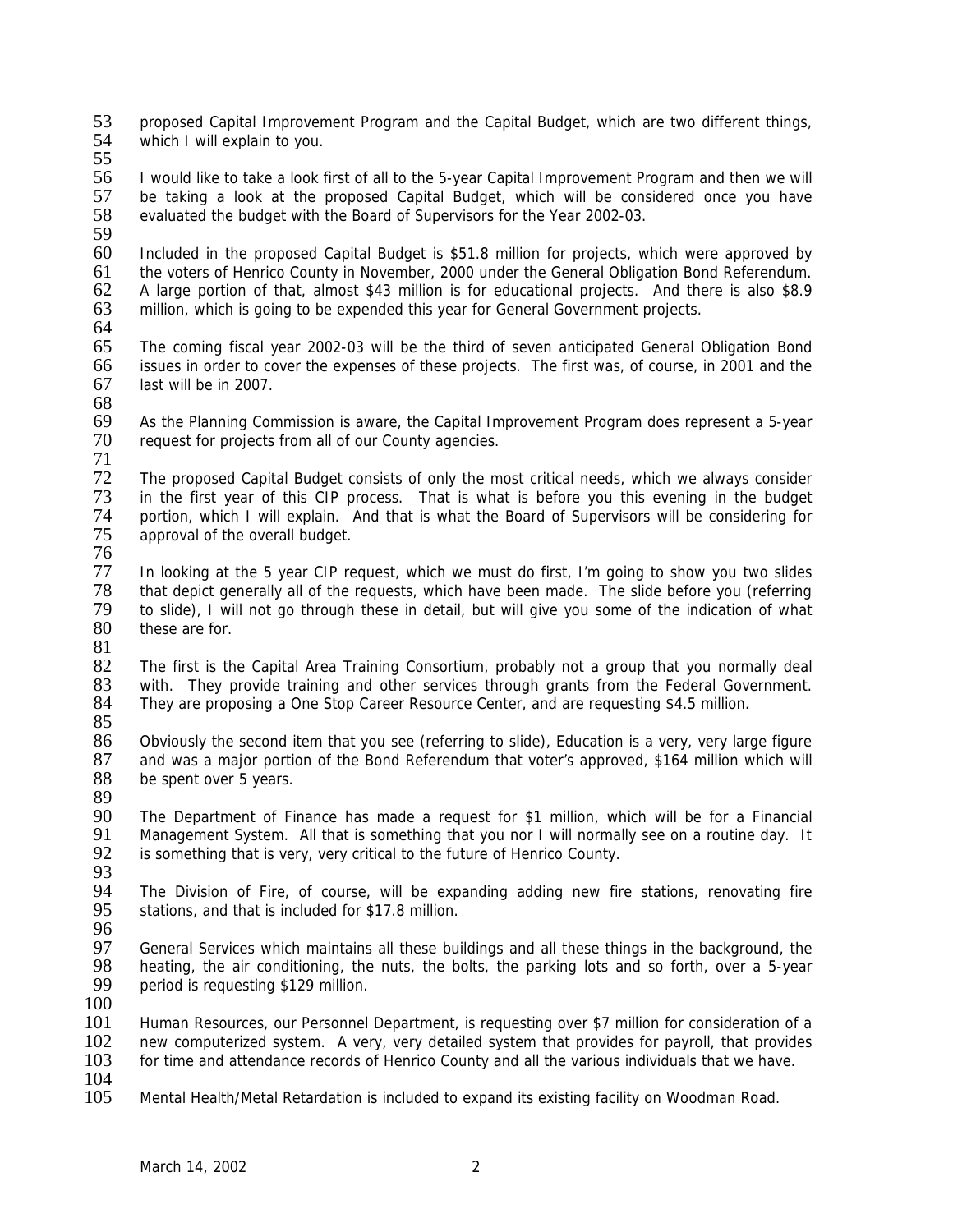- $\frac{106}{107}$ The Division of Police is also included for a storage facility.
- 108

109 The last one that you see on this slide (referring to slide), Public Libraries is for the construction 110 of two additional libraries, renovations of some other libraries, which we will go into in greater of two additional libraries, renovations of some other libraries, which we will go into in greater 111 detail.

 $\frac{112}{113}$ 

113 In addition to these we also continue on this slide (referring to slide) with Public Utilities, which is<br>114 the closing of an existing phase of the landfill. Phase III, and the opening of the next phase. 114 the closing of an existing phase of the landfill, Phase III, and the opening of the next phase,<br>115 which would be Phase IV, at a cost of \$7.3 million. A little known fact is that this will also include 115 which would be Phase IV, at a cost of \$7.3 million. A little known fact is that this will also include 116 around water management and also will even include the consideration of extracting gas from 116 ground water management and also will even include the consideration of extracting gas from 117 our landfill. Things that we have to do from an environmental standpoint. our landfill. Things that we have to do from an environmental standpoint.

118

119 As always, the Department of Public Works is evaluating and recommending consideration of 120 drainage projects throughout Henrico County, at \$33.5 million. drainage projects throughout Henrico County, at \$33.5 million.

 $\frac{121}{122}$ 

As we continue our efforts with our Geographical Information System, which I know that you are 123 familiar with, and the maps, which you receive for your own cases. The request has been made 124 for \$1.9 million over the next 5 vears. for  $$1.9$  million over the next 5 years.

 $\frac{125}{126}$ 126 Of course, roadway improvements to eliminate traffic congestion and to ease traffic flows are 127 being proposed at \$18.3 million. being proposed at \$18.3 million.

 $\frac{128}{129}$ And the recreation aspect, leisure activities, construction and expansion of existing parks and 130 new parks for Henrico County citizens is proposed again, over the five years for \$113 million. 131

 All of that adds up to a nice tidy sum of \$547 million, which is a very large amount of money, but it is not all. In addition to those projects funded out of the General Fund we also look at what we call Enterprise Funds. These are funds that generate their own revenue source out of fees that they charge.

136<br>137

137 Public Utilities is proposing improvements over the five years of \$101 million and that is for the 138 expansion, renovation, and rehabilitation of our water and sewer lines throughout Henrico 138 expansion, renovation, and rehabilitation of our water and sewer lines throughout Henrico<br>139 County. County.

 $\frac{140}{141}$ The Belmont Golf course is considering \$4.8 million for additional parking, which is extremely 142 expensive on that site. And also for, I would say repair to a number of the tees and greens that 143 Mr. Archer has been tearing up for the last several years. Mr. Archer has been tearing up for the last several years.

 $\frac{144}{145}$ Mr. Archer - Thank you, sir.

 $\frac{146}{147}$ 147 Mr. Hazelett - In total, the proposed CIP program for 5 years is \$654.2 million.<br>148 It is a very large figure but as I indicated when we began as far as the Capital Budget we only 148 It is a very large figure but as I indicated when we began as far as the Capital Budget we only 149 consider the most pressing needs and of course we have to give consideration to funding those. consider the most pressing needs and of course we have to give consideration to funding those.

 $\frac{150}{151}$ 

151 These several slides (referring to slides) will show you just what we are proposing in the 152 recommended Capital Budget for 2002-03. As you see this figure is somewhat less (referring to 152 recommended Capital Budget for 2002-03. As you see this figure is somewhat less (referring to 153 slide) then that \$600 some million.

154

155 It consists of education, construction of new schools, renovation expansions at \$49.5 million, the 156 financial management system that I talked about. Fire Station No. 22 on Cox Road near Board 156 financial management system that I talked about, Fire Station No. 22 on Cox Road near Board<br>157 Street for the Division of Fire, continuation of the maintenance to our HVAC system for General Street for the Division of Fire, continuation of the maintenance to our HVAC system for General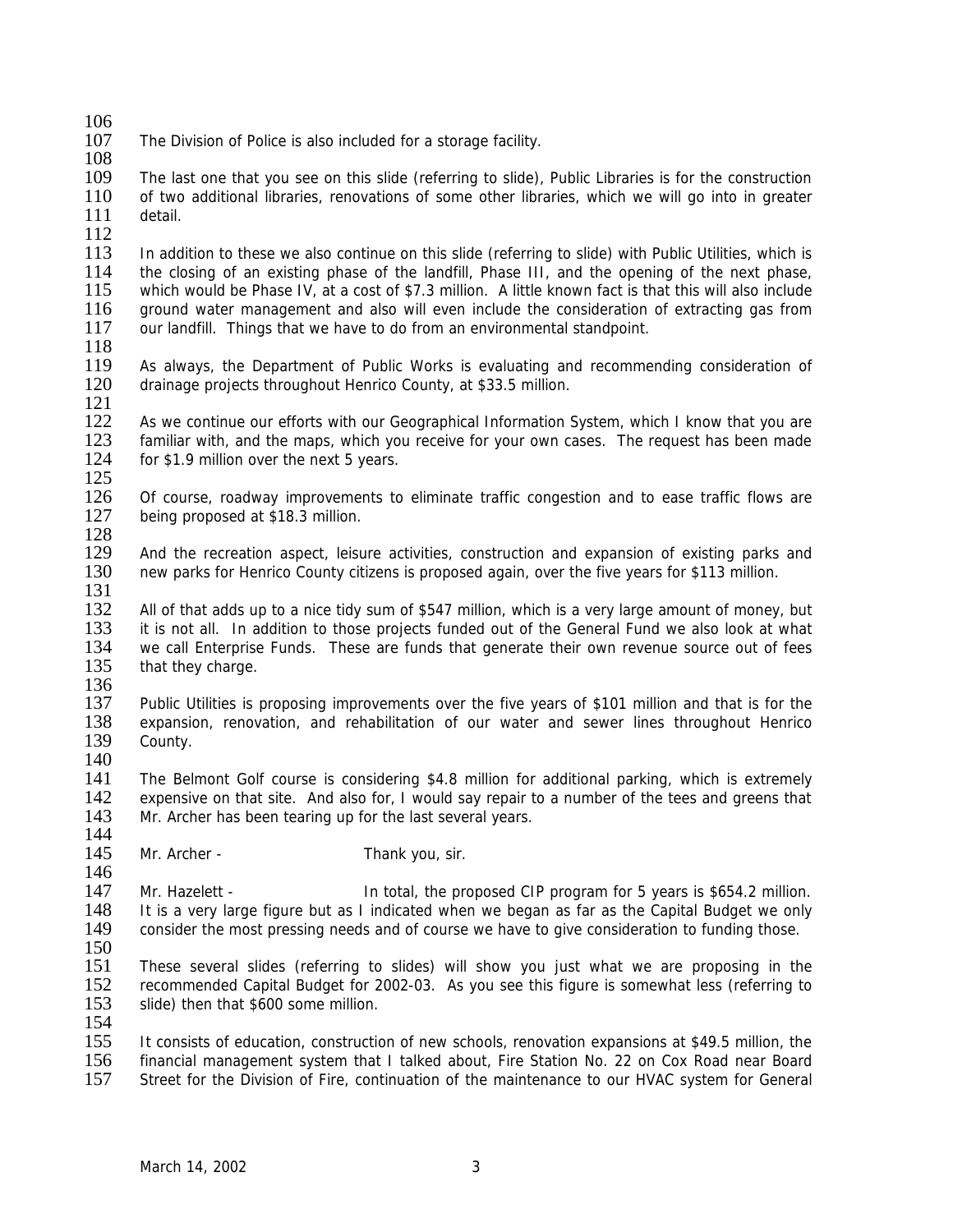- 158 Services at \$2.1 million, consideration for Human Resources to look at that very expensive<br>159 revision to the existing systems that they need. revision to the existing systems that they need.
- 160
- 161 Public Utilities, of course, the land fill, it is absolutely necessary to close one phase and to open 162 the next phase. the next phase.
- 163 164 Continuation of our G.I.S. System, roadway improvements, which are funded through the aspects 165 of our referendum projects.
- of our referendum projects.
- 166<br>167
- Recreation \$3.2 million, which again is included in the referendum projects.
- 168<br>169
- 169 And Public Utilities \$14 million. I will remind the Planning Commission that this is an enterprise 170 fund. It generates its own revenue and these are funds, which we used for expansion. fund. It generates its own revenue and these are funds, which we used for expansion, 171 rehabilitation of our water and sewer lines throughout Henrico County.
- 172
- 173 You can look at all of these projects in various ways. This slide here (referring to slide) depicts 174 them as to the project type. That is new buildings, building additions, building improvements, of them as to the project type. That is new buildings, building additions, building improvements, of 175 course the landfill, the roadway, the singular aspects and the technical improvements and of 176 course the last two being the water and the sewer which is being proposed in Public Utilities. course the last two being the water and the sewer which is being proposed in Public Utilities.
- $\frac{177}{178}$ Again, the proposed Budget figure which is \$80.1 million.
- $\frac{179}{180}$
- 180 You could also look at it from our funding source and that is where we get the money for all of 181 these proposed Capital Projects. these proposed Capital Projects.
- $\frac{182}{183}$
- The gas tax, which goes directly to the Department of Public Works through the General Fund, 184 has a proposed expenditure of \$2.5 million. 185
- 186 Funding in the General Fund itself, \$5.9 million.
- $\frac{187}{188}$ 188 The General Obligations Bonds that the citizens of Henrico County approved in the year 2000, 189 \$42.9 million for education. \$8.9 for General Government. \$42.9 million for education, \$8.9 for General Government.
- $\frac{190}{191}$
- And of course the landfill revenues or the fees collected at the landfill.
- 192<br>193 Special revenue, this is money coming from the Commonwealth of Virginia, hoping that they still 194 have some down there. From the wireless E-911 effort which will be coming directly back to 195 Henrico County. And then lottery proceeds, again State revenue and other local revenues. Again Henrico County. And then lottery proceeds, again State revenue and other local revenues. Again 196 that \$14 million from the Enterprise Fund, which consists of water and sewer fees.
- 
- 197<br>198 198 As we look at some of the projects that are included in the proposed budget for next year, there 199 is always a question of exactly what those projects are. These are the education projects that 199 is always a question of exactly what those projects are. These are the education projects that 200 vou see before vou (referring to slide). The Northern Elementary School designated at this point 200 you see before you (referring to slide). The Northern Elementary School designated at this point 201 and time is number 6. Repovation and additions at Radcliff Elementary School and Baker 201 and time is number 6. Renovation and additions at Radcliff Elementary School and Baker<br>202 Elementary School and the construction of a new Northwest Middle School designated as number 202 Elementary School and the construction of a new Northwest Middle School designated as number<br>203 one which is on Francistown Road and is the subject of some recent newspaper articles 203 one which is on Francistown Road and is the subject of some recent newspaper articles<br>204 concerning zoning cases and of course redistricting that the School Board would have to 204 concerning zoning cases and of course redistricting that the School Board would have to 205 consider. And all these are the education projects, which were proposed and were approved by 206 the voters, totaling \$42.9 million.
- $\frac{207}{208}$
- 208 Under general obligation, the first request is Fire Station No. 22 that I've mentioned, that's on 209 Cox Road near Broad Street. Cox Road near Broad Street.
- 210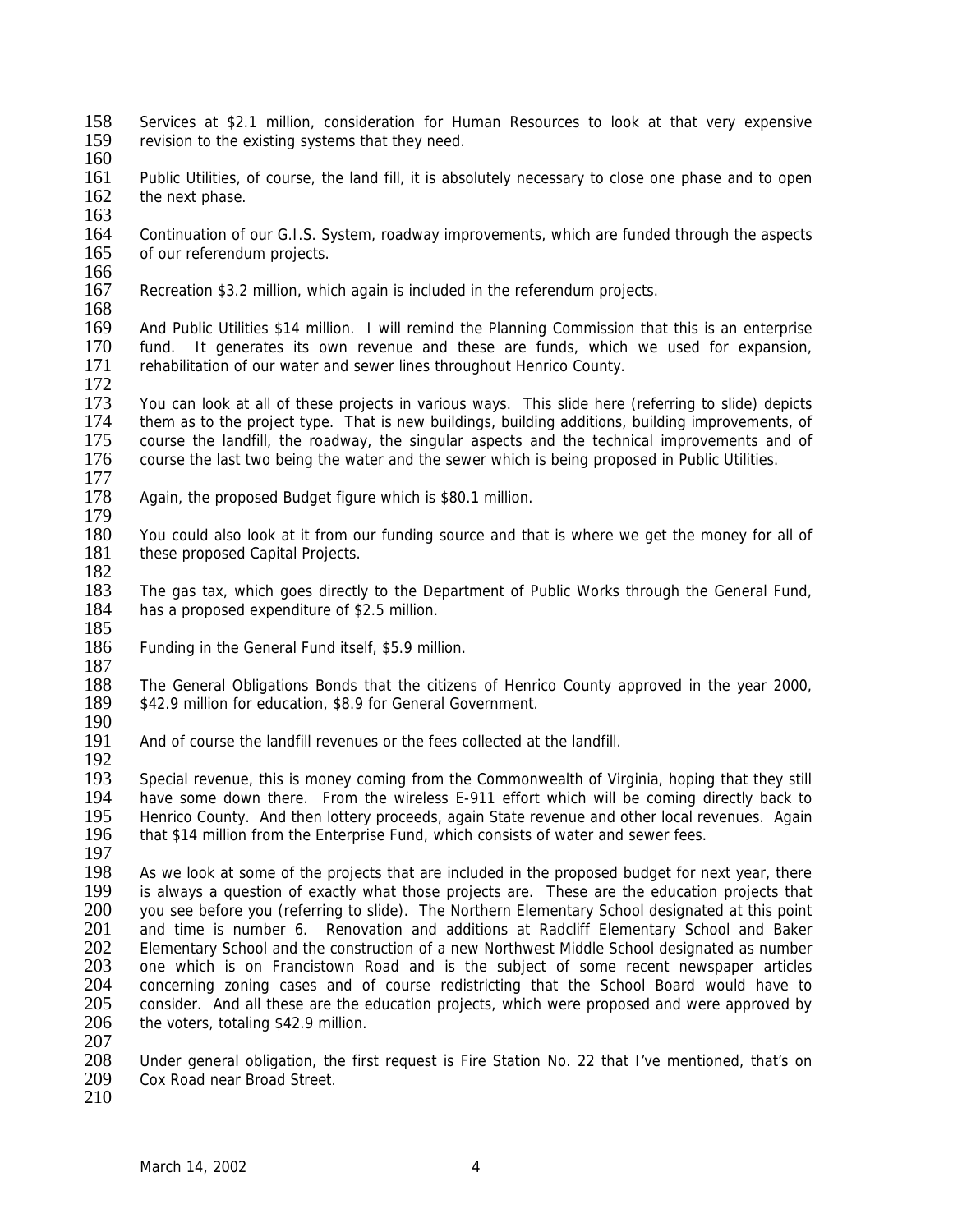211 The continuation of construction funding of John Rolfe Parkway, which is of course has not 212 or other underway vet but we have to accumulate money for that It was a commitment with the 212 gotten underway yet, but we have to accumulate money for that. It was a commitment with the 213 referendum.

- referendum.
- $\frac{214}{215}$

The expansion of Mayland Drive to the west of Pemberton Road, which is necessary and was also 216 a commitment.

 $\frac{217}{218}$ 

And the construction of a Deep Run Park Recreation Center at \$3.2 million.

219<br>220 Again all these projects totaling \$8.9 million were the Referendum Projects.

 $\frac{221}{222}$ 222 Mr. Chairman, Members of the Planning Commission that completes all of the aspects of the 223 projects, which we had submitted to you. The five year CIP and of course the proposed budget projects, which we had submitted to you. The five year CIP and of course the proposed budget 224 of \$80.1 million. Staff is here. I always tease them and tease you simply saying, the bus is 225 ready, it is running, if they can't answer the questions they get on last. But we are here and we 225 ready, it is running, if they can't answer the questions they get on last. But we are here and we<br>226 will be glad to answer any questions that you may have. I know that this is a very short 226 will be glad to answer any questions that you may have. I know that this is a very short 227 presentation and quite frankly, very detailed. It's not something that you are use to looking at, presentation and quite frankly, very detailed. It's not something that you are use to looking at, 228 but of course it is very, very important to the future of Henrico County. I will attempt to answer<br>229 any questions that you have and of course staff is here to assist me. any questions that you have and of course staff is here to assist me.

 $\frac{230}{231}$ Mr. Chairman.

 $\frac{232}{233}$ Mr. Taylor - Thank you, sir. Are there any questions from the Commission? 234

235 Mr. Vanarsdall - Yes sir. Mr. Hazelett, 911, what has that done to us? Do we  $236$  have something set aside for homeland security? have something set aside for homeland security? 237

238 Mr. Hazelett - Well, there are two different things here Mr. Vanarsdall. The 239 money that you see in this particular budget, the E-911 money comes from the collection of the money that you see in this particular budget, the E-911 money comes from the collection of the 240 cellular tax and comes back to Henrico County. That will be used for expansion and 241 modifications of our existing E-911 system. modifications of our existing E-911 system.

 $\frac{242}{243}$ 

243 In reference to homeland security, which is something that is on everyone's mind. The 244 presentation that I will make to the Board next week indicates that we have not included any 244 presentation that I will make to the Board next week indicates that we have not included any<br>245 funding at this point and time in the budget. I do have proposals of how to spend that money if 245 funding at this point and time in the budget. I do have proposals of how to spend that money if <br>246 it becomes available or when it becomes available. We are looking to both federal grants and it becomes available or when it becomes available. We are looking to both federal grants and 247 state grants in order to receive that money and we have phased in an overall effort, which would<br>248 orobably take us five vears to complete. Generally speaking, it would be the addition of probably probably take us five years to complete. Generally speaking, it would be the addition of probably 249 somewhere in the vicinity of 160 people. It would include rescue missions through the Division<br>250 of Fire: it would include additional police officers, which would be dedicated to various terrorist 250 of Fire; it would include additional police officers, which would be dedicated to various terrorist<br>251 activities and in control of those activities in the aspect of capital acquisitions. All of that would 251 activities and in control of those activities in the aspect of capital acquisitions. All of that would 252 be phased in over time as soon as we know of the funding sources through grants or when we 252 be phased in over time as soon as we know of the funding sources through grants or when we 253 come out of this recession to a point that we can began to allocate funds. come out of this recession to a point that we can began to allocate funds.

 $\frac{254}{255}$ Mr. Vanarsdall - Cassic Communist Communist Communist Okay. Thank you.

256<br>257 Mr. Taylor - **Are there any other questions for the Manager?** 

259 Mr. Vanarsdall - If nobody else has one I do. On page 21, the school at I-295 260 Woodman Road, I don't know what the codes on the priorities are. I would assume number 1 is 261 ahead of number 2, but I don't know. ahead of number 2, but I don't know.

262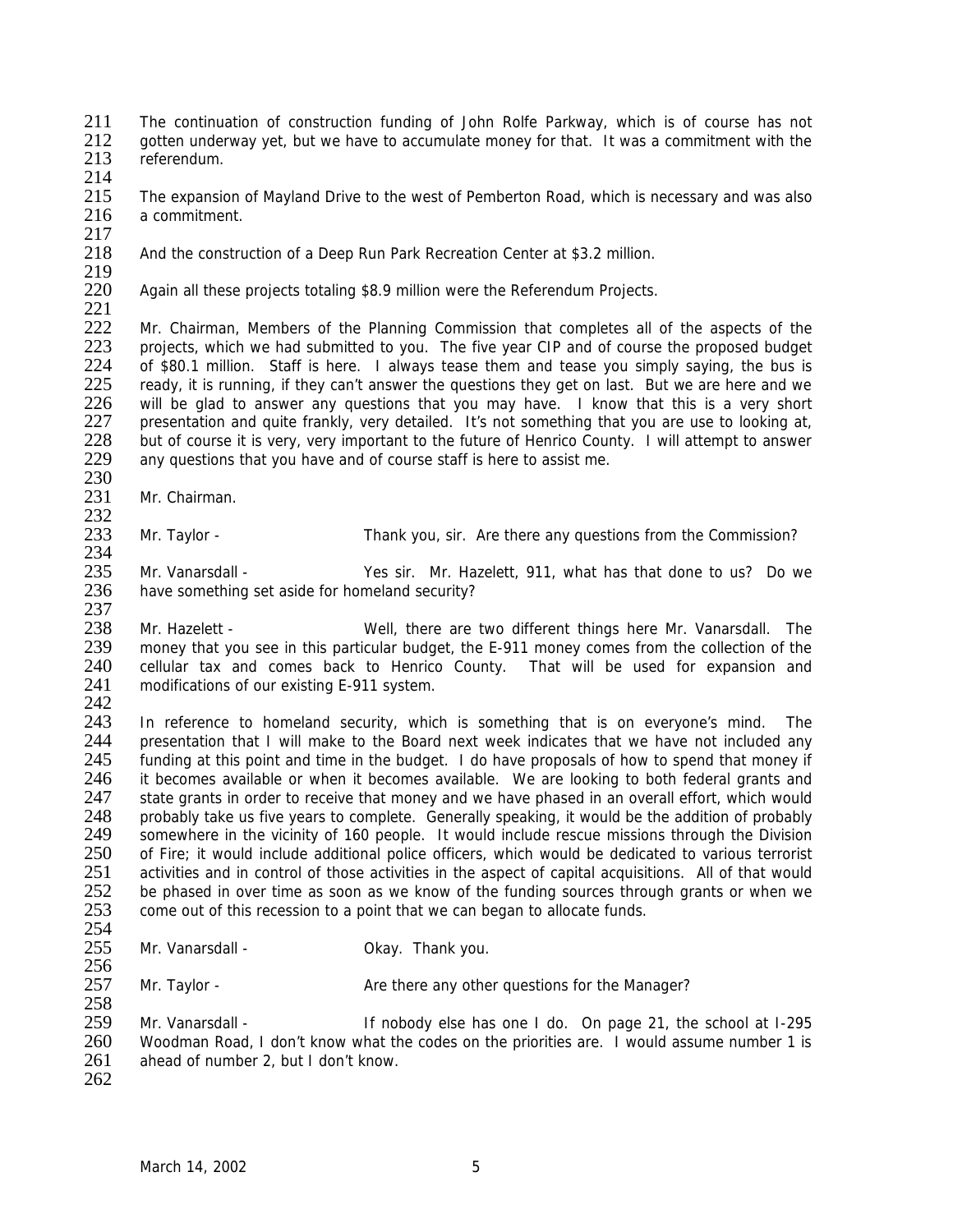263 Mr. Hazelett - That's an assumption we would all make. Sometimes school<br>264 counts in a different manner but that's an assumption I would make. Bond projects are 264 counts in a different manner, but that's an assumption I would make. Bond projects are 265 obviously number one. Mr. Vanarsdall, and we do have to complete them first. 265 obviously number one, Mr. Vanarsdall, and we do have to complete them first. 266 267 Mr. Vanarsdall - I know that this school and the one on page 27, Crossridge, I 268 know they are both going to be built. Are they going to try and complete them by 2003? 269<br>270 Mr. Hazelett - Yes. 271<br>272 272 Mr. Vanarsdall - The only other question I have is on the very back of page 111,<br>273 the Deep Run Recreation Center. Is that going to be similar to Dorey Park down in Varina? the Deep Run Recreation Center. Is that going to be similar to Dorey Park down in Varina? 274<br>275 275 Mr. Hazelett - Yes sir. It would be similar in function, of course… 276<br>277 Mr. Vanarsdall - The Music History of the bigger and so forth. 278 279 Mr. Hazelett - I'm not sure that it will be bigger. We have to go through a 280 consideration and function of planning, but of course, the barn, the Dorey Park aspect, and we<br>281 vill be constructing a complete new facility in Deep Run. But function wise it will provide the 281 will be constructing a complete new facility in Deep Run. But function wise it will provide the 282 same service. same service. 283<br>284 Mr. Vanarsdall - That's all the questions I have Mr. Chairman. 285<br>286 Mr. Jernigan - The Mr. Manager, I had one. When I look at a Fire Station for \$4 287 million and a library for \$13 million, are these both turn-key, ready to go? 288 289 Mr. Hazelett - Oh, yes sir. 290 291 Mr. Jernigan - Ok. 292<br>293 293 Mr. Hazelett - The Fire Station will include capital cost of the apparatus that 294 aces in it. aoes in it. 295<br>296 296 Mr. Hazelett - The library that we are referring to here is a much larger library,<br>297 to take the place of Tuckahoe. That library will probably be in the vicinity of 50.000 to 60.000 297 to take the place of Tuckahoe. That library will probably be in the vicinity of 50,000 to 60,000<br>298 square feet. We're building on the order of 10,000 to 15,000 square feet in the Fairfield Library 298 square feet. We're building on the order of 10,000 to 15,000 square feet in the Fairfield Library<br>299 that we just opened last year. So it will be a considerable increase in size. With the Fire that we just opened last year. So it will be a considerable increase in size. With the Fire 300 Stations, we sometimes join them. We may put two companies in there and in reference to 301 Station 18 we will also be building some additional aspects for location of police services as well 302 as community services in that particular location. 303<br>304 Mr. Jernigan - Thank you, sir.  $\frac{305}{306}$ 306 Mr. Archer - Mr. Manager, we always have quite a bit of the Capital Budget<br>307 funds allocated for drainage. Are we approaching the time when this will elevate some projects 307 funds allocated for drainage. Are we approaching the time when this will elevate some projects 308 as we do more modern construction and road construction? Are we always going to be saddled 309 with this problem of drainage? with this problem of drainage? 310 311 Mr. Hazelett - Mr. Archer, most of the drainage project, probably 90% or more 312 of these projects are projects which have accumulated over the years due to ways in which we<br>313 use to do things in the past. Our newer construction standards eliminate the maiority of these 313 use to do things in the past. Our newer construction standards eliminate the majority of these<br>314 concerns for present day or future. concerns for present day or future. 315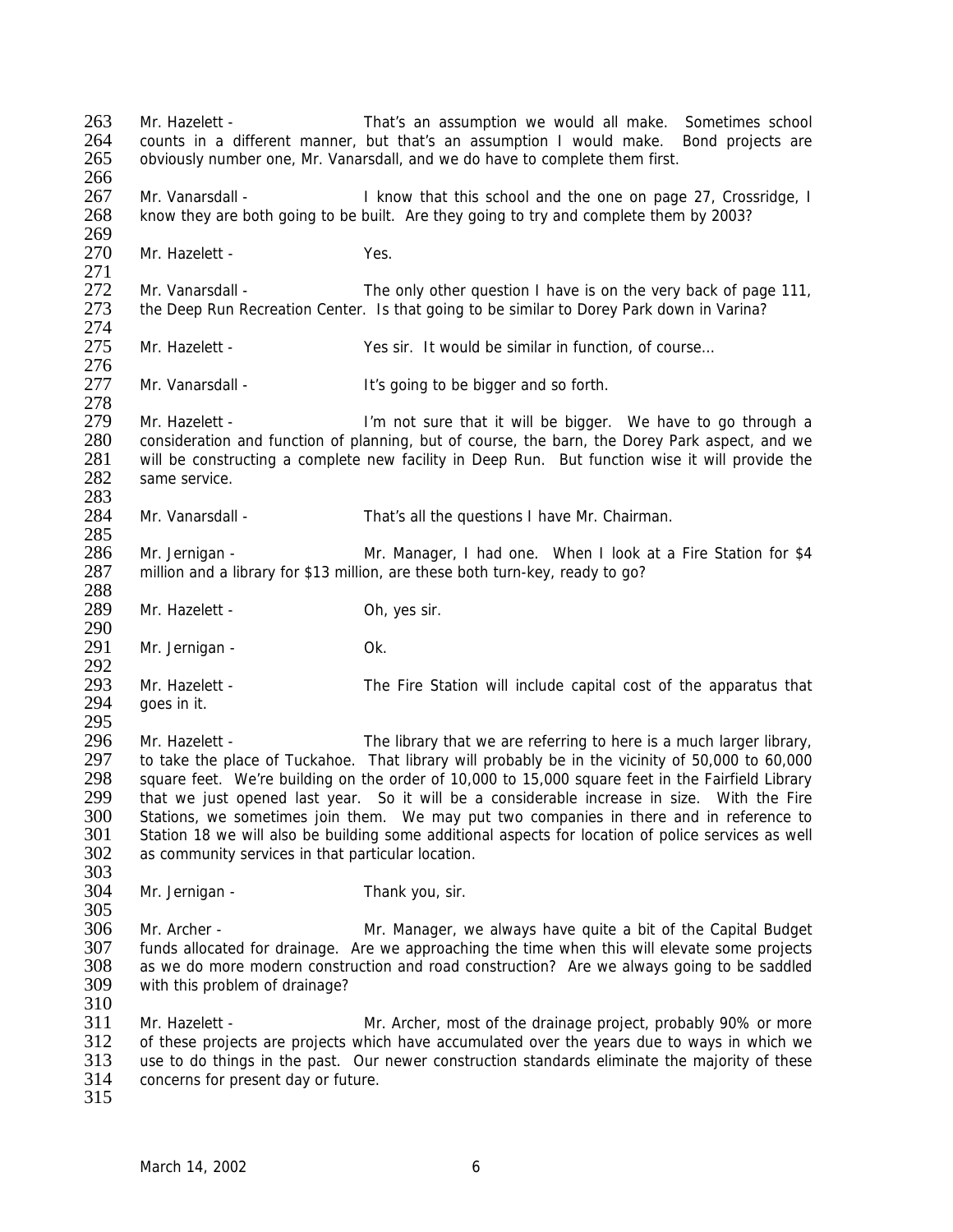316 So you are looking back. Drainage projects have been with us ever since I've been with the 317 County almost 30 years and that number of course is just an increase in cost. And these are 317 County, almost 30 years and that number of course is just an increase in cost. And these are<br>318 projects where you often create erosion between houses that quite frankly we would not do projects where you often create erosion between houses that quite frankly we would not do 319 today. We would acquire them to be piped. It would create erosion and large volumes of water<br>320 in front of houses that if we were doing it today we would not do that. But when you look back in front of houses that if we were doing it today we would not do that. But when you look back 321 they are projects that we need to consider. Also the most difficult part of drainage projects is the 322 policy that the County will not acquire the land, it must be dedicated. And so we do run into 322 policy that the County will not acquire the land, it must be dedicated. And so we do run into 323 problems. problems. 324<br>325 325 One of the other situations with drainage projects that is very unpopular with most citizens is the 326 equipment, the pipe, and the excavation of material. It's very disruptive to a neighborhood. equipment, the pipe, and the excavation of material. It's very disruptive to a neighborhood. 327<br>328 Drainage projects can be funded through a referendum consideration. There are from time to 329 time projects that the Board of Supervisors sees fit and does wish to proceed upon, but they are 330 very few and far between, which is the reason you see this accumulation of projects. very few and far between, which is the reason you see this accumulation of projects. 331<br>332 The last overall large amount of drainage projects that I recall was based upon a referendum of 333 1981. 334<br>335 Mr. Archer - A long time. Thank you, sir. 336<br>337 337 Oh, and Mr. Manager, I want to assure you that when you see me tearing up the golf course at 338 Belmont I'm simply trying to create more parking. Belmont I'm simply trying to create more parking. 339 340 Mr. Hazelett - Inderstand sir. 341<br>342 342 Mr. Taylor - Are there any other comments on behalf of the Commission for 343 the Manager? the Manager? 344 345 Mr. Hazelett, I just want to wrap up with a few comments. First, I think the entire Commission<br>346 appreciates the fine review of the budget we get every year. It really helps us screen what our 346 appreciates the fine review of the budget we get every year. It really helps us screen what our 347 efforts are in looking at some of the proiects. We appreciate the efforts of the staff. I know 347 efforts are in looking at some of the projects. We appreciate the efforts of the staff. I know<br>348 there are really many man-hours of work in this and I've got to congratulate you and the staff on 348 there are really many man-hours of work in this and I've got to congratulate you and the staff on 349 the fine presentation. the fine presentation. 350<br>351 In my Coast Guard career I've lived in to many different localities. I lived in Henrico the longest 352 of any of them and I really have to say that it's been a great pleasure and it's one of the finest 353 managed areas that I've been in, in probably the country. And it's really due to the leadership 354 and the dedication of you and your entire staff and I think we just have to congratulate 355 everybody on your professionalism, your dedication and frankly your sensitivity to the people<br>356 who live here. On behalf of the Commission I have the honor to congratulate you and your staff 356 who live here. On behalf of the Commission I have the honor to congratulate you and your staff for all of your hard work.  $\frac{358}{359}$ 359 Mr. Hazelett - Thank you, Mr. Chairman. On behalf of the staff we sincerely<br>360 appreciate your comments. Not all of the staff interacts with the Planning Commission and I for 360 appreciate your comments. Not all of the staff interacts with the Planning Commission and I for 361 one who have interacted with the Planning Commission for 30 years can simply say to each and 361 one who have interacted with the Planning Commission for 30 years can simply say to each and<br>362 everyone of you individually thank you for your time and effort. You may not have known about everyone of you individually thank you for your time and effort. You may not have known about 363 the amount of time or effort when you first came on, but I do thank you, as I know staff thanks 364 you.  $\frac{365}{366}$ 366 Mr. Taylor - Thank you, sir, it is a team effort and I'm glad to recognize that 367 we're a member of the team. I do have to note that we are going to have to look into Mr. 367 we're a member of the team. I do have to note that we are going to have to look into Mr.<br>368 Archer's golfing.

Archer's golfing.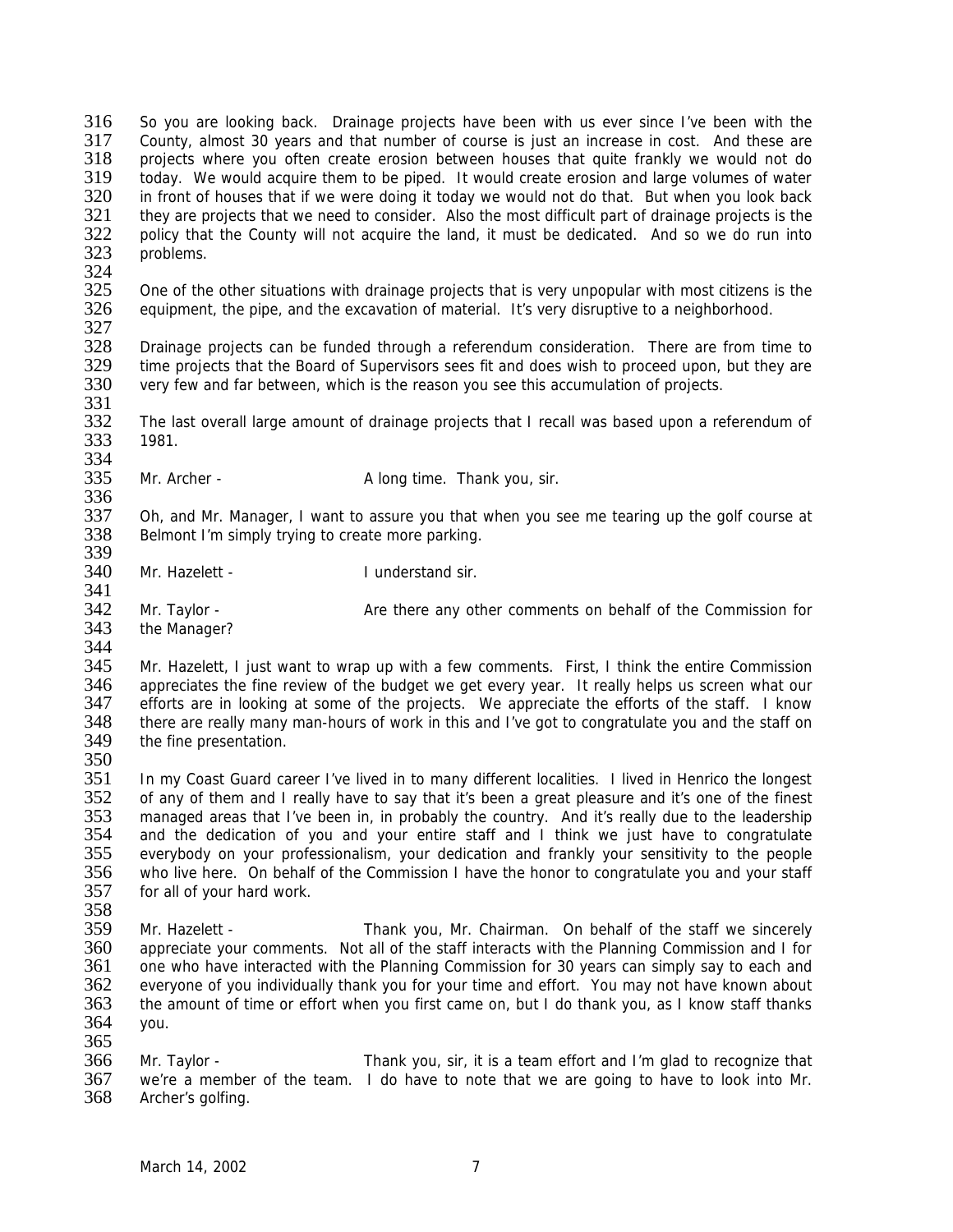| 369                  |                                                               |                                                                                                   |
|----------------------|---------------------------------------------------------------|---------------------------------------------------------------------------------------------------|
| 370                  | Mr. Archer -                                                  | You should have never made that comment.                                                          |
| 371                  |                                                               |                                                                                                   |
| 372                  | Mr. Taylor -                                                  | Thank you very much, sir.                                                                         |
| 373                  |                                                               |                                                                                                   |
| 374                  | Mr. Hazelett -                                                | Thank you, sir.                                                                                   |
| 375                  |                                                               |                                                                                                   |
| 376                  | Mr. Taylor -                                                  | Is there a motion that we approve the Capital Improvement                                         |
| 377                  | Program?                                                      |                                                                                                   |
| 378                  |                                                               |                                                                                                   |
| 379                  | Mr. Vanarsdall -                                              | I'll make the motion. Mr. Chairman, I make a motion that the                                      |
| 380                  |                                                               | Henrico County Planning Commission finds that the Capital Budget for Fiscal Year 2002-03 is       |
| 381                  |                                                               | generally consistent with the County's Comprehensive Plan and recommend its approval to the       |
| 382                  | Board of Supervisors this 14 <sup>th</sup> day of March 2002. |                                                                                                   |
| 383                  |                                                               |                                                                                                   |
| 384                  | Mr. Taylor -                                                  | Motion made my Mr. Vanarsdall. Is there a second?                                                 |
| 385                  |                                                               |                                                                                                   |
| 386                  | Mr. Archer -                                                  | Second, Mr. Chairman.                                                                             |
| 387                  |                                                               |                                                                                                   |
| 388<br>389           | Mr. Taylor -                                                  | Motion made by Mr. Vanarsdall, seconded by Mr. Archer. All in                                     |
| 390                  | Thornton abstained.                                           | favor, aye -all opposed, nay. The ayes have it. The motion is approved. The vote is 5-0, Mr.      |
| 391                  |                                                               |                                                                                                   |
| 392                  |                                                               |                                                                                                   |
| 393                  | Thank you very much, sir.                                     |                                                                                                   |
| 394                  | Mr. Vanarsdall -                                              | Thank you all for coming.                                                                         |
| 395                  |                                                               |                                                                                                   |
| 396                  | Mr. Taylor -                                                  | While we are waiting why don't we approve the minutes.                                            |
| 397                  |                                                               |                                                                                                   |
| 398                  |                                                               | Acting on a motion by Mr. Archer, seconded by Mr. Vanarsdall, the Joint Meeting Minutes of        |
| 399                  | February 12, 2002 were approved with no corrections.          |                                                                                                   |
| 400                  |                                                               |                                                                                                   |
| 401                  |                                                               | Acting on a motion by Mr. Vanarsdall, seconded by Mr. Jernigan, the Rezoning Minutes of           |
| 402                  | February 14, 2002 were approved as corrected:                 |                                                                                                   |
| 403                  |                                                               |                                                                                                   |
| 404                  | Mr. Jernigan -                                                | Page 14, Line 78, should be what and not who.                                                     |
| 405                  |                                                               |                                                                                                   |
| 406                  | Mr. Taylor -                                                  | Page 17, Line 10 - A comment that I made that starts out; a                                       |
| 407                  | very sort after product, the word sort should be sought.      |                                                                                                   |
| 408                  |                                                               |                                                                                                   |
| 409                  | Mr. Vanarsdall -                                              | Mr. Marlles usually has something after the meeting. So do you                                    |
| 410                  | have anything to contribute?                                  |                                                                                                   |
| 411                  |                                                               |                                                                                                   |
| 412                  | Mr. Marlles -                                                 | Actually I don't tonight, Mr. Vanarsdall. I was hoping to get                                     |
| 413                  |                                                               | some feedback from the Commission as to the session that was held last Friday that was            |
| 414                  |                                                               | sponsored by the Richmond Regional Planning District Commission. I know Mr. Fisher is looking     |
| 415                  |                                                               | for feedback as to whether this session something that we think is worthwhile to continue every   |
| 416                  |                                                               | year. I think there is some value in getting the Commissions together from the region on at least |
| 417                  |                                                               | an annual basis, and again if there are any specific comments or suggestions I can certainly      |
| 418                  | provide those back to Mr. Fisher.                             |                                                                                                   |
| 419                  |                                                               |                                                                                                   |
| 420<br>$4 \bigcap 1$ | Mr. Vanarsdall -                                              | I thought that it was a very good session and that they had a lot                                 |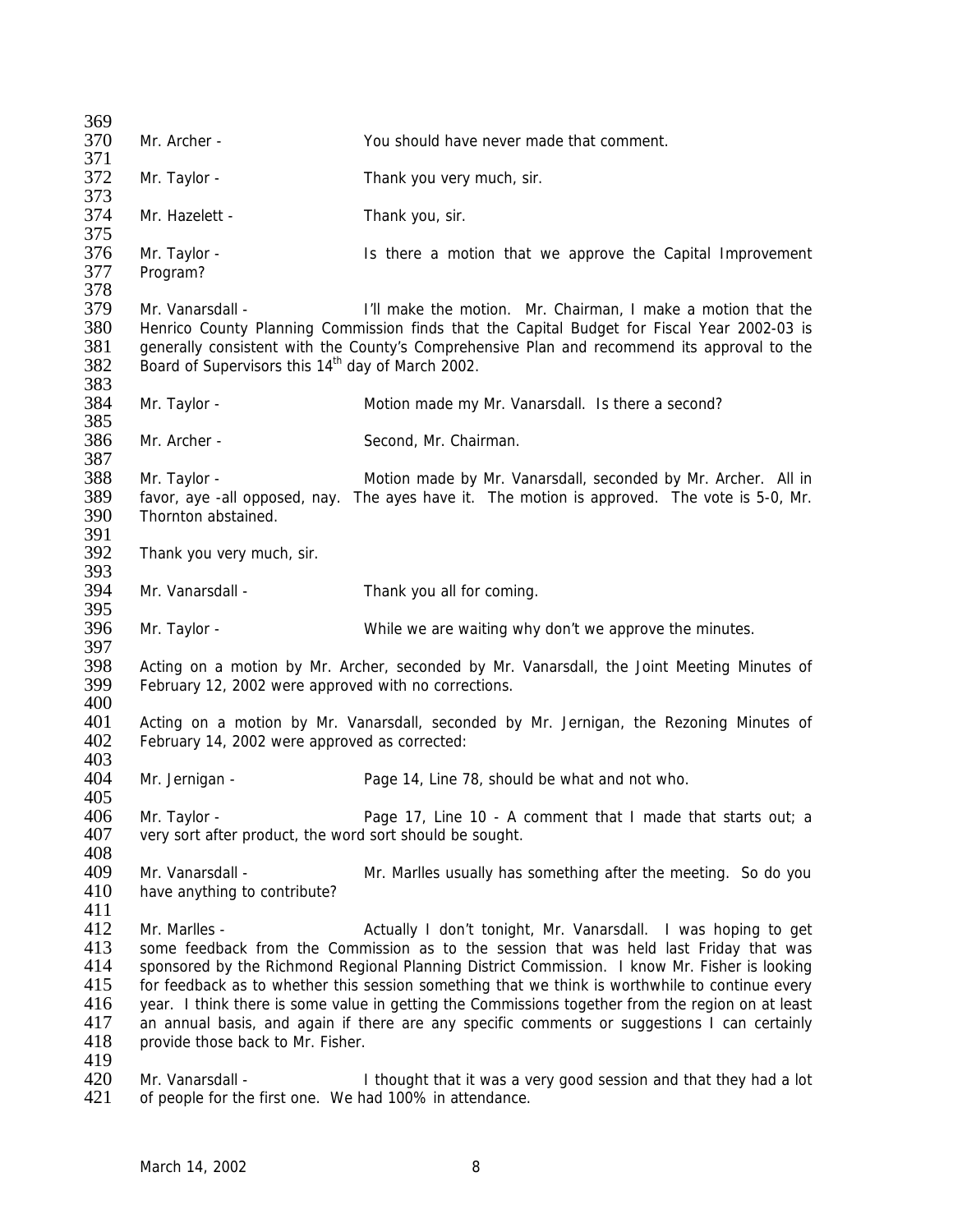| 422<br>423 | Mr. Marlles -                                           | Yes, we did.                                                                                       |
|------------|---------------------------------------------------------|----------------------------------------------------------------------------------------------------|
| 424        |                                                         |                                                                                                    |
| 425        | Mr. Vanarsdall -                                        | The only suggestion that I would have for next year would be if                                    |
| 426        |                                                         | he would ask if we want to do it in the same format, like when we get there to eat have each       |
| 427        |                                                         | person stand up and tell their name and where they're from. That would be the only                 |
| 428        | improvement I can think of.                             |                                                                                                    |
| 429        |                                                         |                                                                                                    |
| 430        | Mr. Marlles -                                           | Ok.                                                                                                |
| 431        |                                                         |                                                                                                    |
| 432        | Mr. Taylor -                                            | I would agree with Mr. Vanarsdall. In fact, today I went to their                                  |
| 433        |                                                         | regional meeting and I did comment that I thought it was an excellent opportunity to bring         |
| 434        |                                                         | everybody together and discuss various issues that are in common to all of the municipalities.     |
| 435        | My comments were shared by everybody that participated. |                                                                                                    |
| 436        |                                                         |                                                                                                    |
| 437        | Mr. Marlles -                                           | I did want the Commission to know that we did volunteer or I                                       |
| 438        |                                                         | volunteered on behalf of the County and the Commission to host the program next year.              |
| 439        |                                                         |                                                                                                    |
| 440        | Mr. Taylor -                                            | I think that is a wonderful idea. I'm glad that you did and I look                                 |
| 441        |                                                         | forward to having a good meeting. Where will we have that meeting?                                 |
| 442        |                                                         |                                                                                                    |
| 443<br>444 | Mr. Marlles -                                           | Here in Henrico County.                                                                            |
| 445        |                                                         | In the County building?                                                                            |
| 446        | Mr. Taylor -                                            |                                                                                                    |
| 447        | Mr. Marlles -                                           | I'm not sure yet.                                                                                  |
| 448        |                                                         |                                                                                                    |
| 449        | Mr. Taylor -                                            | Actually the Convention Center was an interesting place to have                                    |
| 450        |                                                         | it, but it is so huge. We filled but a small corner of the facility, but it did have good acoustic |
| 451        |                                                         | systems, the meal was good, the camarodi was good, the interchange was good.                       |
| 452        |                                                         |                                                                                                    |
| 453        | Mr. Archer -                                            | And the parking was \$9.00.                                                                        |
| 454        |                                                         |                                                                                                    |
| 455        | Mr. Taylor -                                            | Did you see that in the Capital Budget as we went through it?                                      |
| 456        |                                                         |                                                                                                    |
| 457        | Mr. Archer -                                            | I looked all over for it and I haven't been reimbursed.                                            |
| 458        |                                                         |                                                                                                    |
| 459        | Mr. Vanarsdall -                                        | Mr. Jernigan.                                                                                      |
| 460        |                                                         |                                                                                                    |
| 461        | Mr. Marlles -                                           | Mr. Chairman, I would suggest that we take a break until 7:00.                                     |
| 462        |                                                         |                                                                                                    |
| 463        | Mr. Taylor -                                            | We'll take a 15-minute break. Reconvene at 7:00.                                                   |
| 464<br>465 |                                                         |                                                                                                    |
| 466        |                                                         | THE PLANNING COMMISSION RECESSED FOR FIFTEEN-MINUTES.                                              |
| 467        | THE PLANNING COMMISSION RECONVENED.                     |                                                                                                    |
| 468        |                                                         |                                                                                                    |
| 469        | Mr. Taylor -                                            | Good evening ladies and gentlemen and welcome to the March                                         |
| 470        |                                                         | Zoning Meeting. I want to welcome everybody here. I know we've got, by the looks of the            |
| 471        |                                                         | crowd, an interesting agenda ahead of us. I will turn the meeting over to our distinguished        |
| 472        | Director, Mr. Marlles.                                  |                                                                                                    |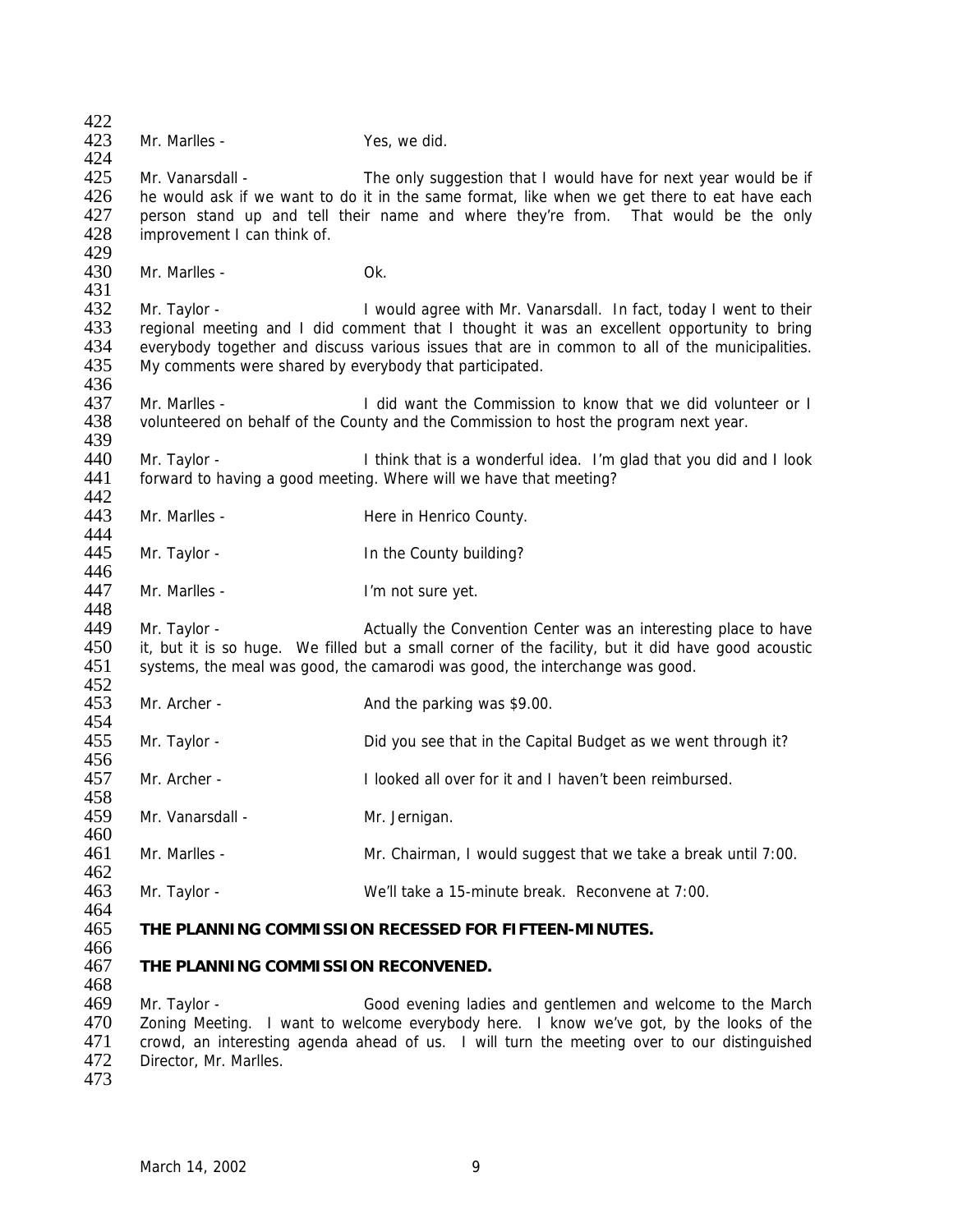An Mr. Marlles - Thank you, Mr. Chairman. Good evening ladies and gentlemen,<br>475 and Members of the Commission The first item on the agenda is request for withdrawals and 475 and Members of the Commission. The first item on the agenda is request for withdrawals and 476 deferrals. That will be handled by Mr. Mark Bittner. deferrals. That will be handled by Mr. Mark Bittner.

- 477<br>478 Mr. Taylor - Good evening Mark.
- 480 Mr. Bittner Good evening. Our first item on the withdrawal/deferral list is 481 on page 1 of your agenda. It's the first case. on page 1 of your agenda. It's the first case.
- 482<br>483

479

## 483 **SUBDIVISION ALTERNATIVE FENCE HEIGHT PLAN**

#### 484 *(Deferred from the February 27, 2002, Meeting)*

2501Cedar Cone Drive (Section C, Block C, Lot 3 Cedar Chase) **Robert Parsons:** Request for approval of an alternative fence height plan, as required by Chapter 24, Section 24-95.(1)(7)b of the Henrico County Code. The site is located at the northeast corner of Cedar Cone Drive and Cedar Knoll Lane on parcel 746-754-2295 (57-9-C-3). The zoning is R-3, One-Family Residence District. **(Three Chopt)**

485

- 486 As of the preparation date of this agenda, the applicant has not held a neighborhood meeting as 487 discussed at the previous Planning Commission hearing. The staff recommendation will be made at 488 the meeting. Should the Commission act on this request, in addition to the standard conditions for 488 the meeting. Should the Commission act on this request, in addition to the standard conditions for 489 landscape plans, the following additional conditions are recommended. landscape plans, the following additional conditions are recommended.
- 490<br>491

491 5. The existing fence line will be relocated eight feet to the north per the revised landscape plan<br>492 6. The owner shall acquire any necessary permits for the construction of the fence.

- 6. The owner shall acquire any necessary permits for the construction of the fence.
- 493<br>494
- The owner shall provide additional landscaping in the form of low evergreen shrubs at the base 495 of the fence facing Cedar Knoll Lane and Cedar Cone Drive. 496

497 That has been withdrawn by the applicant; however because it is a Plan of Development I believe 498 there is some sort of motion that the Planning Commission needs to make. I don't know if Mr.<br>499 Marlles or Mr. Silber can speak further to that. Marlles or Mr. Silber can speak further to that.

 $\frac{500}{501}$ 501 Mr. Marlles - Yes sir. The Commission, Mr. Chairman, does need to make a 502 motion to accept the withdrawal of the application. motion to accept the withdrawal of the application.

503<br>504 Mr. Vanarsdall - The same of the motion. I move that we accept the withdrawal, at 505 the applicants request, on the Subdivision Alternative Fence height at 2501 Cedar Cone Drive, 506 Section 3, Block C, Lot 3, Cedar Chase.

508 Mr. Taylor - Is there a second?

509<br>510 Mr. Jernigan - Second.

 $\frac{511}{512}$ 512 Mr. Taylor - Motion made by Mr. Vanarsdall, seconded by Mr. Jernigan. All in S13 favor of approving the withdrawal say ave. Any opposed? The aves have it the motion is 513 favor of approving the withdrawal say aye. Any opposed? The ayes have it the motion is 514 approved. The vote is 5-0 (Mr. Thornton abstained.) approved. The vote is 5-0 (Mr. Thornton abstained.)

515

517

507

516 Subdivision Alternative Fence height plan is withdrawn.

518 Mr. Bittner - The next item is on page 2 of the agenda at the very top. 519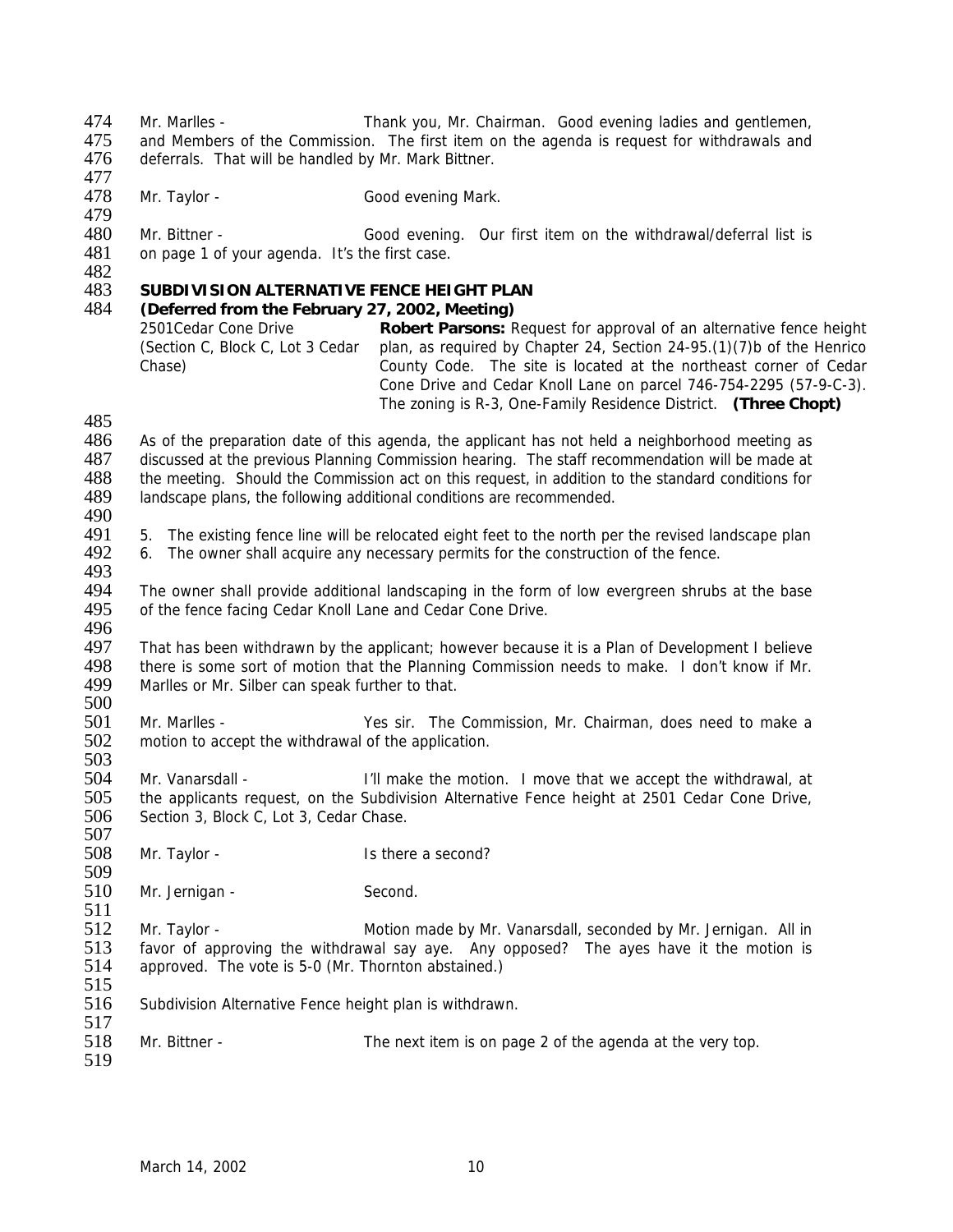### 520 *Deferred from the September 13, 2001 Meeting:*

521 **C-49C-00 Tascon Group, Inc.:** Request to amend proffered conditions 522 accepted with rezoning case C-45C-99, on Parcels 748-756-8078 (58-A-3), 749-756-6440 (6) and 523 749-756-6859 (6A) and part of Parcels 749-755-4576 (58-A-4) and 749-755-6396 (5), containing<br>524 approximately 38.3 acres, located on the north line of Three Chopt Road at its intersection with 524 approximately 38.3 acres, located on the north line of Three Chopt Road at its intersection with 525 Pell Street. The amendment would allow a condominium development in place of a detached Pell Street. The amendment would allow a condominium development in place of a detached 526 single family development and assisted living facility. The Land Use Plan recommends Urban<br>527 Residential, 3.4 to 6.8 units per acre, and Environmental Protection Area. Residential, 3.4 to 6.8 units per acre, and Environmental Protection Area.

- 528 This is a request for deferral, for one month to the April  $11<sup>th</sup>$  Planning Commission Meeting.
- 530<br>531
- Mr. Taylor Is there any one opposed to withdrawal of case C-49C? 532
- 533 Mr. Marlles That's deferral, Mr. Chairman. 534
- 535 Mr. Taylor Deferral. 536
- 537 Mr. Marlles I don't see anybody in opposition.
- 538<br>539 Mr. Taylor - Carrier Come person.

540<br>541 541 Mr. David Kovacs - As I come in opposition again to another continuance or another<br>542 deferral thus we call it this. Now this is the fourth time that we've been here. We've been 542 deferral thus we call it this. Now this is the fourth time that we've been here. We've been 543 objecting each time around. The last it was sworn that there would not be another one. But low objecting each time around. The last it was sworn that there would not be another one. But low 544 and behold three weeks before this item comes up there is another potential proposal that is out<br>545 there. Now at least in this one I can say that there has been arrangements for a community there. Now at least in this one I can say that there has been arrangements for a community 546 meeting and there is a sketch plan. So at least we are not given with invisible people this time 547 around.

549 Mr. Vanarsdall - Sir, you want to give your name.

550<br>551 551 Mr. David Kovacs - Yes, my name is David Kovacs. I live on Foxsmoore Avenue. I<br>552 am here at my capacity as the zoning person, land use person for Cross Key Civic Association. am here at my capacity as the zoning person, land use person for Cross Key Civic Association. 553

554 Mr. Vanarsdall - It's not that we don't know you; I think that we just want to get 555 it on tape. it on tape.

557 Mr. Kovacs - That's right.

559 I won't belabor you with a lot of background on this but I do realize that there are three new<br>560 Planning Commissioners who were not here when there was a substantial neighborhood 560 Planning Commissioners who were not here when there was a substantial neighborhood<br>561 involvement with the CareMatrix proposal, which is the underlying proposal, which that is subject 561 involvement with the CareMatrix proposal, which is the underlying proposal, which that is subject 562 to being changed at this point and time. A lot of things that happened in that CareMatrix 562 to being changed at this point and time. A lot of things that happened in that CareMatrix<br>563 proposal were negotiated out and almost everybody was satisfied, there were two people who 563 proposal were negotiated out and almost everybody was satisfied, there were two people who 564 spoke in opposition. And so many of the things that are in those proffers we certainly would 564 spoke in opposition. And so many of the things that are in those proffers we certainly would 565 expect to see now. expect to see now.

566

548

556

558

567 The other point and another objection that I have since I don't think you won't grant the deferral 568 is the fact that it is being asked to go to April. The staff report would have to be done this week 569 or the middle of next week, there is a community meeting. I've looked at the site plan and I see<br>570 some things with it that just can't work right away and I was told they plan to proffer the site 570 some things with it that just can't work right away and I was told they plan to proffer the site<br>571 plan. I think it would be a tremendous waste of everybody's time to have you set an emergency 571 plan. I think it would be a tremendous waste of everybody's time to have you set an emergency<br>572 meeting like we have had to have in other cases. And then come up here in April with a lot of meeting like we have had to have in other cases. And then come up here in April with a lot of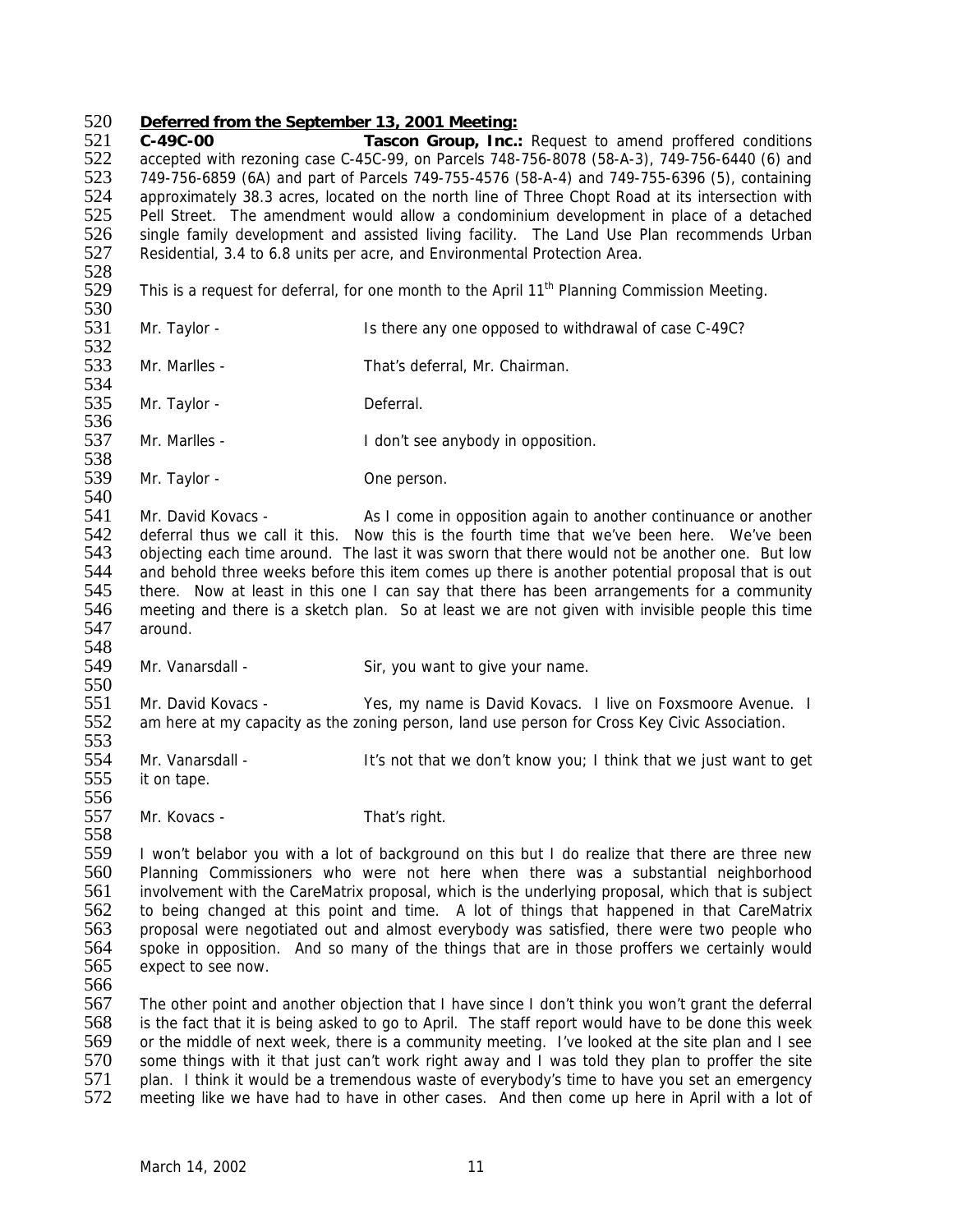573 folks upset and not anywhere close and go to another continuation. So I would think at the 574 earliest vou should come back is May which would allow more time for negotiations and 574 earliest you should come back is May, which would allow more time for negotiations and 575 meetings and would allow the developer to do more work on this site. I point out for the three meetings and would allow the developer to do more work on this site. I point out for the three 576 people who have been here before this is the fourth person, fourth developer and in all the other<br>577 cases once the developers found out more information about characteristics of the site they 577 cases once the developers found out more information about characteristics of the site they<br>578 couldn't build their proiects and they all left. couldn't build their projects and they all left.

579<br>580

580 So, I think coming back in here in April is going to be frustrating for everybody. If anything it 581 should be May or even later than that. should be May or even later than that.

582<br>583 Any questions?

584<br>585 585 Mr. Archer - Mr. Kovacs, you indicated a meeting has been set. Do you know 586 what the date of that meeting is?

587  $588$  Mr. Kovacs - Monday the  $25<sup>th</sup>$ .

589

590 Mr. Archer - Ok. Thank you.

591<br>592 592 Mr. Kovacs - At Deep Run Baptist Church just right across from the site, a<br>593 little bit further to the west. It should be well attended. little bit further to the west. It should be well attended.

- 594<br>595 Mr. Taylor - And do you know who the new developer is? 596
- 597 Mr. Kovacs It's Wilton Real Estate.
- 598<br>599 Mr. Taylor - **And do you know, have you heard, has he described any of the** 600 concepts that he has in mind for this proposal?
- 601

602 Mr. Kovacs - I called the, I saw the written notice which said the town homes<br>603 and assisted living care facility and I called the office and was told that the town homes would be 603 and assisted living care facility and I called the office and was told that the town homes would be 604 like those in Shady Grove Town Homes. And then I've been able to see a sketch of the site plan 604 like those in Shady Grove Town Homes. And then I've been able to see a sketch of the site plan 605 tonight. tonight.

606<br>607

607 Mr. Taylor - Well, I recognize that this is a change of developers however, 608 vou and I have walked over that site and I think we are both aware of how sensitive it is, but I you and I have walked over that site and I think we are both aware of how sensitive it is, but I 609 think at the time I stated that while Care Matrix may not be necessarily a good fit I'm sure 610 there's something that would come up that would be adequate and satisfactory. And Mr. Wilton 611 has now, as I understand it, has taken over the responsibility for the development of that site 612 and he has discussed with me some of the concepts. And Dave, I have talked to him about 613 many of the things that you and I saw that were sensitive and issues of engineering that you and 613 many of the things that you and I saw that were sensitive and issues of engineering that you and 614 I were concerned with. Mr. Wilton has proven through the many cases to be very sensitive in 614 I were concerned with. Mr. Wilton has proven through the many cases to be very sensitive in 615 terms of his construction and in terms of his engineering. I know the Tedesco family is still terms of his construction and in terms of his engineering. I know the Tedesco family is still 616 seeking to have that developed and I really think that the best thing to do is to defer this and let 617 Mr. Wilton look at it, work with everybody, see what he can come up with and then judge 618 whether or not the project as it comes out is adequate. I think that's fair to everybody around. 618 whether or not the project as it comes out is adequate. I think that's fair to everybody around,<br>619 and I'll say again, I have made clear several of the major difficulties that I would see would be and I'll say again, I have made clear several of the major difficulties that I would see would be 620 associated with developing that site. I am satisfied that they do understand it; they really have 621 sensitivity towards resolving the issues and knowing there past history. I'm satisfied that Mr. 622 Wilton has the experience as a developer to really provide a good project. So I really would like<br>623 to convince vou to let him go ahead with this and let him try to develop, as sensitively as I would 623 to convince you to let him go ahead with this and let him try to develop, as sensitively as I would expect him to do.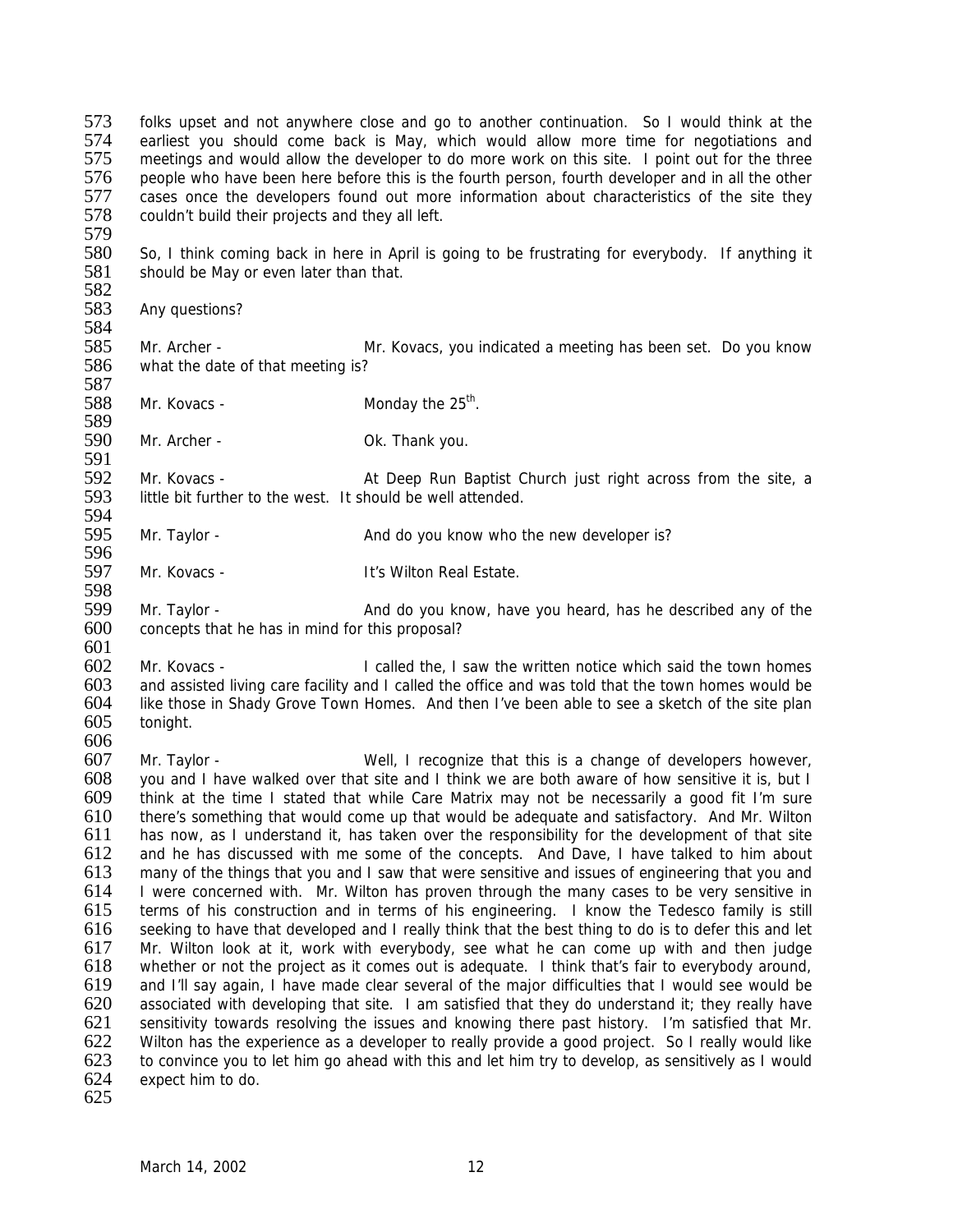626 Mr. Kovacs - In being here and having all those other continuances I fully<br>627 expect the continuance to be granted and we can try and work things out. But I do think they 627 expect the continuance to be granted and we can try and work things out. But I do think they 628 are trying to do something for April 11<sup>th</sup>, it's an injustice to the neighborhood, it's an injustice to are trying to do something for April 11<sup>th</sup>, it's an injustice to the neighborhood, it's an injustice to 629 you, and it's an injustice to staff. It's bringing a whole new project on a site that has so much<br>630 negative history with it and think that an adeguate staff report can be written. The other thing, negative history with it and think that an adequate staff report can be written. The other thing, 631 if a staff report is written on the site plan that's there tonight and then come Monday there is 632 more things to be changed and he brings one in after that. Then we're in that situation where 633 we walk into this meeting and woops here's a new site plan and we, as the citizens, are told we we walk into this meeting and woops here's a new site plan and we, as the citizens, are told we 634 have 10 minutes to organize our troops. I don't think that is a very good way to go. So I would 635 certainly... certainly... 636<br>637

Mr. Taylor - **I** agree with that. 638

639 Mr. Kovacs - …May is much better than April. 640

641 Mr. Taylor - I agree, that is not appropriate and maybe the time is to short 642 and I think, what would you accept as a date? Do you think that we could do that for the May and I think, what would you accept as a date? Do you think that we could do that for the May 643 meeting? What is the date of the May meeting?

644<br>645 645 Mr. Marlles - Mr. Chairman, while we are checking on the date of the May<br>646 meeting I'd also like to comment, that actually I do agree with both you and Mr. Kovacs, that I 646 meeting I'd also like to comment, that actually I do agree with both you and Mr. Kovacs, that I<br>647 believe it would be very ambitious to try to work out all of the issues before the April 11<sup>th</sup> 647 believe it would be very ambitious to try to work out all of the issues before the April 11<sup>th</sup> 648 meeting. So staff is in concurrence with that. meeting. So staff is in concurrence with that. 649

- $650$  The zoning meeting in May is scheduled for May  $9<sup>th</sup>$ .
- 652 Mr. Kovacs I think that would be sufficient because by that time we'd know 653 what is on the table and if there are problems, what they are, and then it may have to be a call 654 by the Commission.

655<br>656 656 Mr. Taylor - All right, tentatively Mr. Kovacs, let me hold that but let me ask<br>657 Mr. Householder if he has heard anything with regard to perhaps a timetable that Mr. Wilton 657 Mr. Householder if he has heard anything with regard to perhaps a timetable that Mr. Wilton 658 offered on this particular project. offered on this particular project. 659

 Mr. Householder – I have certainly been working with representatives of Mr. Wilton over the past few days to kind of take in these proposed changes, but I would agree with Mr. Marlles that it is a short turn around for staff to provide an adequate review. But we are working at this moment. I did only get the site plan yesterday. Staff reports should be done by the middle of next week and to really have more staff members involved I would probably prefer to get out some information to more individuals.

666<br>667 667 Mr. Taylor - Is it your feeling, Mr. Householder, that the May date would 668 allow us enough time to adequately review it. staff it and coordinate it with the residents? allow us enough time to adequately review it, staff it and coordinate it with the residents?

669<br>670

651

Mr. Householder - Yes sir.

671 Mr. Taylor - **I** really want to make sure this is coordinated with the residents 673 because it is as Mr. Kovacs and I have found out, it's a site with some significant problems that 674 need to be carefully developed and carefully worked around. Any developer who is planning to 675 develop it must know what those are and engineer his way around it carefully, both from the 676 feasibility standpoint as well as from the environmental standpoint. So with that I'll accept the 676 feasibility standpoint as well as from the environmental standpoint. So with that I'll accept the 677 fact that we will delay it and I will make a motion that we defer case C-49C-00 at the applicant's 678 request until May 9<sup>th</sup>. request until May  $9<sup>th</sup>$ .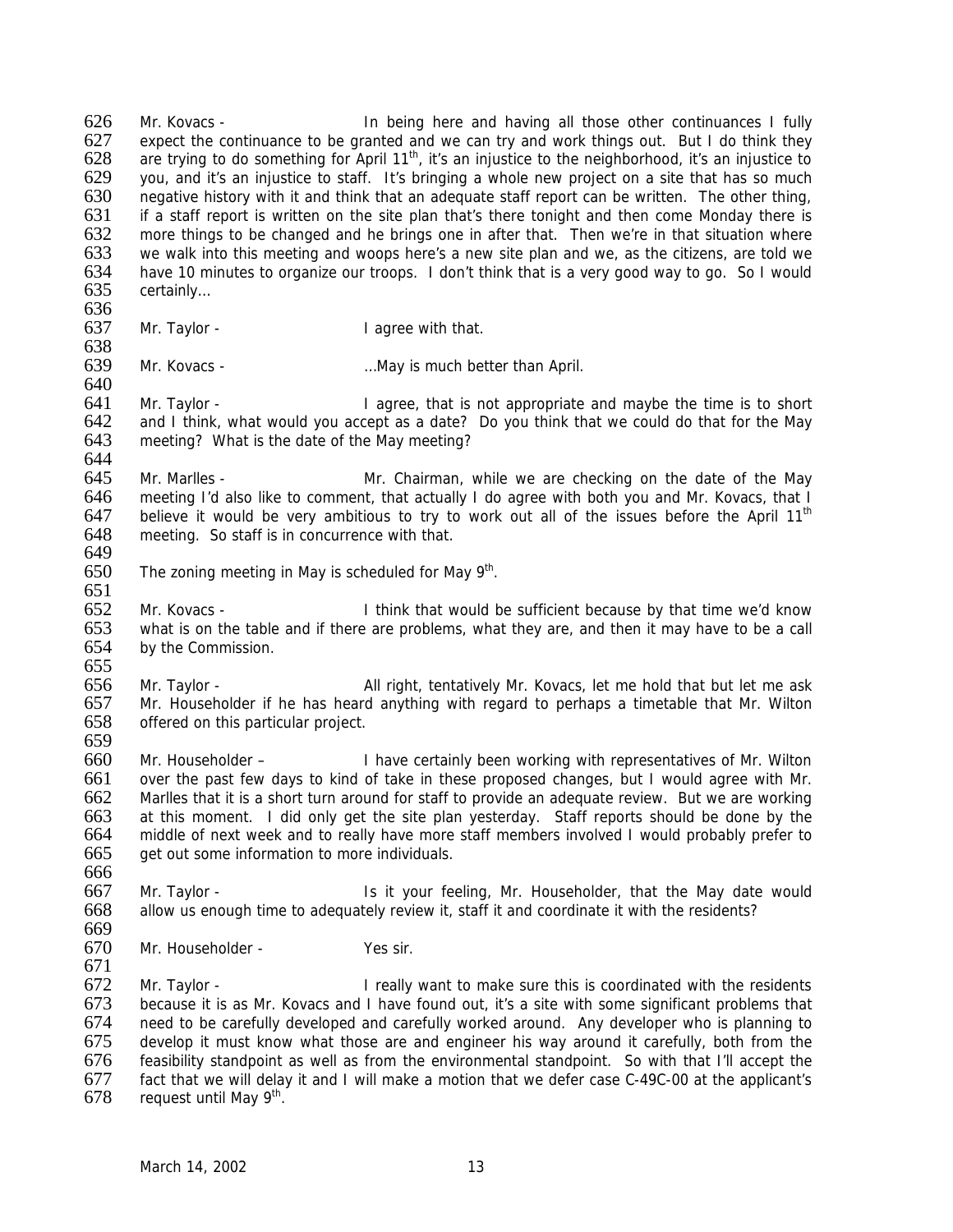| 679        |                                                           |                                                                                                               |
|------------|-----------------------------------------------------------|---------------------------------------------------------------------------------------------------------------|
| 680        | Mr. Jernigan -                                            | Is Mr. Wilton or a representative here?                                                                       |
| 681        |                                                           |                                                                                                               |
| 682        | Mr. Taylor -                                              | Oh, Sandy I'm sorry. You get to speak.                                                                        |
| 683        |                                                           |                                                                                                               |
| 684        | Ms. Sandra Verna -                                        | I'm Sandra Verna. I'm representing Mr. Wilton tonight and I                                                   |
| 685        |                                                           | have heard the concerns of staff and also Mr. Kovacs and I've spoken to Mr. Kovacs and told                   |
| 686        |                                                           | him, he told me that he could not make it to the meeting on the 25 <sup>th</sup> . And I told him we would    |
| 687        |                                                           | meet with him separately. We have an environmental engineer on that is going to complete an                   |
| 688        |                                                           | analysis prior to our meeting on the 25 <sup>th</sup> . I think that we are addressing a lot of the concerns. |
| 689        |                                                           | We are trying to stick to the original case that was approved, not the case that was before this              |
| 690        |                                                           | neighborhood before we took it over. What we would really like to do or prefer to do is go ahead              |
| 691        |                                                           | with the 25 <sup>th</sup> meeting with the neighborhood and explain exactly what we are trying to do and      |
| 692        |                                                           | then if at that time the neighborhood is not satisfied then we would be more than happy to ask                |
| 693        |                                                           | for another deferral and that would give you an additional 60 days.                                           |
| 694        |                                                           |                                                                                                               |
| 695        |                                                           | So all we're asking for here is a one-month deferral. Give us an opportunity to work with staff               |
| 696        |                                                           | and the neighborhood. If more time is needed then we'd be more than willing to grant another                  |
| 697        | month deferral.                                           |                                                                                                               |
| 698        |                                                           |                                                                                                               |
| 699        | Mr. Taylor -                                              | All right, is there any other comment?                                                                        |
| 700        |                                                           |                                                                                                               |
| 701        | Ms. Verna -                                               | Thank you.                                                                                                    |
| 702        |                                                           |                                                                                                               |
| 703        | Mr. Taylor -                                              | Then what I'll do is use my deferral for this project and I'll defer                                          |
| 704        | the case to May 9, 2002 and I will make that as a motion. |                                                                                                               |
| 705        |                                                           |                                                                                                               |
| 706        | Mr. Vanarsdall -                                          | You all forgot the applicant's request.                                                                       |
| 707        |                                                           |                                                                                                               |
| 708        | Mr. Taylor -                                              | No, it would be at my request, at the Commissioner's request.                                                 |
| 709        |                                                           |                                                                                                               |
| 710        | Mr. Vanarsdall -                                          | Ms. Verna doesn't want to do it?                                                                              |
| 711        |                                                           |                                                                                                               |
| 712        | Mr. Jernigan -                                            | No.                                                                                                           |
| 713        |                                                           |                                                                                                               |
| 714        | Mr. Vanarsdall -                                          | I thought she said that. She always does. I'm sorry.                                                          |
| 715        |                                                           |                                                                                                               |
| 716<br>717 | Ms. Verna -                                               | We prefer the one-month.                                                                                      |
| 718        | Mr. Jernigan -                                            | Will you consider the 60-day?                                                                                 |
| 719        |                                                           |                                                                                                               |
| 720        | Ms. Verna -                                               | Well, I guess if we don't have a choice. But I mean we would                                                  |
| 721        |                                                           | prefer the one-month and then another 30-day deferral if necessary.                                           |
| 722        |                                                           |                                                                                                               |
| 723        | Mr. Jernigan -                                            | Well, if you requested it then we could do it by your request or if                                           |
| 724        |                                                           | it's going to be deferred for 60 days Mr. Taylor will have to use his Commission deferral.                    |
| 725        |                                                           |                                                                                                               |
| 726        | Ms. Verna -                                               | So I can request a 30-day deferral to be heard April 11 <sup>th</sup> . Is that                               |
| 727        | what you are saying?                                      |                                                                                                               |
| 728        |                                                           |                                                                                                               |
| 729        | Mr. Jernigan -                                            | I would rather you request 60.                                                                                |
| 730        |                                                           |                                                                                                               |
| 731        | Mr. Taylor -                                              | We prefer you wait until May.                                                                                 |
|            |                                                           |                                                                                                               |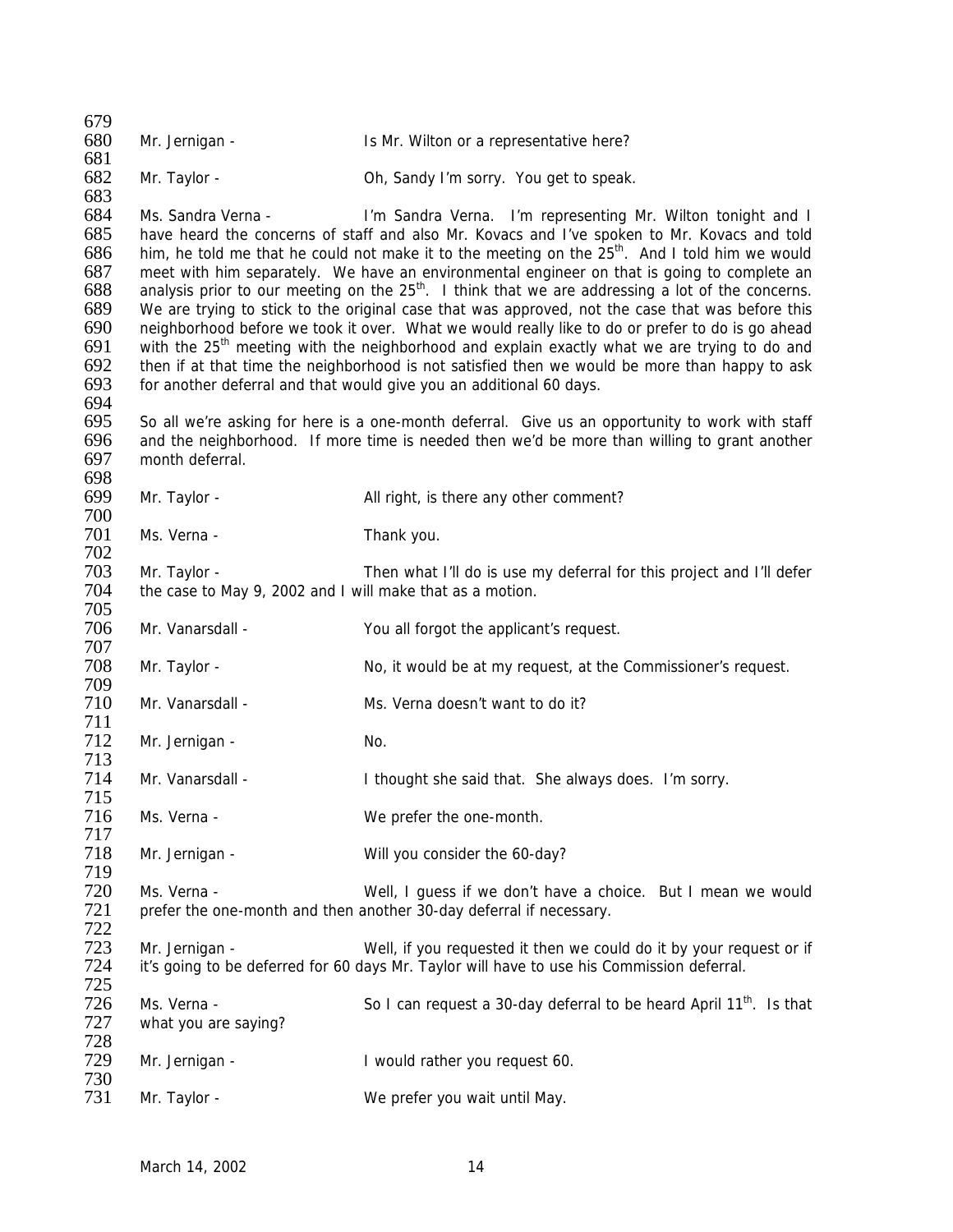| 732        |                                                          |                                                                                                                 |
|------------|----------------------------------------------------------|-----------------------------------------------------------------------------------------------------------------|
| 733        | Mr. Jernigan -                                           | We would like for you to request it to May 9 <sup>th</sup> .                                                    |
| 734        |                                                          |                                                                                                                 |
| 735        | Mr. Kovacs -                                             | Mr. Chairman.                                                                                                   |
| 736        |                                                          |                                                                                                                 |
| 737        | Mr. Taylor -                                             | Go ahead, Mr. Kovacs.                                                                                           |
| 738        |                                                          |                                                                                                                 |
| 739        | Mr. Kovacs -                                             | We have been here for many, many deferrals and people get                                                       |
| 740        |                                                          | very frustrated with deferral after deferral. If it is continued to April 11 <sup>th</sup> I would respectfully |
| 741        |                                                          | request that we have a hearing on April 11 <sup>th</sup> . A complete hearing and this proposal be voted up     |
| 742        |                                                          | or down at that point and time. And if the developer is not ready to answer all the questions, it's             |
| 743        |                                                          | voted down and let them make a new application. This is two years on this one particular case                   |
| 744        |                                                          | for deferral of a project, which had three deferrals before a team and that had a project before it             |
| 745        |                                                          | that had three deferrals. Please no more deferrals; let's get an action.                                        |
| 746        |                                                          |                                                                                                                 |
| 747        | Mr. Marlles -                                            | Mrs. Verna, are you willing to grant at your request a 60-day                                                   |
| 748        | deferral?                                                |                                                                                                                 |
| 749<br>750 |                                                          |                                                                                                                 |
| 751        | Ms. Verna -                                              | Yes, I can grant a 60-day.                                                                                      |
| 752        | Mr. Vanarsdall -                                         | May $9th$ .                                                                                                     |
| 753        |                                                          |                                                                                                                 |
| 754        | Mr. Marlles -                                            | Yes ma'am, to May 9 <sup>th</sup> .                                                                             |
| 755        |                                                          |                                                                                                                 |
| 756        | Mr. Vanarsdall -                                         | I second the motion Mr. Taylor.                                                                                 |
| 757        |                                                          |                                                                                                                 |
| 758        | Mr. Taylor -                                             | Motion made to defer case C-49C-00 until May 9 <sup>th</sup> at the                                             |
| 759        | applicant's request. Is there is a second?               |                                                                                                                 |
| 760        |                                                          |                                                                                                                 |
| 761        | Mr. Jernigan -                                           | Mr. Vanarsdall.                                                                                                 |
| 762        |                                                          |                                                                                                                 |
| 763        | Mr. Taylor -                                             | Motion made by Mr. Taylor, seconded by Mr. Vanarsdall. All in                                                   |
| 764        |                                                          | favor of the deferral say aye. Any opposed? The ayes have it. The case is deferred to May.                      |
| 765        | The vote is 5-0 (Mr. Thornton abstained).                |                                                                                                                 |
| 766        |                                                          |                                                                                                                 |
| 767        |                                                          | At the applicant's request, the Planning Commission deferred Case C-49C-00, Tascon Group, Inc.,                 |
| 768        | to it's meeting on May 9, 2002. Mr. Thornton abstained.  |                                                                                                                 |
| 769        |                                                          |                                                                                                                 |
| 770        | Mr. Marlles -                                            | Mr. Bittner.                                                                                                    |
| 771        |                                                          |                                                                                                                 |
| 772        | Mr. Bittner -                                            | Thank you, Mr. Marlles. The next request is for deferral. It is                                                 |
| 773        |                                                          | one that came in just tonight. It is the next case on the agenda on page 2.                                     |
| 774<br>775 |                                                          |                                                                                                                 |
| 776        | Deferred from the January 10, 2002 Meeting:<br>$C-6C-02$ | Michael J. Kelly for L-C Corporation: Request to amend                                                          |
| 777        |                                                          | proffered conditions accepted with rezoning case C-14C-87, on Parcel 749-760-0500 (48-A-45)                     |
| 778        |                                                          | (Universal Ford), containing 4.057 acres, located on the south line of West Broad Street (U. S.                 |
| 779        |                                                          | Route 250) approximately 400 feet east of Cox Road. The amendment is related to eliminating                     |
| 780        |                                                          | the buffer on the south line of the property. The existing zoning is B-3C Business District                     |
| 781        |                                                          | (Conditional). The Land Use Plan recommends Commercial Concentration.                                           |
| 782        |                                                          |                                                                                                                 |
| 783        |                                                          |                                                                                                                 |
| 784        |                                                          | This request is for two months, to the May $9th$ Planning Commission Meeting.                                   |
|            |                                                          |                                                                                                                 |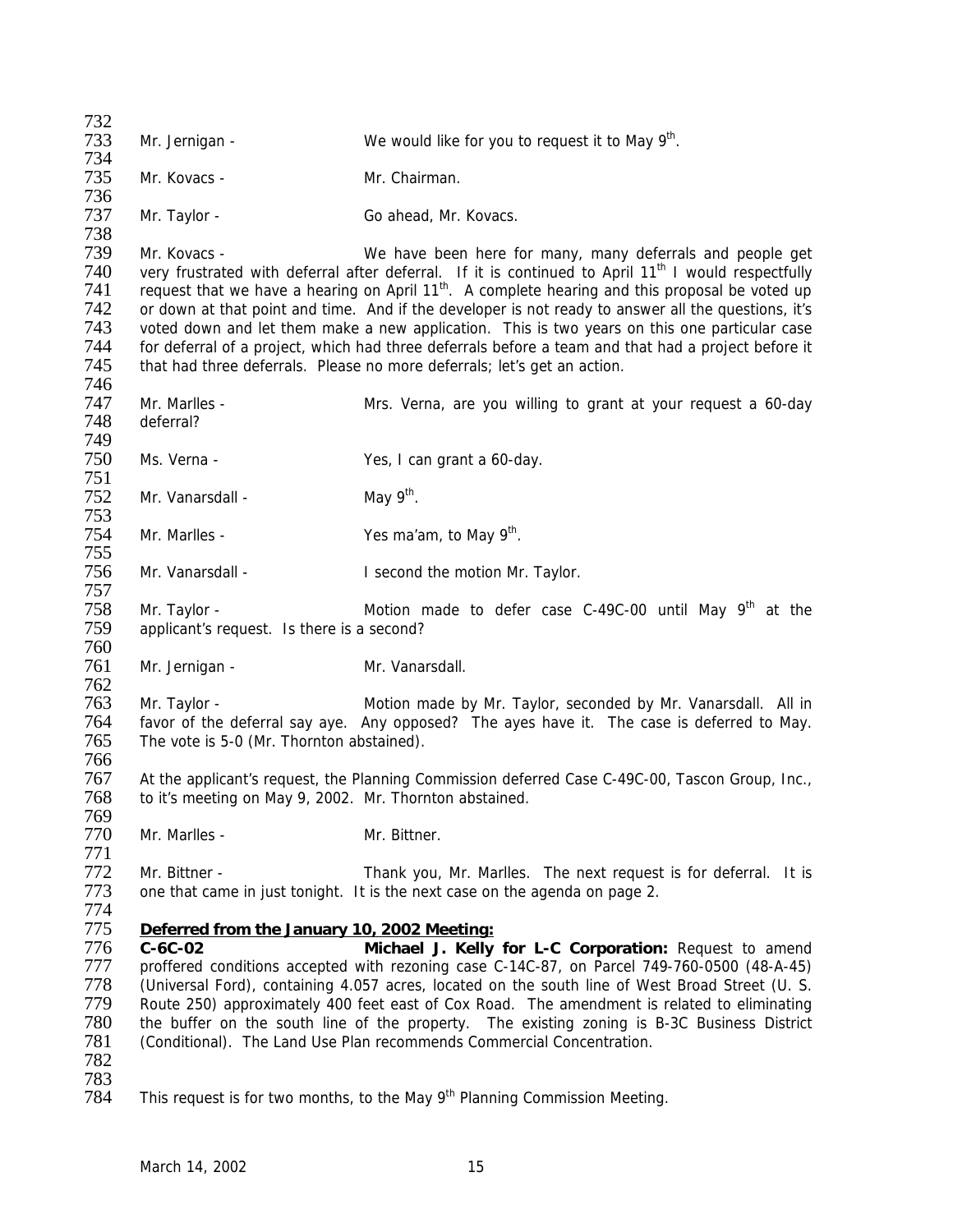785<br>786 Mr. Taylor - The Is there anybody in opposition of deferral of case C-6C-02?

788 Is Mr. Kelly in the audience? Mr. Kelly would you like to address the…

789 Mr. Michael Kelly - Mr. Chairman, Members of the Commission, I'm Michael Kelly. 791 I'm an attorney with Spinella, Ownings & Shaia. I'm here on behalf of the applicant, Sam<br>792 Johnson and the L-C Corporation out of Charlotte. NC. I also serve as council for Universal Ford. 792 Johnson and the L-C Corporation out of Charlotte, NC. I also serve as council for Universal Ford,<br>793 which leases the property from the applicant. which leases the property from the applicant.

794 795 The staff has recommended approval of each of these cases. They are not complicated. They<br>796 are rather straightforward simple cases and Mr. Johnson is prepared to accept the conditions in 796 are rather straightforward simple cases and Mr. Johnson is prepared to accept the conditions in 797 the staff report. He is also prepared to make the... the staff report. He is also prepared to make the...

798 799 Mr. Vanarsdall - Mr. Kelly, let me interrupt you a minute. This is for deferment of 700 the case, isn't it? the case, isn't it? 801

802 Mr. Kelly - Yes sir.

 $\frac{803}{804}$ Mr. Taylor - That's right.

805<br>806 806 Mr. Vanarsdall - You sound like we are hearing it. There is no opposition to the 807 deferment deferment

- 809 Mr. Kelly But I just wanted to alert you to the reason for the request. Our 810 property owners to our east, south and west have talked to us on a couple of occasions and 811 invited us to participate, and may be master planning informally, sort of the balance of our little 812 corner of the world there. Your Chairman has participated in some meetings with us. We 813 welcome that opportunity. We have now embraced some of the concepts that have come out of 814 that and as the County itself is one of the adjacent property owners we've asked your Chairman 815 now, at some risk to him maybe, to approach the staff about having the County's input in some 815 now, at some risk to him maybe, to approach the staff about having the County's input in some 816 of the ideas that we've come up with. of the ideas that we've come up with.
- $\frac{817}{818}$

837

808

787

Reid Goode has done some real nice development to our south and to our west. He built a 819 beautiful road for us in the rear. Jimmy Platkin, with the Summit Group, is our immediate 820 neighbor to the east. We've been in discussions with him and it has done some good work. And neighbor to the east. We've been in discussions with him and it has done some good work. And 821 we welcome the opportunity to sit with those gentlemen and with the County, to see what we<br>822 might come up with for the rest of the development of that little corner. might come up with for the rest of the development of that little corner. 823

824 As the cases are set, if nothing comes out of this we are ready to go forward. But at the urging 825 of our neighbors and in an effort to be a good neighbor we have invited and welcomed and 825 of our neighbors and in an effort to be a good neighbor we have invited and welcomed and 826 embraced these opportunities. So I'd ask vou to look favorably on our request. embraced these opportunities. So I'd ask you to look favorably on our request.

- 827<br>828 Thank you. 829<br>830 Mr. Vanarsdall - Thank you. 831 832 Mr. Taylor - Mr. Kelly, would you want to take case 6 and case 7 together in 833 that deferral to May? 834<br>835
- 835 Mr. Kelly Yes sir. The staff has recommended that they be considered 836 together, we don't oppose that. together, we don't oppose that.
	- March 14, 2002 16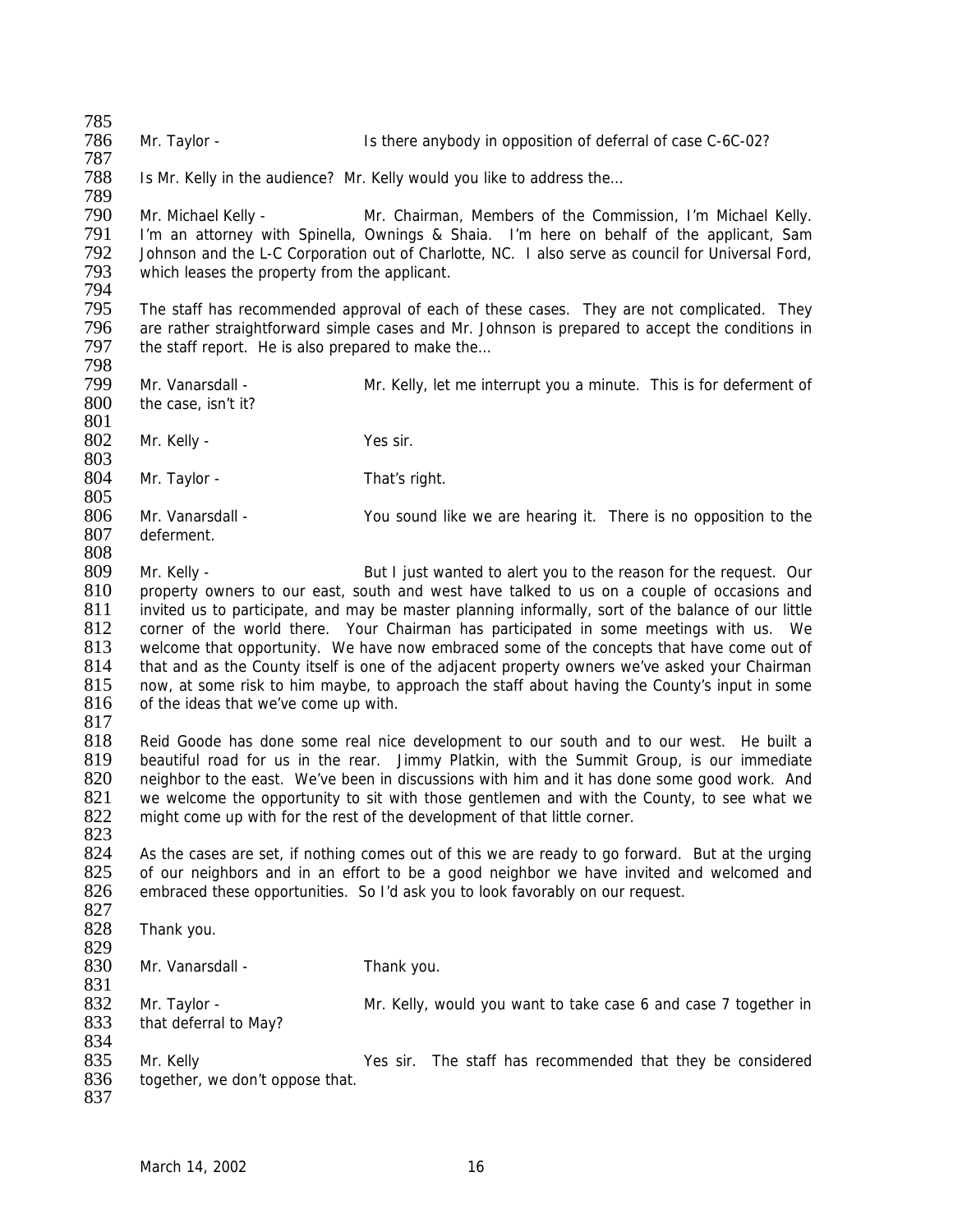838 Mr. Taylor - Thank you very much. Mr. Vanarsdall, do you have any other R39 auestions? questions? 840 841 Mr. Vanarsdall - No sir. 842 843 Mr. Taylor - **Do you think they were adequately answered?** 844<br>845 Just so that I can provide some additional background. This is a very complicated case involving 846 several different landowners. One, of which, is the County of Henrico and it will take all of the 847 participants to come up with an equitable and reasonable distribution of that land and try to 847 participants to come up with an equitable and reasonable distribution of that land and try to 848 make it work for everybody. I don't know, Mr. Bittner would you like to just describe that a little 848 make it work for everybody. I don't know, Mr. Bittner would you like to just describe that a little 849 bit or? bit or? 850 851 Mr. Bittner - **Actually**, this is the first I've heard of it. I don't know what the 852 details of this master plan might be. details of this master plan might be. 853 854 Mr. Taylor - Then we probably shouldn't have you describe it. 855<br>856 Mr. Jernigan - T'll make a motion for that. 857<br>858 858 Mr. Taylor - Thank you very much sir. Is there anybody opposed to the 859 deferral of case 6 and case 7 to May  $9<sup>th</sup>$ deferral of case 6 and case 7? Then I will move for the deferral of case 6 and case 7 to May  $9<sup>th</sup>$ 860 at the request of the applicant. 861 862 Mr. Archer - Second. 863 864 Mr. Taylor - Motion made by Mr. Taylor, seconded by Mr. Archer. All in  $f$  favor, aye. All opposed, nay. The ayes have it. The cases are deferred to May  $9<sup>th</sup>$ . 866 867 Mr. Bittner - We still need to call the second case. I believe that motion was 868 only for the first case. Am I incorrect in that Mr. Marlles? only for the first case. Am I incorrect in that Mr. Marlles? 869<br>870 Mr. Jernigan - No. he included the second one. 871 Mr. Taylor - **I** included the second in the deferral, if that is adequate.<br>873 Although you are right, we did not introduce the second case. But I thought with Mr. Kelly Although you are right, we did not introduce the second case. But I thought with Mr. Kelly 874 saying that they are inextricably intertwined, then one motion would do everything. 875 876 Mr. Bittner - That's fine. 877<br>878 Mr. Taylor - Is that acceptable? 879<br>880 Mr. Bittner - Yes. 881 882 Mr. Taylor - From the parliamentary standpoint. 883<br>884 Mr. Bittner - Yes. 885 886 Mr. Taylor - Thank you. And now we will go onto the next case. 887 888 At the applicant's request, the Planning Commission deferred Cases C-6C-02 and C-7C-02, 889 Michael J. Kelly for L-C Corporation, to it's meeting on May 9, 2002. The vote is 5-0 (Mr. 890) Thornton abstained). Thornton abstained).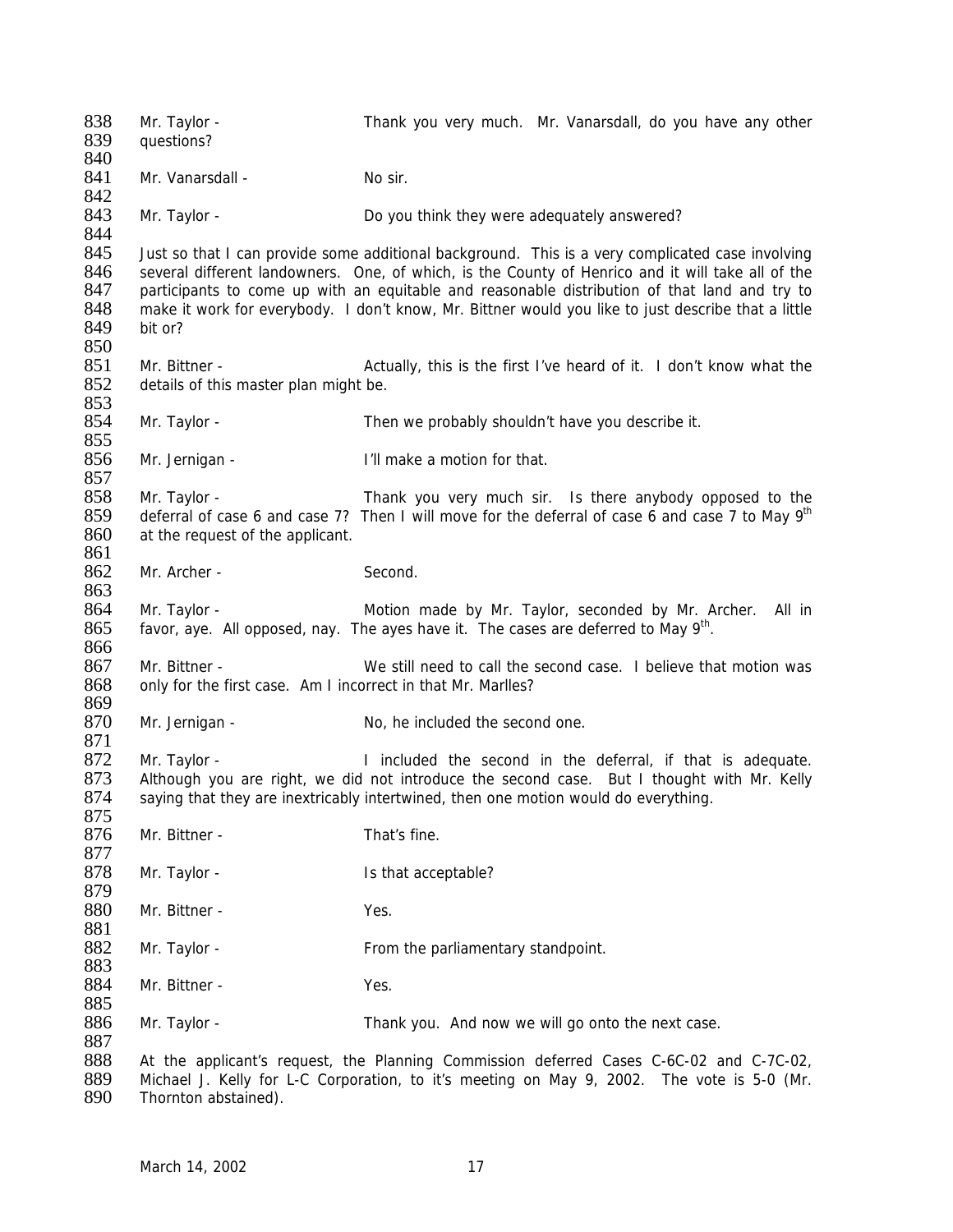| 891<br>892<br>893<br>894 | Mr. Bittner -<br>the agenda.                      | The next request is for deferral. It's at the bottom of page 2 of                                |
|--------------------------|---------------------------------------------------|--------------------------------------------------------------------------------------------------|
| 895                      | Deferred from the February 14, 2002 Meeting:      |                                                                                                  |
| 896                      |                                                   |                                                                                                  |
|                          | $C-8C-02$                                         | Foster & Miller for Virginia Classic Homes: Request to                                           |
| 897                      |                                                   | conditionally rezone from A-1 Agricultural District to RTHC Residential Townhouse District       |
| 898                      |                                                   | (Conditional), Parcel 753-756-8642 (58-A-25), containing approximately 8.4 acres, located on the |
| 899                      |                                                   | east line of Pemberton Road approximately 300 feet south of its intersection with Mayland Drive. |
| 900                      |                                                   | Residential townhouses are proposed. The applicant proffers to develop no more than 62 units     |
| 901                      |                                                   | on the property. The use will be controlled by proffered conditions and zoning ordinance         |
| 902                      |                                                   | regulations. The Land Use Plan recommends Suburban Residential 2, 2.4 to 3.4 units net density   |
| 903                      | per acre.                                         |                                                                                                  |
| 904                      |                                                   |                                                                                                  |
| 905                      |                                                   | This request is for one month to the April 11 <sup>th</sup> Planning Commission Meeting.         |
| 906                      |                                                   |                                                                                                  |
| 907                      | Mr. Taylor -                                      | Is there anyone in the audience who is opposed to the deferral                                   |
| 908                      | of case C-8C-02 to the April Planning Meeting?    |                                                                                                  |
| 909                      |                                                   |                                                                                                  |
| 910                      | Mr. Marlles -                                     | I don't see anybody, Mr. Chairman.                                                               |
| 911                      |                                                   |                                                                                                  |
| 912                      | Mr. Taylor -                                      | No one. Then I will move for the deferral of case C-8C-02 to the                                 |
| 913                      | April 11 <sup>th</sup> zoning meeting.            |                                                                                                  |
| 914                      |                                                   |                                                                                                  |
| 915                      | Mr. Jernigan -                                    | Second.                                                                                          |
| 916                      |                                                   |                                                                                                  |
| 917                      | Mr. Taylor -                                      | Motion made by Mr. Taylor, seconded by Mr. Jernigan. All in                                      |
| 918                      | favor - aye. All opposed - nay.                   |                                                                                                  |
| 919                      |                                                   |                                                                                                  |
| 920                      | Mr. Vanarsdall -                                  | Mr. Bittner I must be missing something. We had this deferment                                   |
| 921                      |                                                   | on the agenda that you faxed us yesterday. That would mean the applicant did it right?           |
| 922                      |                                                   |                                                                                                  |
| 923                      | Mr. Bittner -                                     | Yes this was at the applicant's request.                                                         |
| 924                      |                                                   |                                                                                                  |
| 925                      | Mr. Vanarsdall -                                  | I didn't hear him say that.                                                                      |
| 926                      |                                                   |                                                                                                  |
| 927                      | Mr. Taylor -                                      | I'm not sure I did. At the applicants request.                                                   |
| 928                      |                                                   |                                                                                                  |
| 929                      | Mr. Vanarsdall -                                  | They'll pick it up in the back.                                                                  |
| 930                      |                                                   |                                                                                                  |
| 931                      | Mr. Taylor -                                      | This will be at the applicant's request and the motion is                                        |
| 932                      | approved for deferral to April 11 <sup>th</sup> . |                                                                                                  |
| 933                      |                                                   |                                                                                                  |
| 934                      |                                                   | At the applicant's request, the Planning Commission deferred Case C-8C-02, Foster & Miller for   |
| 935                      |                                                   | Virginia Classic Homes, to it's meeting on April 11, 2002. The vote is 5-0 (Mr. Thornton         |
| 936                      | abstained).                                       |                                                                                                  |
| 937                      |                                                   |                                                                                                  |
| 938                      | Mr. Bittner -                                     | The next item on the agenda is on page 3 in the Tuckahoe                                         |
| 939                      | District.                                         |                                                                                                  |
| 940                      |                                                   |                                                                                                  |
| 941                      | Deferred from the February 14, 2002 Meeting:      |                                                                                                  |
| 942                      | $P-21-01$                                         | Sprint PCS: Request for a provisional use permit under Sections                                  |
| 943                      |                                                   | 24-95(a) and 24-122.1 of Chapter 24 of the County Code in order to construct and operate a 135'  |
|                          |                                                   |                                                                                                  |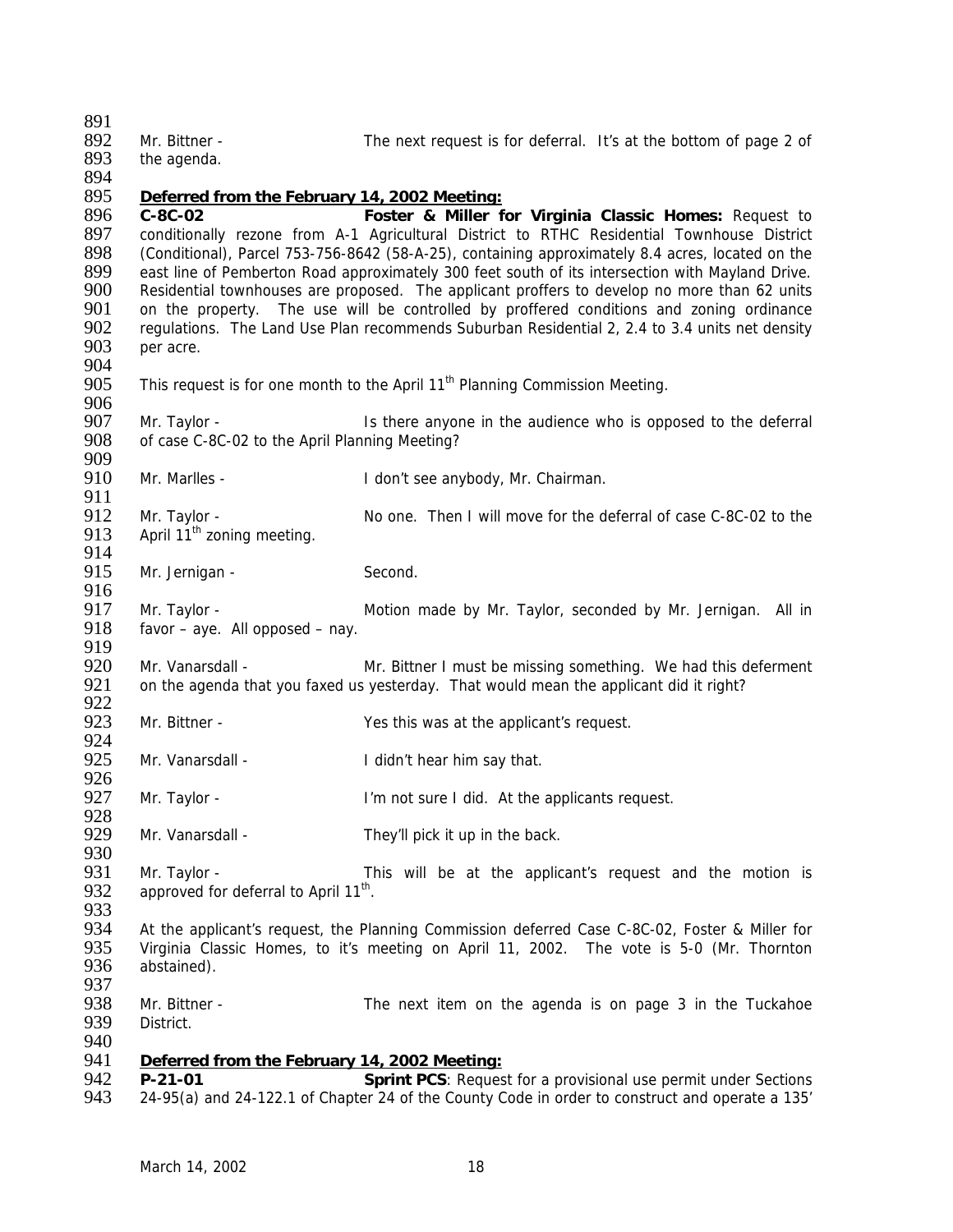948<br>949 The request is for one month to the April  $11<sup>th</sup>$  Planning Commission Meeting. 950<br>951 Mr. Taylor - Is there anyone opposed to the deferral of P-21-01? 952<br>953 953 Ms. Ware - I move that P-21-01 be deferred to the April 11<sup>th</sup> meeting at the 954 applicant's request. applicant's request. 955<br>956 Mr. Vanarsdall - Second. 957<br>958 Mr. Taylor - The Motion made by Ms. Ware, seconded by Mr. Vanarsdall for 959 deferral of case P-21-01 to the April 11, 2002 zoning meeting. All in favor – aye. All opposed – 960 nay. The ayes have it. The motion is approved. The vote is 5-0 (Mr. Thornton abstained). 961<br>962 962 At the applicant's request, the Planning Commission deferred, Provisional Use Permit P-21-01, 963 Sprint PCS, to it's meeting on April 11, 2002. Sprint PCS, to it's meeting on April 11, 2002. 964<br>965 965 Mr. Bittner - The next case is at the bottom of page 3 in the Varina District<br>966 and this just came in tonight. This request is for withdrawal. Since it's for a withdrawal there is 966 and this just came in tonight. This request is for withdrawal. Since it's for a withdrawal there is 967 no action needed by the Commission on this matter. no action needed by the Commission on this matter. 968<br>969 969 *Deferred from the February 14, 2002 Meeting:* 970 **P-19-01 Wes Blatter for VoiceStream Wireless:** Request for a 971 provisional use permit under Sections 24-95(a) and 24-122.1 of Chapter 24 of the County Code in 972 order to construct and operate a 125' telecommunications tower and related equipment on part 973 of Parcel 799-702-8496 (191-A-17), containing 10,000 square feet (0.223 acre) located at 6535<br>974 Barksdale Road approximately 1,200 feet north of Kukymuth Road. The existing zoning is A-1 974 Barksdale Road approximately 1,200 feet north of Kukymuth Road. The existing zoning is A-1<br>975 Agricultural District. The Land Use Plan recommends Suburban Residential 1, 1.0 to 2.4 units net 975 Agricultural District. The Land Use Plan recommends Suburban Residential 1, 1.0 to 2.4 units net 976 density per acre. density per acre. 977<br>978 Again this has been withdrawn so no action is necessary. 979<br>980 The next item is on page 4 of the agenda. The first case in the Brookland District. 981 982 *Deferred from the January 10, 2002 Meeting:* 983 **C-59-01 Phyllis M. Perross:** Request to rezone from R-3 One Family 984 Residence District to M-1 Light Industrial District, part of Parcel 770-756-2492 (61-A-68),<br>985 containing 1.15 acres, located on the east line of Old Staples Mill Road approximately 450 feet 985 containing 1.15 acres, located on the east line of Old Staples Mill Road approximately 450 feet 986 north of Staples Mill Road (U. S. Route 33). A mini storage warehouse and office are proposed.

944 communication tower and related equipment on part of Parcel 753-740-8228 (100-A-65) (8611<br>945 Henrico Avenue), containing 851 square feet, located at the southeast intersection of Henrico 945 Henrico Avenue), containing 851 square feet, located at the southeast intersection of Henrico<br>946 Avenue and Ridge Road. The existing zoning is R-3 One Family Residence District. The Land Use Avenue and Ridge Road. The existing zoning is R-3 One Family Residence District. The Land Use

- 986 north of Staples Mill Road (U. S. Route 33). A mini storage warehouse and office are proposed.<br>987 The use will be controlled by zoning regulations. The Land Use Plan recommends Light Industry.
- 988 This is a request for deferral for one month to April  $11^{th}$ .
- 990<br>991

Mr. Taylor - Thank you. Is there anybody in the audience who is opposed to 992 the deferral of case C-59-01 to the April 11, 2002 meeting? No opposition, Mr. Vanarsdall.

The use will be controlled by zoning regulations. The Land Use Plan recommends Light Industry.

993<br>994 994 Mr. Vanarsdall - Mr. Chairman, I move that C-59-01 be deferred at the 995 applicant's request until April 11, 2002. applicant's request until April 11, 2002.

996

947 Plan recommends Government.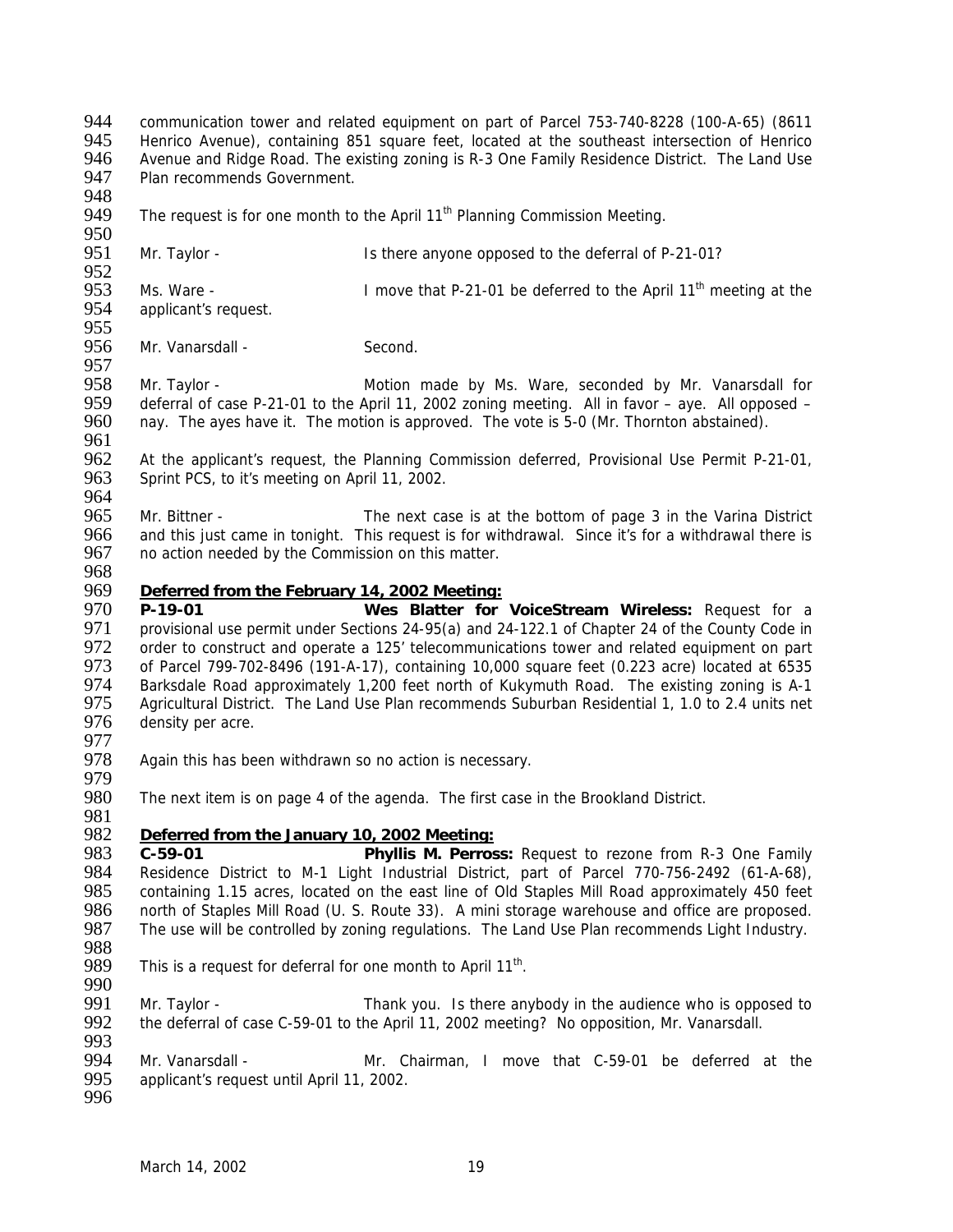997 Mr. Jernigan - Second. 998<br>999 999 Mr. Taylor - Motion made by Mr. Vanarsdall, seconded by Mr. Jernigan. All in 1000 favor – aye. All opposed – nay. The ayes have it. The motion is carried. The project is deferred 1001 to April 11, 2002. The vote is 5-0 (Mr. Thornton abstained). 1002 1003 At the applicant's request, the Planning Commission deferred Case C-59-01, Phyllis M. Perros, to 1004 its meeting on April 11, 2002. Mr. Thornton abstained. its meeting on April 11, 2002. Mr. Thornton abstained. 1005<br>1006 1006 Mr. Bittner - That concludes the request for withdrawals and deferrals. If the 1007 Commission is ready I can move onto the expedited agenda, if you like. Commission is ready I can move onto the expedited agenda, if you like. 1008<br>1009 Mr. Taylor - Please go onto the expedited agenda Mr. Bittner. 1010 1011 Mr. Bittner - All right. The first case is at the top of page 3 of the agenda. 1012 1013 **C-12C-02 Glenn R. Moore for Basilios E. Tsimbos:** Request to 1014 conditionally rezone from R-3 One Family Residence District to B-1C Business District 1015 (Conditional), Parcels 761-754-0791 (59-A-72), 761-754-1383 (59-A-73) and 761-754-1572 (59- 1016 A-74), containing 1.274 acre, located on the east line of Skipwith Road, approximately 250 feet 1017 south of W. Broad Street (U. S. Route 250). A beauty parlor and associated uses are proposed. 1017 south of W. Broad Street (U. S. Route 250). A beauty parlor and associated uses are proposed.<br>1018 The use will be controlled by proffered conditions and zoning ordinance regulations. The Land The use will be controlled by proffered conditions and zoning ordinance regulations. The Land 1019 Use Plan recommends Commercial Arterial and Office. 1020 1021 Mr. Taylor - Thank you. Is there anyone opposed to case C-12C-02? 1022 1023 Mr. Marlles - I don't see anybody, Mr. Chairman. 1024 1025 Mr. Taylor - No one. I see no hands. So I will move approval on the 1026 expedited agenda of case C-12C-02, Glenn R. Moore for Basilios E. Tsimbos. 1027<br>1028 Mr. Jernigan - Second. 1029<br>1030 Mr. Taylor - The Motion made by Mr. Taylor, seconded by Mr. Jernigan. All in 1031 favor – aye. All opposed – nay. The ayes have it. Being no opposition the motion is approved. 1032 The vote is 5-0 (Mr. Thornton abstained). 1033 1034 REASON: Acting on a motion by Mr. Taylor, seconded by Mr. Jernigan, the Planning Commission 1035 voted 5-0 (one abstention) to recommend that the Board of Supervisors **grant** the request 1036 because it continues a form of zoning consistent with the area. 1037<br>1038 Next case Mr. Bittner. 1039 1040 Mr. Bittner - Our next request on the expedited agenda is in the middle of 1041 page 3 of the agenda. 1042 1043 *Deferred from the February 14, 2002 Meeting:* 1044 **C-1C-02 Henry A. Shield:** Request to amend proffered conditions 1045 accepted with rezoning case C-72C-89, on Parcels 745-739-0596 (99-14-A-2), 744-739-8378 (6), 1046 744-739-8744 (9), 744-739-7933 (10), 744-739-6049 (12), 744-739-4957 (13), 744-739-3913 1047 (17), 744-739-1642 (22), 744-739-1965 (25), 744-739-0693 (29), 744-739-1790 (30), 744-739- 1048 4780 (33), 744-740-7611 (38), and 744-738-3193 (99-14-A-18), containing approximately 7.8 acres, located south of Derbyshire Road in the Gaslight Subdivision. The amendment is related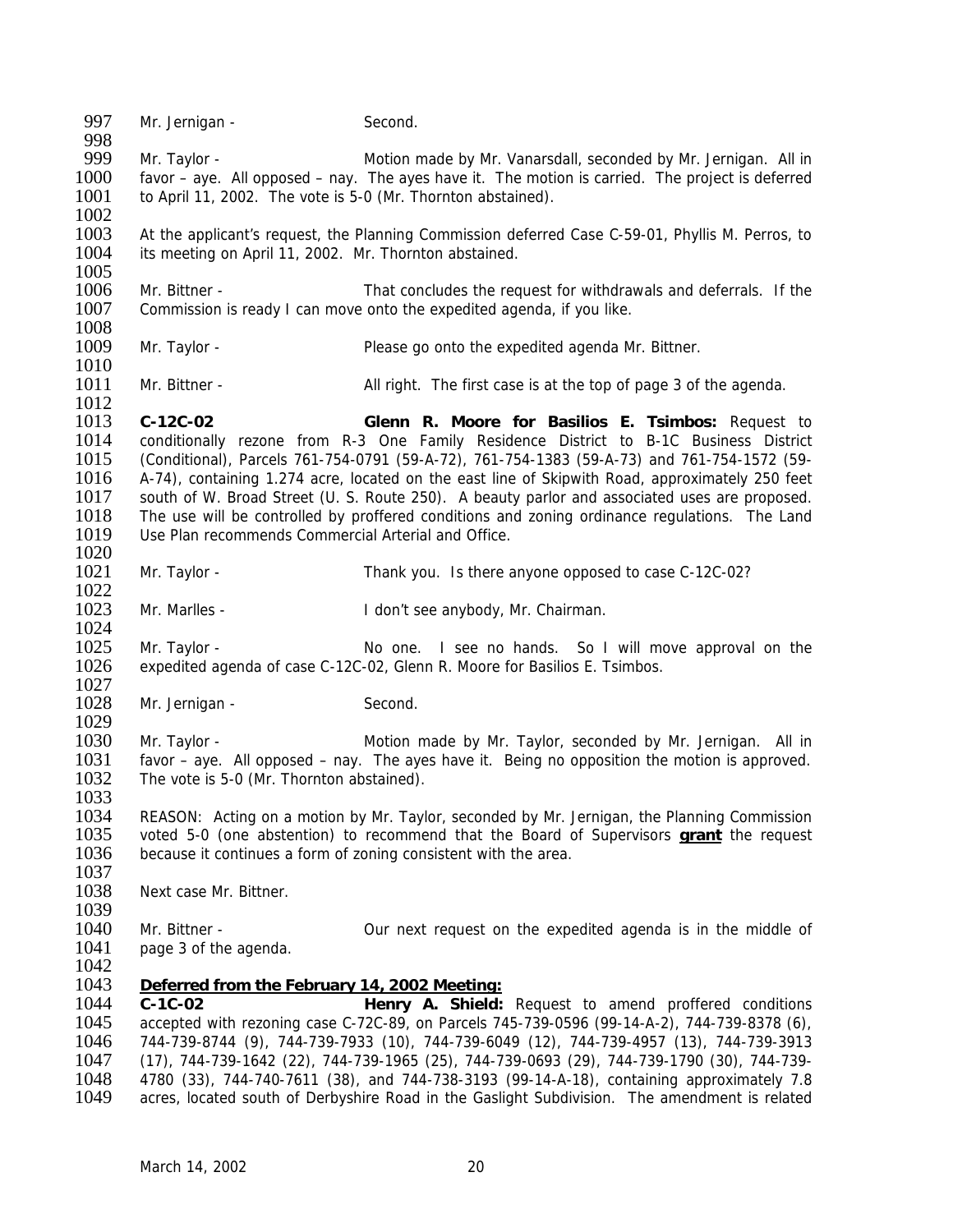1050 to the types of roofing materials allowed. The property is zoned R-2C One Family Residence<br>1051 District (Conditional) The Land Use Plan recommends Suburban Residential 1 1.0 to 2.4 units 1051 District (Conditional). The Land Use Plan recommends Suburban Residential 1, 1.0 to 2.4 units 1052 net density per acre. net density per acre. 1053<br>1054 Mr. Taylor - **IS there anyone in the audience who is opposed of the expedited** 1055 approval of case C-1C-02? No opposition. 1056<br>1057 1057 Ms. Ware - Then I moved that Case C-1C-02 be approved to the Board of 1058 Supervisors on the expedited agenda. Supervisors on the expedited agenda. 1059<br>1060 Mr. Vanarsdall - Second.  $\frac{1061}{1062}$ Mr. Taylor - The Motion made by Ms. Ware, seconded by Mr. Vanarsdall. All in 1063 favor – aye. All opposed – nay. The ayes have it. There being no opposition case C-1C-02 is 1064 approved on the expedited agenda. The vote is 5-0 (Mr. Thornton abstained). approved on the expedited agenda. The vote is 5-0 (Mr. Thornton abstained). 1065 1066 REASON: Acting on a motion by Mrs. Ware, seconded by Mr. Vanarsdall, the Planning 1067 Commission voted 5-0 (one abstention) to recommend that the Board of Supervisors **grant** the 1068 request because the changes do not greatly reduce the original intended purpose of the proffers 1069 and they would help to insure the use of alternative quality roofing materials. and they would help to insure the use of alternative quality roofing materials. 1070<br>1071 1071 Mr. Bittner - Our third and final request on the expedited agenda is at the 1072 bottom of page 4 of the agenda It's the last case bottom of page 4 of the agenda. It's the last case. 1073 1074 **C-14C-02 Henry L. Wilton:** Request to amend proffered conditions accepted with rezoning case C-27C-95, on Parcels 761-757-2565 (59-15-A-15), 761-757-3368 1076 (59-15-A-16) and 761-757-4071 (59-15-A-17) in the Hunters Ridge subdivision, containing 1077 approximately 0.95 acre, located on the north line of Redstone Drive at the western terminus. 1078 The amendment would remove the buffer adjoining the Traditional Manor subdivision. The use 1079 will be controlled by proffered conditions and zoning ordinance regulations. The Land Use Plan 1080 recommends Suburban Residential 1, 1.0 to 2.4 units net density per acre. recommends Suburban Residential 1, 1.0 to 2.4 units net density per acre. 1081<br>1082 1082 Mr. Taylor - Is there anyone opposed to the approval of case C-14C-02 on 1083 the expedited agenda? the expedited agenda? 1084<br>1085 Mr. Vanarsdall - I move that C-14C-02, Henry L. Wilton, be approved on the 1086 expedited agenda and recommend approval to the Board of Supervisors. 1087 1088 Mr. Jernigan - Second. 1089<br>1090 1090 Mr. Taylor - Motion made by Mr. Vanarsdall, seconded by Mr. Jernigan to 1091 approve case C-14C-02 on the expedited agenda. All in favor – ave. All opposed – nav. The 1091 approve case C-14C-02 on the expedited agenda. All in favor – aye. All opposed – nay. The 1092 aves have it. The motion is carried. Case C-14C-02 is approved on the expedited agenda. The 1092 ayes have it. The motion is carried. Case C-14C-02 is approved on the expedited agenda. The 1093 vote is 5-0 (Mr. Thornton abstained) vote is 5-0 (Mr. Thornton abstained). 1094<br>1095 1095 REASON: Acting on a motion by Mr. Vanarsdall, seconded by Mr. Jernigan, the Planning<br>1096 Commission voted 5-0 (one abstention) to recommend that the Board of Supervisors **grant** the 1096 Commission voted 5-0 (one abstention) to recommend that the Board of Supervisors **grant** the 1097 request because it is not expected to adversely impact surrounding land uses in the area and it 1098 would allow property owners greater flexibility in the use of their backyards. 1099<br>1100 1100 Mr. Bittner - That concludes the request on the expedited agenda tonight Mr.<br>1101 Chairman. Chairman. 1102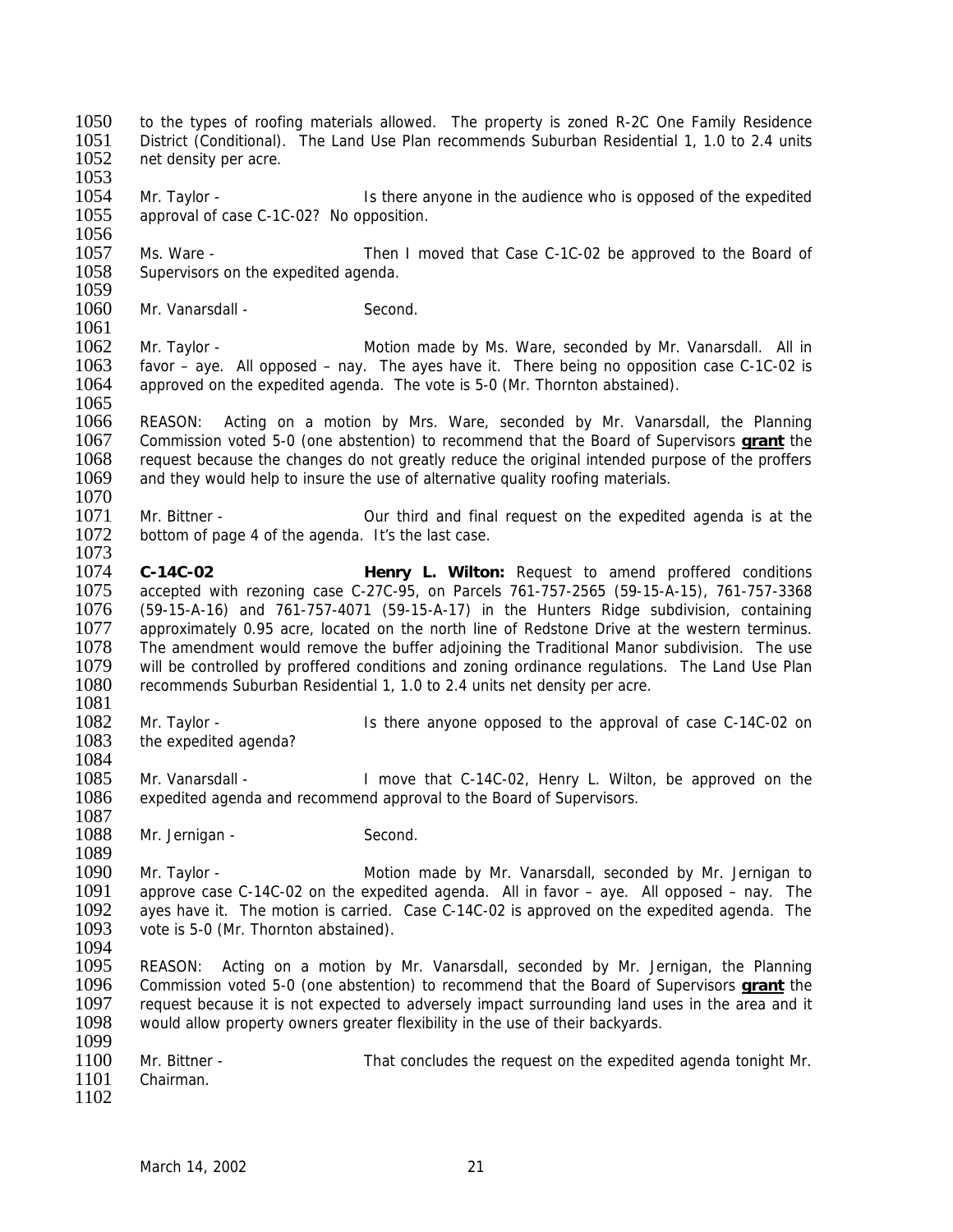| 1103<br>1104 | Mr. Tavlor -  | Thank you sir, very good. Mr. Director, your agenda.            |
|--------------|---------------|-----------------------------------------------------------------|
| 1105         | Mr. Marlles - | Mr. Chairman, the first case is on the bottom of page 3 of your |
| 1106         | aqenda.       |                                                                 |

1108 **C-16-02 County of Henrico:** Request to rezone from R-5 General 1109 Residence District and RTH Residential Townhouse District to R-3 One Family Residence District<br>1110 Parcels 806-704-4472 (192-A-7) and 807-705-5743 (192-A-19) being 34.5 acres and 11.76 acres 1110 Parcels 806-704-4472 (192-A-7) and 807-705-5743 (192-A-19) being 34.5 acres and 11.76 acres 1111 Frespectively and fronting 500 feet along the west line of N. Midview Road beginning 363 feet 112 South of Bickerstaff Road. A single-family residential subdivision is proposed. The R-3 One 1112 south of Bickerstaff Road. A single-family residential subdivision is proposed. The R-3 One<br>1113 Family Residence District allows a minimum lot size of 11.000 square feet. The Land Use Plan 1113 Family Residence District allows a minimum lot size of 11,000 square feet. The Land Use Plan 1114 recommends Suburban Residential 1, 1.0 to 2.4 units net density per acre. recommends Suburban Residential 1, 1.0 to 2.4 units net density per acre.

1115

1107

1116 The staff report will be given by Mr. Lee Householder. 1117

1118 Mr. Householder - Okay. Thank you, Mr. Secretary, Mr. Chairman, Members of the 1119 Commission.

1120<br>1121 1121 The subject parcels in this request were originally rezoned from A-1 to R-5 and RTH in November<br>1122 of 1971. Rezoning case C-91-71, rezoned the 34.5 acres to R-5 and 11.76 acres to RTH despite 1122 of 1971. Rezoning case C-91-71, rezoned the 34.5 acres to R-5 and 11.76 acres to RTH despite<br>1123 being in conflict with the County's Adopted Land Use Plan at that time. being in conflict with the County's Adopted Land Use Plan at that time.

 $\frac{1124}{1125}$ 1125 This original case was approved prior to the County adopting conditional rezoning regulations and 1126 there are no proffers that would act to improve the quality of development on the subject there are no proffers that would act to improve the quality of development on the subject 1127 properties.

1128<br>1129 They are currently vacant and have not been developed for multi-family purposes. The land 1130 surrounding them remains designated for lower density suburban uses and has been developed 1131 throughout the years accordingly to the Land Use Plan.

1132<br>1133

1133 Under the current zoning classifications, staff estimates that the owner could develop 1134 approximately 500 apartment units on 35 acres of R-5 at a maximum density of 14.52 units per 1134 approximately 500 apartment units on 35 acres of R-5 at a maximum density of 14.52 units per 1135 acre and based on the conditional subdivision application submitted on the RTH portion they 1135 acre and based on the conditional subdivision application submitted on the RTH portion they<br>1136 could get 80 townhouse units at a density of 6.8 units per acre on the RTH property. These could get 80 townhouse units at a density of 6.8 units per acre on the RTH property. These 1137 densities significantly exceed the surrounding single-family subdivisions that have a density range 1138 between 2.4 and 2.8 units per acre. between 2.4 and 2.8 units per acre.

1139

1140 The requested classification, R-3, allows minimum lots sizes of 11,000 square feet, a minimum lot 1141 width of 80 feet, and permits densities of up to 3.96 dwellings per acre. While this proposed 1142 density is still slightly higher than recommended densities in the area, staff feels that reduced 1143 density would be consistent with the surrounding properties. density would be consistent with the surrounding properties.

1144<br>1145

Staff feels that the current zoning and permitted density would result in an abrupt change and an 1146 incompatible transition from the single-family zoning classifications and the existing single-family 1147 residential uses of the area would be adversely impacted by a multi-family development of this size. 1147 residential uses of the area would be adversely impacted by a multi-family development of this size.<br>1148 A large apartment and townhouse development would significantly add to the traffic on existing 1148 A large apartment and townhouse development would significantly add to the traffic on existing<br>1149 roadways, place increased demand on County services, and disrupt the single-family residential roadways, place increased demand on County services, and disrupt the single-family residential 1150 character of the area.

1151

1152 The existing zoning is also inconsistent with many goals, objectives and policies of the 2010 Land<br>1153 Plan including providing for logical arrangement of land uses, which offer transitions from more 1153 Plan including providing for logical arrangement of land uses, which offer transitions from more<br>1154 intense to less intense uses. It also encourages multi-family residential areas that enhance the 1154 intense to less intense uses. It also encourages multi-family residential areas that enhance the 1155 overall land development through their proximity to arterial roadways, shopping centers, and overall land development through their proximity to arterial roadways, shopping centers, and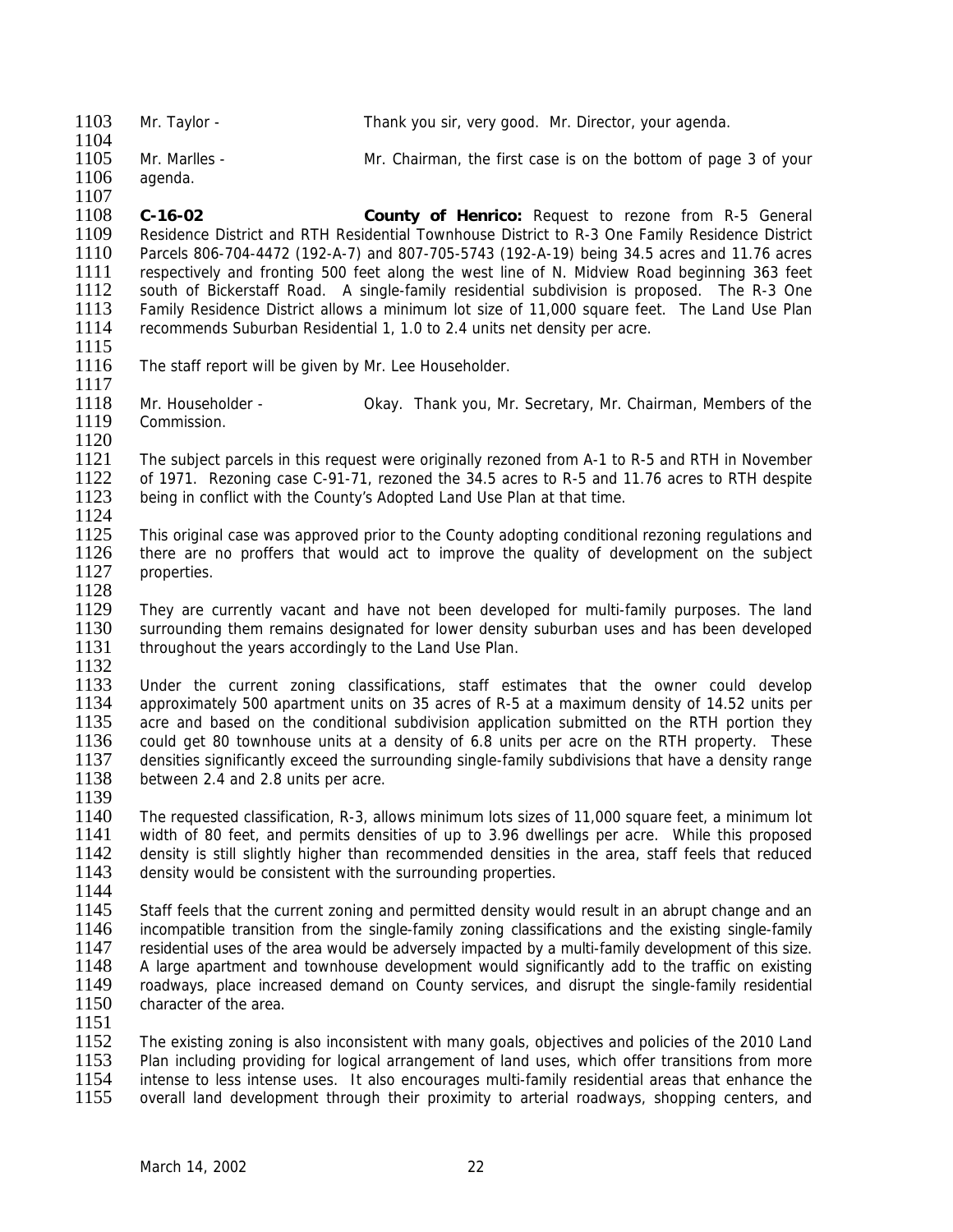1156 primary service facilities. The R-5 zoning also is inconsistent with the goal of home ownership 1157 from the existing Land Use Plan. Staff feels this proposal to downzone the properties would allow 1157 from the existing Land Use Plan. Staff feels this proposal to downzone the properties would allow<br>1158 for single-family residential uses that would complement existing uses in the vicinity of this for single-family residential uses that would complement existing uses in the vicinity of this 1159 request. Staff recommends approval of this request and I will take any questions that you may 1160 have. 1161 1162 Mr. Taylor - Are there any questions on the part of the Commission. 1163 1164 Mr. Vanarsdall - Mr. Chairman, will you pause and see if there is any opposition, 1165 to this case please. to this case please. 1166<br>1167 Mr. Taylor - Yes, I will. Is there any opposition to case C-16-02? 1168 1169 Mr. O'Brien - Yes there is. 1170 1171 Mr. Taylor - Can I see the hands of the people who are opposed to this 1172 project? 1173<br>1174 Mr. Jernigan - There is some, two, three. 1175<br>1176 1176 Mr. Taylor - All right. Is there anybody in favor of this project? Mr.<br>1177 Secretary I quess we are going to have to discuss. Secretary I guess we are going to have to discuss. 1178<br>1179 Mr. Vanarsdall - You'll are in favor of it? 1180 1181 Mr. Marlles - Why don't we just proceed with the case Mr. Chairman. 1182 1183 Mr. Jernigan - You can put your hands down. 1184 1185 Mr. Marlles - Make his presentation. 1186<br>1187 Mr. Taylor - The applicant here? 1188<br>1189 Mr. Householder - It's the county. I guess it would be appropriate to decide 1190 whether to go from the opposition first or the people in favor first. So, I guess it would be the 1191 Commission decision, which parties could speak, and the time limits, and so forth should be Commission decision, which parties could speak, and the time limits, and so forth should be 1192 explained. 1193 1194 Mr. Taylor - Is there a spokesman for those who are in favor of this project? 1195<br>1196 Mr. Jernigan - You've got two right there. 1197<br>1198 Mr. Taylor - **All right.** If you could approach the microphone one at a time 1199 and give your name and affiliation. Mr. Marlles will explain the rules for statements. 1200<br>1201 Mr. Marlles - The Staff's Mr. Chairman, Members of the Commission it is the staff's 1202 recommendation that we not use our normal time limits that we do with opposition given the 1203 nature of the case and the potential for litigation. I believe we should let everyone have the full 1204 amount of time. 1205<br>1206 Mr. Jernigan - I agree. 1207<br>1208 Mr. Vanarsdall - I have no objection.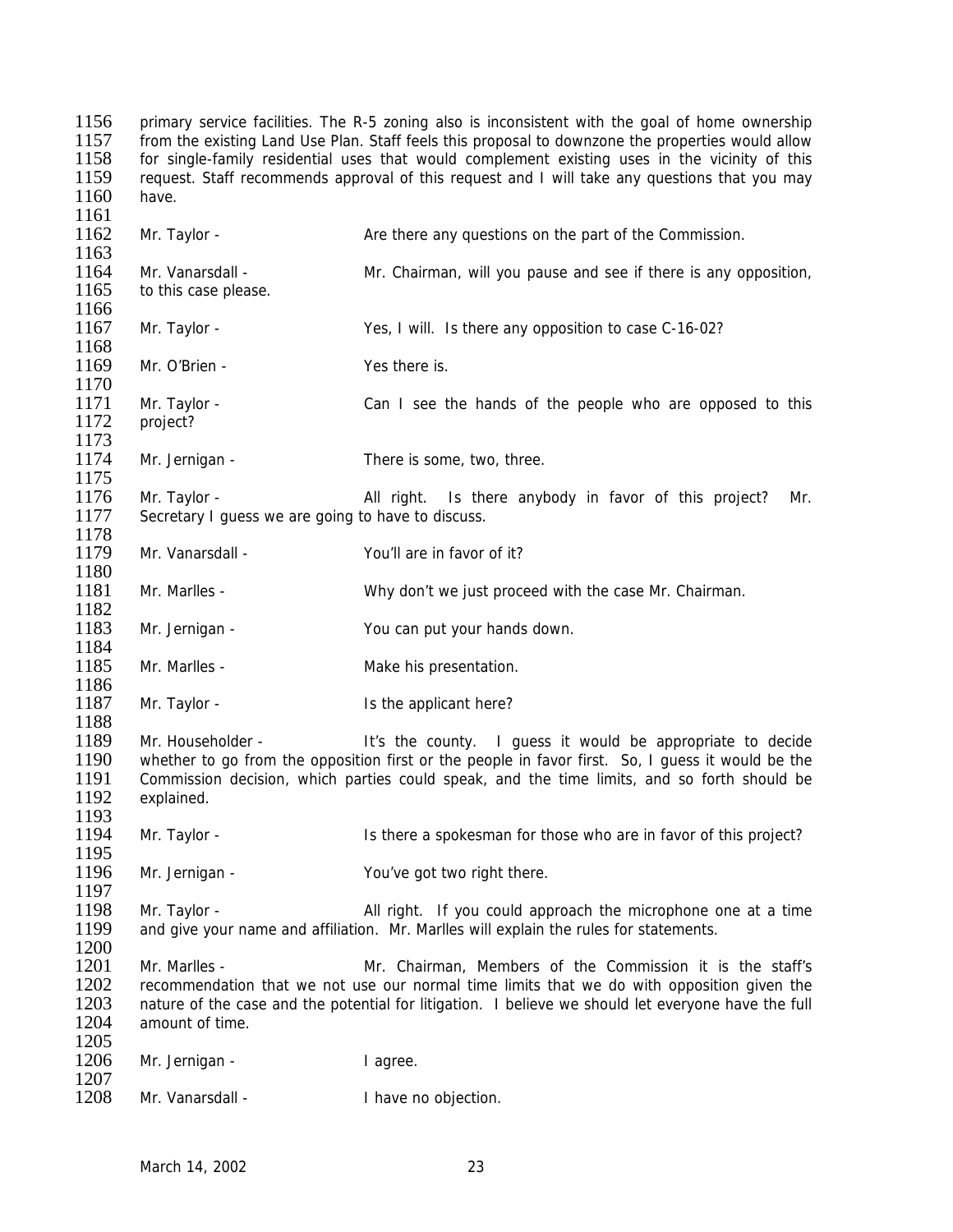1209<br>1210

1211

Mr. Marlles - The Ma'am would you state your name and address for the record.

1212 Ms. Jane Koontz - My name is Jane Koontz. I live at 9184 Hoke Brady Road in the 1213 Varina District. I speak tonight for the Varina Beautification Committee, a grass roots Varina District. I speak tonight for the Varina Beautification Committee, a grass roots 1214 organization of concerned citizens in Varina who wish to assure only quality development along 1215 the Historic Route 5 corridor.

1216

1217 I wish to speak in support of C-16-02 and I wish to commend the Planning Commission and the 1218 Planning Staff for a very fine staff report carefully researched and the Planning Commission for 1218 Planning Staff for a very fine staff report carefully researched and the Planning Commission for 1219 making this intelligent move toward downzoning. making this intelligent move toward downzoning.

1220<br>1221 The Varina Beautification Committee supports the downzoning request of Henrico County for 1222 46.26 acres in the Varina District. The present zoning of R-5 and RTH was obtained 31 years<br>1223 ago. Yet no development has taken place since then. During this time single-family ago. Yet no development has taken place since then. During this time single-family 1224 neighborhoods have developed surrounding the 46 acres in accordance with Henrico's Land Use<br>1225 Plan. These neighborhoods, in our opinion, would suffer negative effects and I think the staff Plan. These neighborhoods, in our opinion, would suffer negative effects and I think the staff 1226 report calls it, "adverse impacts". Would suffer negative effects if greater density development 1227 cccurred in their mist. It is also unfortunate that there are no conditions or protective proffers on 1227 occurred in their mist. It is also unfortunate that there are no conditions or protective proffers on 1228 these densely zoned parcels and that restrictive covenants, which have been recorded, have now 1228 these densely zoned parcels and that restrictive covenants, which have been recorded, have now<br>1229 expired. We feel this is most unfortunate. I believed they expired in December of this past year. 1229 expired. We feel this is most unfortunate. I believed they expired in December of this past year.<br>1230 As maior changes and circumstances have developed over these past 31 years in the surrounding 1230 As major changes and circumstances have developed over these past 31 years in the surrounding<br>1231 Ferritory we feel that downzoning is a very wise policy decision and we thank you so much for 1231 territory we feel that downzoning is a very wise policy decision and we thank you so much for 1232 listening to our suggestions. listening to our suggestions.

- 1233<br>1234
- 1235

Mr. Taylor - Thank you Mrs. Koontz.

1236 Mr. Vanarsdall - Thank you. 1237

1238 Mr. Taylor - Ma'am would you approach the podium and please give us your 1239 name. name.

 $\frac{1240}{1241}$ 1241 Ms. Judith Mayes Roberts - My name is Judith Mayes Roberts and I am a resident in Varina<br>1242 Station and Lam the President of the Varina Station Home Owners Association It was probably 1242 Station and I am the President of the Varina Station Home Owners Association. It was probably 1243 exactly 3 years ago, on the 9<sup>th</sup> I think, that we first came to this meeting. That was the first 1243 exactly 3 years ago, on the  $9<sup>th</sup>$  I think, that we first came to this meeting. That was the first 1244 meeting where we were discussing the rezoning of this land. It is with great joy that I stand at 1245 this podium tonight to say to the Commission that we in Varina Station and the surrounding 1246 communities are very, very pleased with this request to downzone the 46.26 acres. 1247

1248 Not only would it make the homes in that particular acreage consistent with the zoning of our 1249 property, but as I look down the road I think that it would save the County a lot of tax dollars 1249 property, but as I look down the road I think that it would save the County a lot of tax dollars 1250 that it would possibly loose as a result of the multi-family land causing a drain on the community 1250 that it would possibly loose as a result of the multi-family land causing a drain on the community 1251 and things would start to go downhill. So we are very pleased tonight and we have a number of 1251 and things would start to go downhill. So we are very pleased tonight and we have a number of 1252 hands that went up that we could stand here and support this and applaud you for your efforts 1252 hands that went up that we could stand here and support this and applaud you for your efforts.<br>1253 To have a community that would still be standing years from now and would not have lost it's 1253 To have a community that would still be standing years from now and would not have lost it's<br>1254 value. We look forward to the remaining part of this meeting as we continue to hear the 1254 value. We look forward to the remaining part of this meeting as we continue to hear the 1255 discussion about this matter. And again, we thank you and that baby that is back there in the discussion about this matter. And again, we thank you and that baby that is back there in the 1256 corner sleeping on its mother's chest thanks you. Thank you.

1257

1258 Mr. Jernigan - Thank you Mrs. Roberts.

| 1259 |          |
|------|----------|
| 1260 | Applause |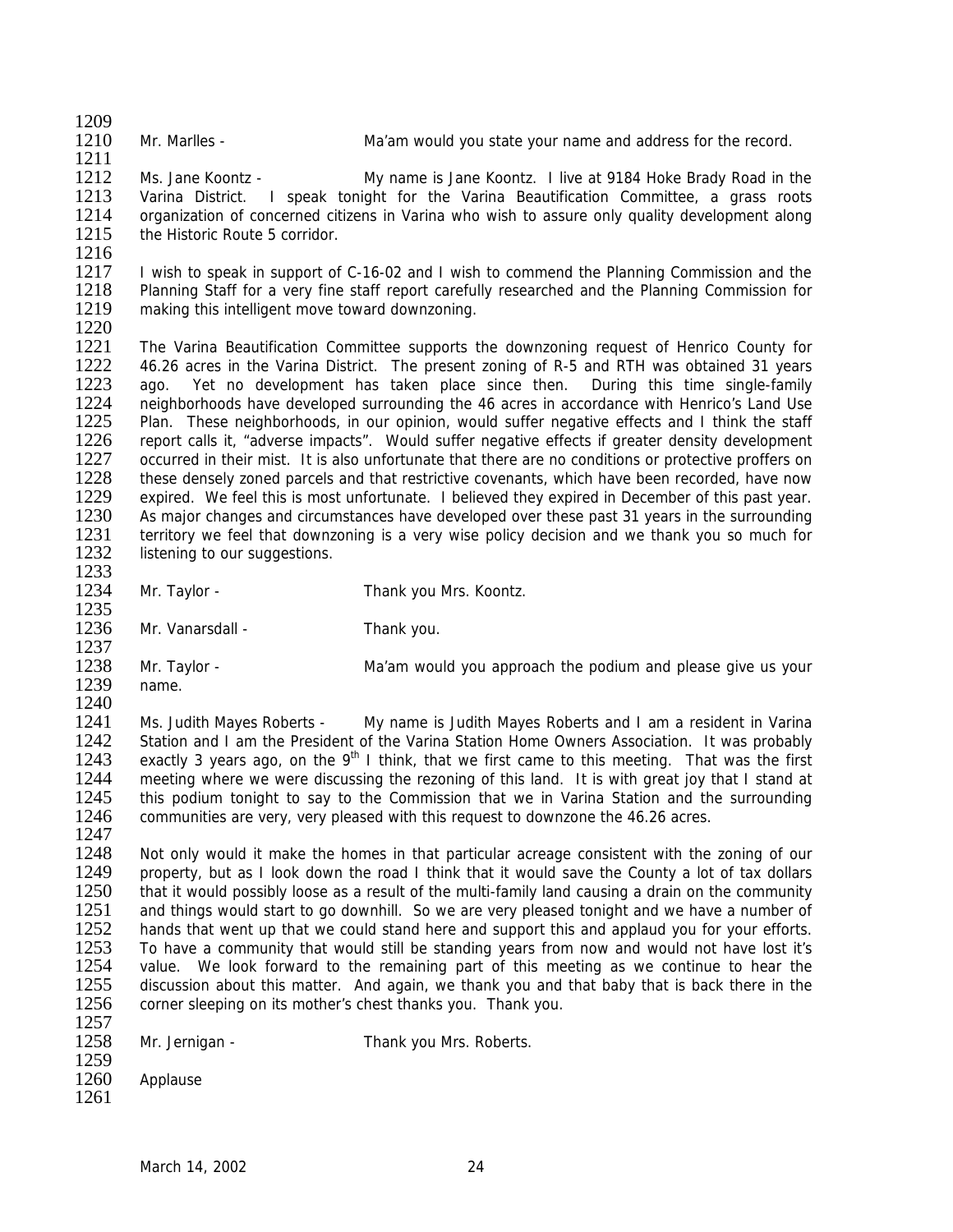1262 Mr. Taylor - Is there anyone else that would like to speak? Sir, if you would, <br>1263 Dlease give us your name and address please give us your name and address. 1264

1265 Mr. Gregory M. Jackson - My name is Gregory Marcellus Jackson. I live in Foxboro Downs, 1266 6728 Fox Downs Drive. I just also wanted to come up and commend the Commission, the 1267 Planning Commission on its effort to downzone this area, this 46 acres to R-3, and I think it 1268 stands in the County's best interest and the Planning Committee best interest to downzone this 1269 to R-3 for reasons already stated. One, property values, two, we believe that it would cause an 1269 to R-3 for reasons already stated. One, property values, two, we believe that it would cause an 1270 overcrowding in the neighborhood and it is not in accordance with the County's Land Use. Also, 1270 overcrowding in the neighborhood and it is not in accordance with the County's Land Use. Also, 1271 overcrowding in our schools and our legal areas. We have already had several incidents along 1271 overcrowding in our schools and our legal areas. We have already had several incidents along<br>1272 several roads that surround this area and especially Route 5 where we do have children already 1272 several roads that surround this area and especially Route 5 where we do have children already<br>1273 coming out of neighborhoods and there have been several accidents where there have been hit 1273 coming out of neighborhoods and there have been several accidents where there have been hit<br>1274 and run and things like that. It would take maior tax dollars. I believe, to upgrade the and run and things like that. It would take major tax dollars, I believe, to upgrade the 1275 surrounding road systems in this area to support the R-5 zoning in this area, especially for the 1276 apartments and as well as the town homes. I believe that we have created a community built on apartments and as well as the town homes. I believe that we have created a community built on 1277 families here, both in Varina Station and Foxboro Downs and the other adjacent community. And 1278 that again, it just stands in the communities, the County's best interest to downgrade these to R-1279 3 and to keep this a community for families. And kind of slow down some of this overcrowding<br>1280 that has already begun to bolster itself in this area. that has already begun to bolster itself in this area.

- 1281 Thank you.
- 1283<br>1284

1288

1297

1299

1308

1310

1284 Mr. Taylor - Thank you Mr. Jackson. Is there anyone else who would like to 1285 speak in favor of the downzoning? speak in favor of the downzoning?

1286<br>1287 Sir, if you would please give us your name.

1289 Mr. Emmanuel Harris - My name is Emmanuel Harris. I'm a resident also in Varina 1290 Station. I'll be brief, but I want to say that it is a community of families. Many of us have small 1291 children and we think if it is zoned for residential, if it is zoned as it is currently zoned it would be 1292 a huge mistake to the area, the community. We think the only benefit of that would be profit for 1292 a huge mistake to the area, the community. We think the only benefit of that would be profit for 1293 a builder, not in the best interest of the people in the community. So I would ask that it be 1293 a builder, not in the best interest of the people in the community. So I would ask that it be 1294 rezoned to one to four families so that the property values can stay up. And also it's a very 1294 rezoned to one to four families so that the property values can stay up. And also it's a very<br>1295 attractive area and I'm very concerned for our families and for the value of our properties that it 1295 attractive area and I'm very concerned for our families and for the value of our properties that it 1296 would be kept in that manner. would be kept in that manner.

1298 Thank you.

1300 Mr. Taylor - Thank you, Mr. Harris.

1301<br>1302 Is there anyone else in the audience who would like to speak in favor of the downzoning?

1303<br>1304 1304 Please if you would sir, if you would come down and give us your name and address the 1305 Commission Commission.

- 1306<br>1307 Mr. Ed Czaja - My name is Ed Czaja and I live up in Midview Woods.
- 1309 Mr. Taylor Excuse me, could you spell that?

1311 Mr. Czaja - It's C Z A J A. I live at 6504 Canesville Lane and you'll are<br>1312 making a right decision if you go about with rezoning this area. If you've ever been down there 1312 making a right decision if you go about with rezoning this area. If you've ever been down there<br>1313 vou've noticed that you have very little elevation. Its very suited for farmland and that it keeps 1313 you've noticed that you have very little elevation. Its very suited for farmland and that it keeps<br>1314 the water in where it belongs. If you get a good spring rainstorm, therefore you flood out your the water in where it belongs. If you get a good spring rainstorm, therefore you flood out your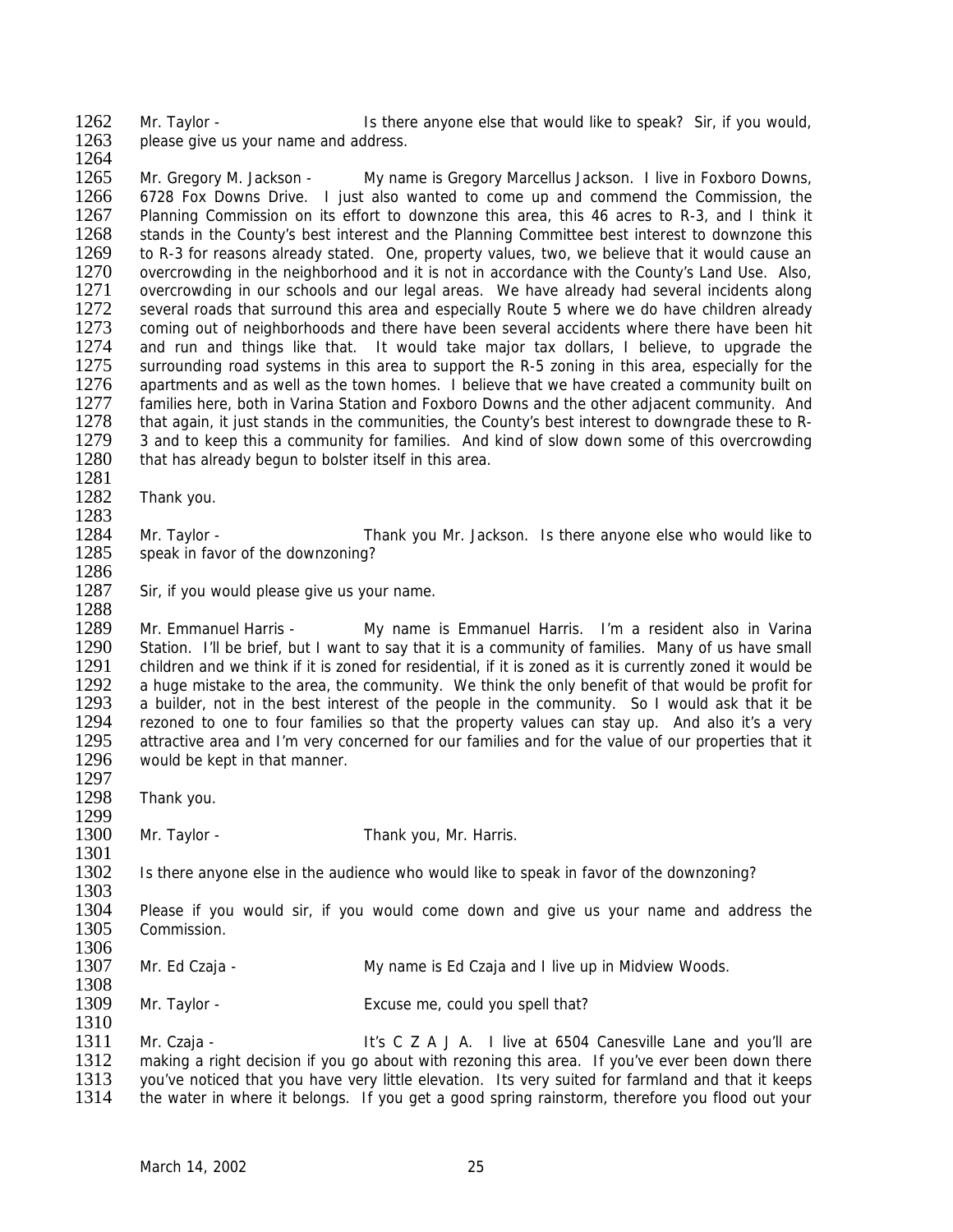1315 backyard and everything like that. Well, that's all fine and dandy the way we are now. But, if<br>1316 vou put more concrete in parking lots of townhomes or mainly apartment buildings you run the 1316 you put more concrete in, parking lots of townhomes or mainly apartment buildings you run the<br>1317 risk of having a huge drainage problem through that area along with problems of traffic risk of having a huge drainage problem through that area along with problems of traffic 1318 increased and our road systems don't currently support that. So, you'll should think about that.<br>1319 Sorry it's not too much to say. I appreciate you all taking that into consideration. And it's a 1319 Sorry it's not too much to say. I appreciate you all taking that into consideration. And it's a<br>1320 vonderful place. It's pretty quiet and we get to take ourselves out of the city everyday and go wonderful place. It's pretty quiet and we get to take ourselves out of the city everyday and go 1321 back to our homes without a lot of business around us.

1322<br>1323 That's it. Thanks.

1324<br>1325 Mr. Taylor - Thank you, Mr. Czaja.

1326<br>1327 Is there anyone else in the audience who would like to express their views on the downzoning? 1328 Sir, if you would come down to the podium and identify yourself for the record. 1329

1330 Mr. Vince Jacob - Hi, my name is Vince Jacob. I live at 1608 Midview Road. In 1331 the seven and a half years that I've lived on Midview I've seen the traffic increase tenfold. And it 1332 is a very big concern of mine about the traffic being a hundredfold. You know, widening the 1333 road, taking up my front vard if this proiect goes through. Another thing that I'm worried about 1333 road, taking up my front yard if this project goes through. Another thing that I'm worried about 1334 is the loss of the home place type of community that we've established there at this time. Just 1334 is the loss of the home place type of community that we've established there at this time. Just 1335 kind of reiterating what he said. It is more of a country environment. More of a subtle 1335 kind of reiterating what he said. It is more of a country environment. More of a subtle 1336 residential neighborhood and I would like to see it stay that way. I think with the addition of 1336 residential neighborhood and I would like to see it stay that way. I think with the addition of 1337 condominiums and a lot of this type of housing it's just going to deplete what resources that we 1337 condominiums and a lot of this type of housing it's just going to deplete what resources that we<br>1338 have right now. It's going to mean a lot of improvements to the area, to the roads, to the pools. have right now. It's going to mean a lot of improvements to the area, to the roads, to the pools, 1339 to the recreation. It's going to take up other land that we currently look at and, you know, for 1340 it's aesthetic beauty at this time. Those are my main concerns. I appreciate your giving me this 1340 it's aesthetic beauty at this time. Those are my main concerns. I appreciate your giving me this 1341 opportunity to tell you about that. opportunity to tell you about that. 1342

1343 Mr. Taylor - Thank you, sir. We are glad to have you have the opportunity to 1344 express yourself. Is there anyone else who would like to speak against this project, or for this 1345 project, for the downzoning? Please if would approach the podium and give us your name and 1345 project, for the downzoning? Please if would approach the podium and give us your name and 1346 address. address.

1347<br>1348 1348 Ms. Shaniece W. Hall - Good evening everyone and especially to the Commission.<br>1349 Thank you for giving me the opportunity to express my feelings on the issue of C-16-02. My 1349 Thank you for giving me the opportunity to express my feelings on the issue of C-16-02. My 1350 name is Shaniece W. Hall. My address is 6720 Fox Down Drive. name is Shaniece W. Hall. My address is 6720 Fox Down Drive.

1351<br>1352 Being a newlywed and being new to the Varina community, when my husband and I decided to 1353 move this community as Mr. Jacobs stated we felt that it was a home community. When Miss<br>1354 Roberts placed this in our mailbox I was very disturbed that the fact that one of my main reason 1354 Roberts placed this in our mailbox I was very disturbed that the fact that one of my main reason 1355 for moving out to the area was that it was a home environment and that there were not 1355 for moving out to the area was that it was a home environment and that there were not 1356 apartments or townhomes around. I do feel that that would bring a depletion to the value of the 1356 apartments or townhomes around. I do feel that that would bring a depletion to the value of the 1357 homes, surrounding homes. While now currently I feel very safe in the environment where I am 1357 homes, surrounding homes. While now currently I feel very safe in the environment where I am<br>1358 and the area in which in the future in the near future my husband and I plan to have children 1358 and the area in which, in the future, in the near future my husband and I plan to have children<br>1359 and that this as it currently is, is the type of environment that I would like for them to come up 1359 and that this as it currently is, is the type of environment that I would like for them to come up 1360 in. Regularly though if it does go the other way I'm not sure that I'm going to feel that well with in. Regularly though if it does go the other way I'm not sure that I'm going to feel that well with 1361 having apartments behind my home or townhomes. So therefore Commission I'm asking that 1362 you would consider to please keep it a single family home area so that I can feel comfortable and 1363 that my decision for being in this area in Varina was correct and I will not have to move.

1364<br>1365 Thank you.

1366<br>1367

Mr. Taylor - Thank you very much, Mrs. Hall.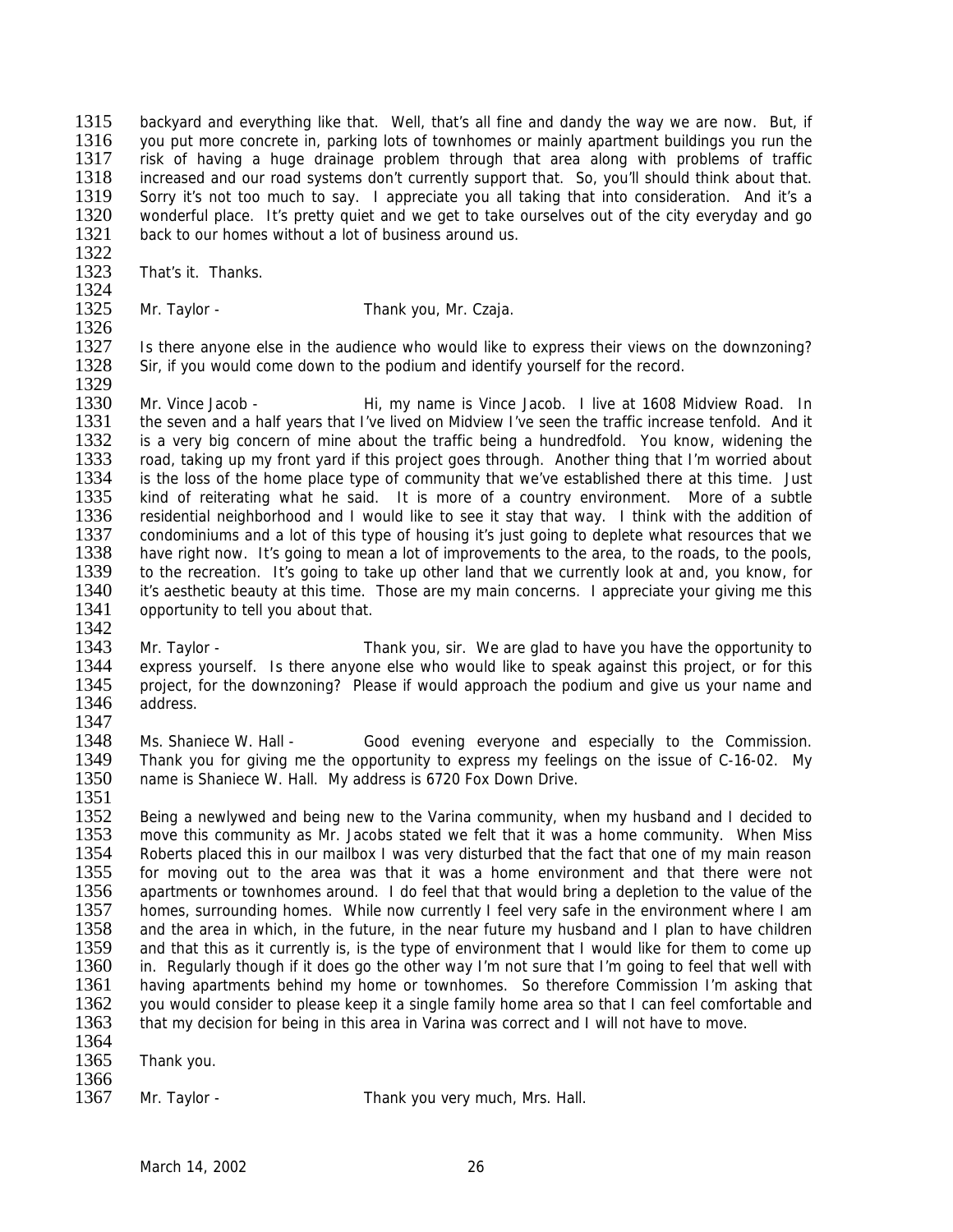1368<br>1369

1369 Is there anyone else in the audience who would like to speak on this project? In favor of the 1370 downzoning. I don't see any more hands, so is there anyone in favor, in opposition to the downzoning. I don't see any more hands, so is there anyone in favor, in opposition to the 1371 downzoning? All right.

- 1372<br>1373 Mr. Jernigan - Mr. O'Brien.
- 1374<br>1375
- Mr. Taylor The Matter of the If you would please give your name for the record.

1376<br>1377 1377 Mr. Tom O'Brien - Mr. Chairman, Members of the Commission my name is Tom<br>1378 O'Brien. I'm a lawyer with the law firm of Spots. Fain. Chappel. and Anderson. I represent The 1378 O'Brien, I'm a lawyer with the law firm of Spots, Fain, Chappel, and Anderson. I represent The 1379 TETRA Company. LLC, which is the owner of the property subject to this downzoning case. TETRA Company, LLC, which is the owner of the property subject to this downzoning case. 1380

1381 This afternoon I delivered copies of a letter to Mr. Taylor and the other members of the Planning<br>1382 Commission as well as the County Attorney, Chairman of the Board of Supervisors to put the 1382 Commission as well as the County Attorney, Chairman of the Board of Supervisors to put the 1383 County on notice of the appropriate standard of reviewing a proposed downzoning. Now you 1384 have heard a lot of people that are very much in favor of what it is you want to do. 1385 Unfortunately, there has been no discussion by the Planning Staff and no presentation of any<br>1386 evidence that would justify on a legal basis the downzoning. First, I did request that my letter 1386 evidence that would justify on a legal basis the downzoning. First, I did request that my letter 1387 that was delivered be made part of the official record. It has been submitted (see case file for 1387 that was delivered be made part of the official record. It has been submitted (see case file for 1388 letter dated March 14, 2002). letter dated March 14, 2002).

1389<br>1390 Mr. Taylor - Yes sir. 1391

1392 Mr. O'Brien - Case C-16-02 is not your normal zoning case. It is a Board<br>1393 initiated request to downzone one parcel from RTH, townhouse residential to, and another parcel initiated request to downzone one parcel from RTH, townhouse residential to, and another parcel 1394 from R-5, which permits multi-family to an R-3 use. This is a clearly piece meal downzoning 1395 because it only effects these two parcels in the County. As such the normal rules do not apply. 1396 Indeed because the neighborhood adjacent to the subject property has developed exactly as the 1397 Board would have envisioned it in 1971. My client contends there has been no change in 1398 circumstances what would warrant any downzoning. Furthermore, the County has the burden of 1398 circumstances what would warrant any downzoning. Furthermore, the County has the burden of 1399 coing forward and putting on proof of changed circumstances that would justify the downzoning. 1399 going forward and putting on proof of changed circumstances that would justify the downzoning.<br>1400 Noticeably absent from anything that Mr. Householder said this evening was evidence of any 1400 Noticeably absent from anything that Mr. Householder said this evening was evidence of any<br>1401 Change. Frankly I don't think there is anything before this body, which you can legally consider 1401 change. Frankly I don't think there is anything before this body, which you can legally consider 1402 as the basis for the downzoning going forward. as the basis for the downzoning going forward.

1403

1404 Now as it turns out earlier this month, the first day of March the Virginia Supreme Court handed 1405 down a decision in Turner versus The Board of Supervisors of Prince William County. That too 1406 was a downzoning action that was initiated by the Board and was fought by the landowner. The 1407 Supreme Court laid to rest that the appropriate time period for determining a change in 1408 circumstance is not the date of the rezoning or the original rezoning, but the most recent acts by 1408 circumstance is not the date of the rezoning or the original rezoning, but the most recent acts by<br>1409 the Board of Supervisors affecting the property. In this case the R-5 piece was comprehensively 1409 the Board of Supervisors affecting the property. In this case the R-5 piece was comprehensively 1410 downzoned and certain development rights were taken away for every R-5 piece in the County downzoned and certain development rights were taken away for every R-5 piece in the County 1411 on November 28, 2000 and that for the R-5 piece is a relevant time period for measuring change.<br>1412 Similarly also in late 2000 there were ordinances effecting the RTH piece. Similarly also in late 2000 there were ordinances effecting the RTH piece.

1413

1414 In the Staff Report and also in the original resolution of the Board of Supervisors they've 1415 attempted to focus on a change in circumstances since 1971. That is clearly not before this body 1416 and that is clearly the wrong standard. The last time this County sought to downzone on a piece 1417 meal fashion an R-5 piece the County was sued, it was taken to the Virginia Supreme Court and 1418 that Court rejected in Fralin & Waldron, the County's ability to downzone a piece of property in 1418 that Court rejected in Fralin & Waldron, the County's ability to downzone a piece of property in 1419 very similar circumstances to this. very similar circumstances to this.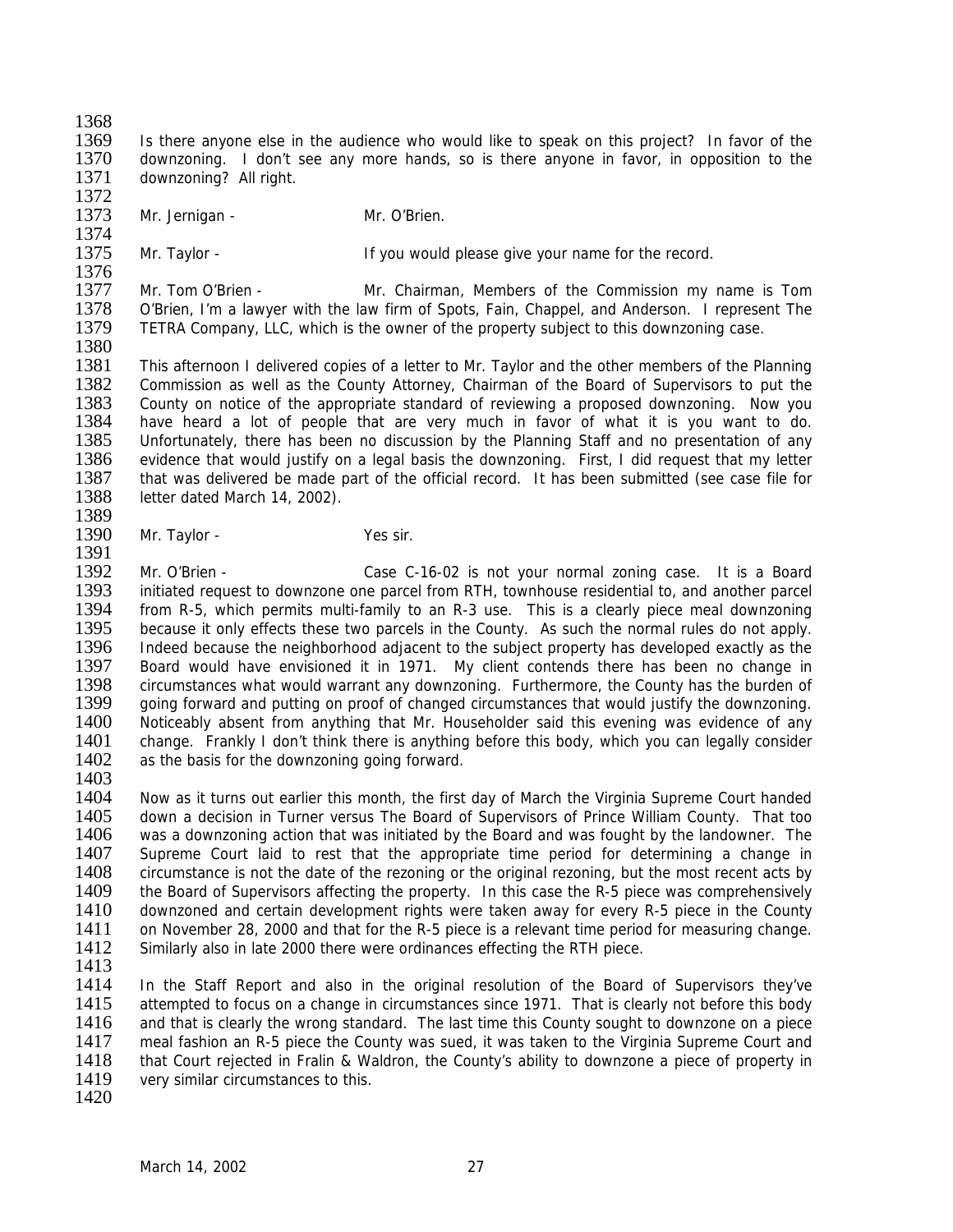1421 In both cases the neighbor developed exactly as you would have contemplated a development 1422 based on the Land Use Plan. It is not a negative that the Land Use Plan has shown all of the 1422 based on the Land Use Plan. It is not a negative that the Land Use Plan has shown all of the 1423 adiacent properties to develop single family. That's what was envisioned in 1971 and that is why adjacent properties to develop single family. That's what was envisioned in 1971 and that is why 1424 this Board, or this body should not make a recommendation for the downzoning on any legal<br>1425 standard and why any downzoning action by the Board of Supervisors would be illegal. It would 1425 standard and why any downzoning action by the Board of Supervisors would be illegal. It would<br>1426 violate the Virginia Constitution, the United States Constitution and would also subject the Board violate the Virginia Constitution, the United States Constitution and would also subject the Board 1427 to action under 42 USC 1983.

1428<br>1429 1429 I had asked the County. I have contacted Mr. Donati. I've contacted Mr. Jernigan. I have 1430 requested that the County meet with my client and try to work a resolution. We are willing to sit 1430 requested that the County meet with my client and try to work a resolution. We are willing to sit 1431 down and try to work through the development of the property. But we will not sit by idlely and 1431 down and try to work through the development of the property. But we will not sit by idlely and 1432 let this buyer, let the Board of Supervisors take from my client valuable property rights. I mean, 1432 let this buyer, let the Board of Supervisors take from my client valuable property rights. I mean, 1433 vou know everything I've heard tonight this would be great. There is only one problem. The you know, everything I've heard tonight this would be great. There is only one problem. The 1434 Board of Supervisors and Henrico County does not own this property. My client owns this 1435 property. I would ask that this Planning Commission strongly consider that in order to put things property. I would ask that this Planning Commission strongly consider that in order to put things 1436 on a equal footing where the Board of Supervisors would be encouraged to sit down to work with 1437 us and try to find an effective solution, that you defer the case. Without going into some of the us and try to find an effective solution, that you defer the case. Without going into some of the 1438 other things I do reserve the objections that I noted in my letter.

1439<br>1440 1440 And in closing I think it's fairly important to keep in mind one of the principles behind the law on<br>1441 the downzoning. And why the governing body has a burden. It's frankly very similar to the 1441 the downzoning. And why the governing body has a burden. It's frankly very similar to the 1442 Dillon's Rule and vou've probably heard Dillon's Rule which states. "that a local governments 1442 Dillon's Rule and you've probably heard Dillon's Rule which states, "that a local governments<br>1443 Dowers are limited to those powers expressly granted by the General Assembly "Ludge Dillon 1443 powers are limited to those powers expressly granted by the General Assembly." Judge Dillon<br>1444 was a very wise man and he recognized that local governments were the most susceptible to the was a very wise man and he recognized that local governments were the most susceptible to the 1445 passions of the political moment. And clearly we have citizens here that are passionate, they 1446 believe that the development of this property is not in their best interest, but that is not the legal 1447 standard. I would encourage the Board to sit down and try to work with us. Otherwise this 1448 matter is clearly headed for litigation and is headed for litigation that the County cannot win. 1449

- 1450 I would be happy to answer any questions.
- 1451<br>1452

1467

1469

1473

Mr. Taylor - Are there any questions from the Commission?

1453<br>1454 1454 Mr. Jernigan - Mr. O'Brien this is probably a trivial question. In the paperwork<br>1455 that I've seen before it has always been Dakota Corporation and now it's TETRA. Did something 1455 that I've seen before it has always been Dakota Corporation and now it's TETRA. Did something 1456 change? change?

1457<br>1458 Mr. O'Brien - They are controlled by the same group of individuals. TETRA 1459 was actually set up as entity to take title to the land.

1460<br>1461 Mr. Jernigan - Cassett Communist Communist Communist Communist Communist Communist Communist Communist Communist Communist Communist Communist Communist Communist Communist Communist Communist Communist Communist Communist

 $\frac{1462}{1463}$ Mr. Taylor - The Are there any questions, any other questions from the 1464 Commission?

1465<br>1466 Thank you very much Mr. O'Brien I appreciate your comments.

1468 Is there any body else that would like to speak on this case?

1470 Mr. Jernigan - Sir, are you speaking in opposition or for?

1471<br>1472 Mr. Brunson **Nation Clubson** Yes sir, I am speaking in opposition. In opposition.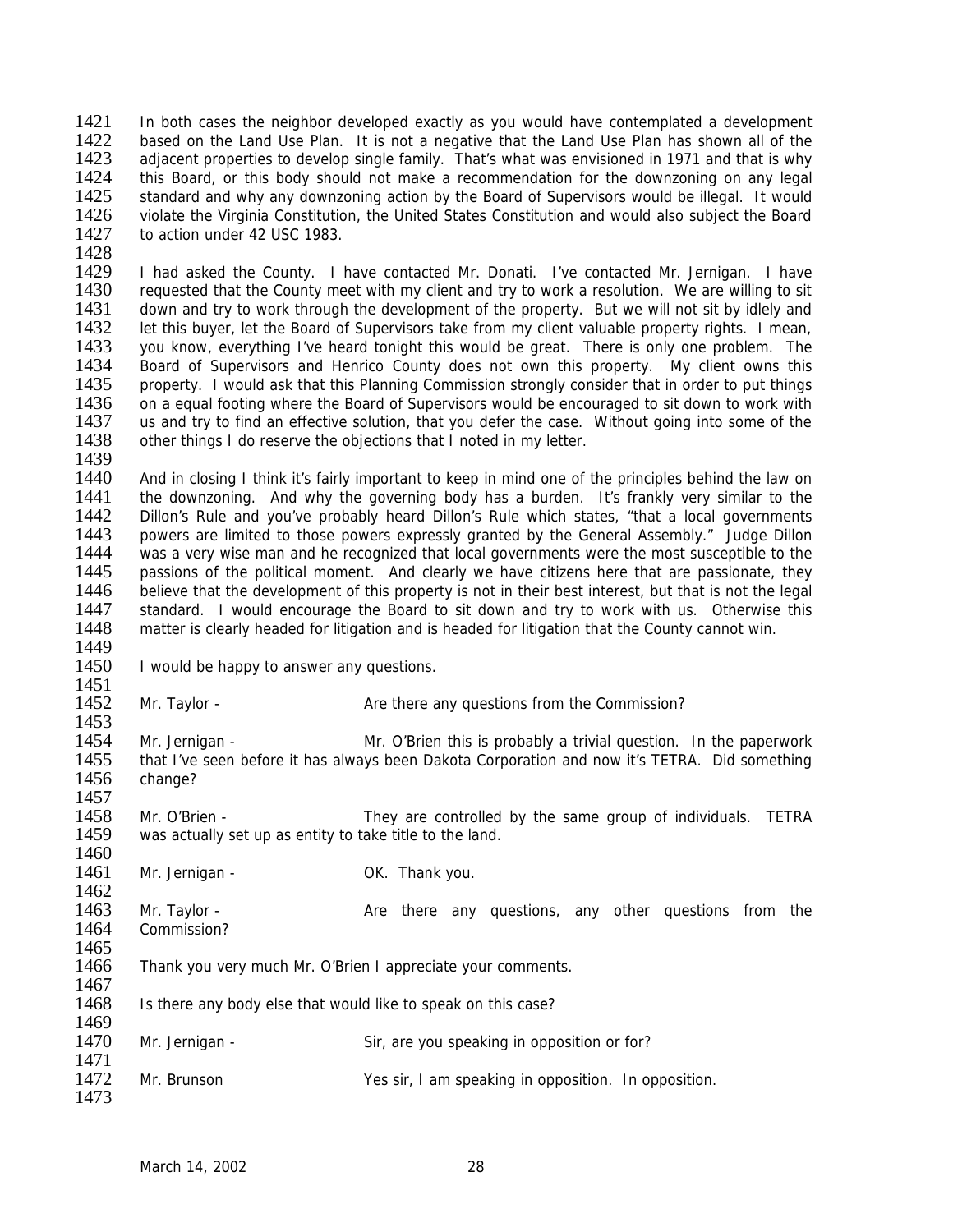| 1474<br>1475                                                         | Mr. Taylor -                                     | We've already had that sir.                                                                                                                                                                                                                                                                                                                                                                                                                                                                                                                                                                                                                                                                                                                                 |
|----------------------------------------------------------------------|--------------------------------------------------|-------------------------------------------------------------------------------------------------------------------------------------------------------------------------------------------------------------------------------------------------------------------------------------------------------------------------------------------------------------------------------------------------------------------------------------------------------------------------------------------------------------------------------------------------------------------------------------------------------------------------------------------------------------------------------------------------------------------------------------------------------------|
| 1476<br>1477                                                         | Mr. Jernigan -                                   | No. In opposition.                                                                                                                                                                                                                                                                                                                                                                                                                                                                                                                                                                                                                                                                                                                                          |
| 1478<br>1479                                                         | Mr. Taylor -                                     | OK.                                                                                                                                                                                                                                                                                                                                                                                                                                                                                                                                                                                                                                                                                                                                                         |
| 1480<br>1481<br>1482<br>1483<br>1484<br>1485<br>1486<br>1487<br>1488 | Mr. Terrance Brunson -                           | My name is Terrance Brunson. I'm a resident of Varina Station<br>and to me I'm going to be brief. I want to say, "How dare you think of the surrounding people."<br>How dare you have a heart for the residents that are there? How dare you have a heart for the<br>kids that are in the street, for the people that come together in surrounding subdivisions? How<br>we have different subdivisions who people who jog through the street. How dare you, have a<br>heart for these people. How dare you, when he said you don't own this land. How dare you for<br>the people that have a heart for the people around. For you people who set here and you set<br>here and you do this for the people that are there. How dare you. And I say thank you. |
| 1489<br>1490                                                         | Mr. Vanarsdall -                                 | Thank you.                                                                                                                                                                                                                                                                                                                                                                                                                                                                                                                                                                                                                                                                                                                                                  |
| 1491<br>1492<br>1493                                                 | Mr. Taylor -                                     | Thank you very much. Are there any other questions? Does<br>anyone else want to speak? Then Mr. Jernigan I guess we are ready for a motion.                                                                                                                                                                                                                                                                                                                                                                                                                                                                                                                                                                                                                 |
| 1494<br>1495<br>1496<br>1497                                         | Mr. Jernigan -<br>County of Henrico.             | Mr. Chairman if we don't have anything else at this time I would<br>like to make a motion to approve and send to the Board of Supervisors zoning Case C-16-02,                                                                                                                                                                                                                                                                                                                                                                                                                                                                                                                                                                                              |
| 1498<br>1499                                                         | Mr. Vanarsdall -                                 | Second.                                                                                                                                                                                                                                                                                                                                                                                                                                                                                                                                                                                                                                                                                                                                                     |
| 1500<br>1501<br>1502                                                 | Mr. Taylor -<br>County. All in favor.            | Motions made to send Case C-16-02 to the Board of Henrico                                                                                                                                                                                                                                                                                                                                                                                                                                                                                                                                                                                                                                                                                                   |
| 1503<br>1504                                                         | Commission:                                      | Aye.                                                                                                                                                                                                                                                                                                                                                                                                                                                                                                                                                                                                                                                                                                                                                        |
| 1505<br>1506<br>1507                                                 | Mr. Taylor -<br>is 5-0 (Mr. Thornton abstained). | All opposed. The ayes have it the motion is approved. The vote                                                                                                                                                                                                                                                                                                                                                                                                                                                                                                                                                                                                                                                                                              |
| 1508<br>1509                                                         |                                                  | The Planning Commission approved Case C-16-02, County of Henrico.                                                                                                                                                                                                                                                                                                                                                                                                                                                                                                                                                                                                                                                                                           |
| 1510<br>1511<br>1512                                                 | Mr. Marlles -<br>break to let the room clear.    | Mr. Chairman you might want to consider just a five-minute                                                                                                                                                                                                                                                                                                                                                                                                                                                                                                                                                                                                                                                                                                  |
| 1513<br>1514<br>1515<br>1516<br>1517                                 | REASON:                                          | Acting on a motion by Mr. Jernigan, seconded by Mr. Vanarsdall, the Planning<br>Commission voted 5-0 (one abstention) to recommend that the Board of Supervisors <b>grant</b> the<br>request because it reflects the type of residential growth in the area and it conforms to the<br>Suburban Residential 1 recommendation of the Land Use Plan.                                                                                                                                                                                                                                                                                                                                                                                                           |
| 1518<br>1519                                                         | Applause.                                        |                                                                                                                                                                                                                                                                                                                                                                                                                                                                                                                                                                                                                                                                                                                                                             |
| 1520<br>1521                                                         | Mr. Taylor -                                     | Thank you very much. We'll take a five-minute recess.                                                                                                                                                                                                                                                                                                                                                                                                                                                                                                                                                                                                                                                                                                       |
| 1522<br>1523                                                         | THE COMMISSION RECESSED FOR FIVE MINUTES.        |                                                                                                                                                                                                                                                                                                                                                                                                                                                                                                                                                                                                                                                                                                                                                             |
| 1524<br>1525                                                         | THE COMMISSION RECONVENED.                       |                                                                                                                                                                                                                                                                                                                                                                                                                                                                                                                                                                                                                                                                                                                                                             |
| 1526                                                                 | Mr. Taylor -                                     | If we may convene the meeting. The next case will be                                                                                                                                                                                                                                                                                                                                                                                                                                                                                                                                                                                                                                                                                                        |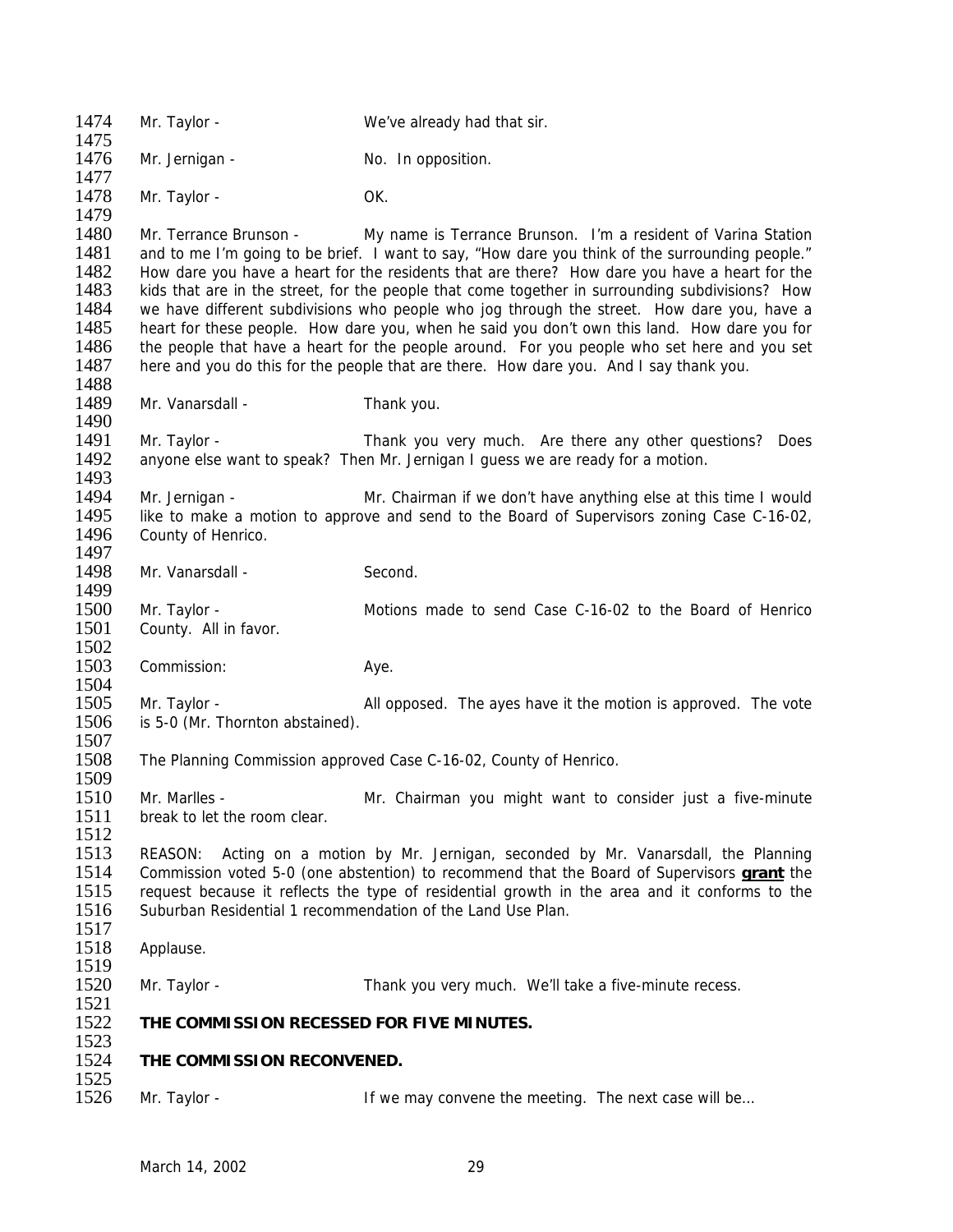| 1528 |  | Mr. Marlle |
|------|--|------------|

1527

1529

es - Mr. Chairman, I'll read the case.

## 1530 *Deferred from the February 14, 2002 Meeting:*

1531 **C-10C-02 Robert M. Atack:** Request to conditionally rezone from R-2AC 1532 One Family Residence District (Conditional) to R-5AC General Residence District (Conditional), 1533 Parcel 763-761-9181 (50-A-20A) and part of Parcel 766-762-1042 (40-A-24A), containing 55.755<br>1534 acres, located between the Brittany and Courtney subdivisions at the intersection of Staples Mill 1534 acres, located between the Brittany and Courtney subdivisions at the intersection of Staples Mill<br>1535 Road (State Route 33) and Attems Way and on the north line of Hungary Road approximately 1535 Road (State Route 33) and Attems Way and on the north line of Hungary Road approximately<br>1536 900 feet east of its intersection with Walton Farms Drive. A single-family residential subdivision 1536 900 feet east of its intersection with Walton Farms Drive. A single-family residential subdivision<br>1537 is proposed. The applicant proffers a minimum lot size of 6.000 square feet. The use will be 1537 is proposed. The applicant proffers a minimum lot size of 6,000 square feet. The use will be 1538 controlled by proffered conditions and zoning ordinance regulations. The Land Use Plan 1538 controlled by proffered conditions and zoning ordinance regulations. The Land Use Plan 1539 recommends Suburban Residential 1, 1.0 to 2.4 units net density per acre. recommends Suburban Residential 1, 1.0 to 2.4 units net density per acre.

1540<br>1541

The staff report will be given by Mr. Lee Householder.

1542<br>1543 Mr. Taylor - Mr. Householder.

1544<br>1545 Mr. Householder - Thank you, Mr. Chairman, Members of the Commission.

1546<br>1547 1547 The subject property consists of a large irregularly shaped parcel located between the Courtney<br>1548 Subdivision to the north and the Dove Hollow and Brittany subdivisions to the south. It is the parcel 1548 subdivision to the north and the Dove Hollow and Brittany subdivisions to the south. It is the parcel<br>1549 outlined on the slide (referring to slide). There is also a sizeable wetland area with limited 1549 outlined on the slide (referring to slide). There is also a sizeable wetland area with limited 1550 development potential that does borders the Courtney subdivision to the north: this area will act as a development potential that does borders the Courtney subdivision to the north; this area will act as a 1551 natural buffer between the proposed subdivision and the Courtney subdivision. The property also<br>1552 has frontage on both Staples Mill Road to the east, and Hungary Road to the south. has frontage on both Staples Mill Road to the east, and Hungary Road to the south. 1553

1554 The property was originally zoned R-2AC as part of the larger Crossridge development and a 1555 rezoning request in April of 2000 which was Case C-17C-00. The Crossridge development is 1556 currently under construction, phases of it are and it is a large adult residential community with a<br>1557 substantial amenity package that is intended to meet the County's growing needs of their senior 1557 substantial amenity package that is intended to meet the County's growing needs of their senior population.

1559<br>1560

Let me pull up the zoning slide so you can where this R-2AC property is (referring to slide).

1561<br>1562 It was initially intended as a transition from the higher density uses at the center of the Crossridge 1563 development adjacent to Brittany, Dove Hollow, and Courtney. The request for R-5AC would provide 1564 for age-restricted, detached single-family residential uses, at an increased density and on zero lot 1565 lines. Staff estimates that approximately 117 lots would have been developed under the R-2AC and 1566 under the R-5AC as presented to you this evening there would be 157 units. This would be an 1567 increase of 40 units over the R-2AC zoning. The proffers submitted by the applicant are similar to 1567 increase of 40 units over the R-2AC zoning. The proffers submitted by the applicant are similar to 1568 the proffers on other R-5AC portions of the Crossridge subdivision. the proffers on other R-5AC portions of the Crossridge subdivision.

1569<br>1570

They also have additional proffers, which I neglected to hand out to you and Mark is going to bring 1571 those around. They are black-lined changes and they include proffers that are very specific to this 1572 request of R-5A. They were submitted before the proffer deadline so there would be no time limit 1572 request of R-5A. They were submitted before the proffer deadline so there would be no time limit 1573 that needs to be waived. Proffer 13 is a substantial proffer that has no access to the Brittany, Dove that needs to be waived. Proffer 13 is a substantial proffer that has no access to the Brittany, Dove 1574 Hollow, or Courtney subdivision. In addition, they have proffered a 120-foot setback along Staples 1575 Mill Road and a 25-foot landscape area along the northern boundary of the Dove Hollow and 1576 Brittany subdivisions, which I've mentioned repeatedly, but I'll show you just for your benefit 1577 (referring to slide). This is Brittany here (referring to slide) and Dove Hollow here (referring to 1577 (referring to slide). This is Brittany here (referring to slide) and Dove Hollow here (referring to 1578 slide), as vou see a number of lots in each subdivision backup to this proposal. Also they have 1578 slide), as you see a number of lots in each subdivision backup to this proposal. Also they have<br>1579 proffered a minimum unit size increase from 1.100 to 2.000 square feet, an increased lot size from proffered a minimum unit size increase from 1,100 to 2,000 square feet, an increased lot size from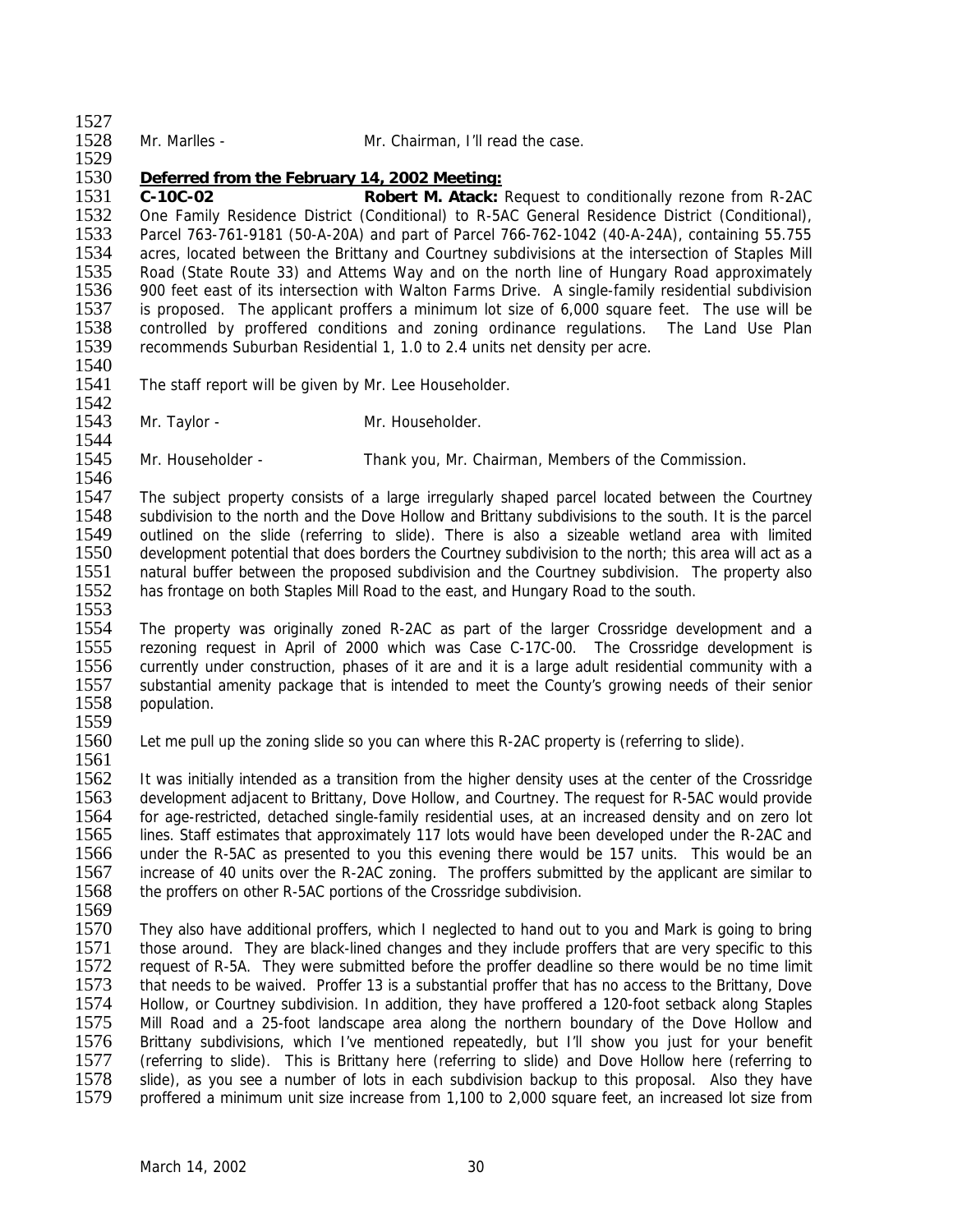1580 6,000 to 7,200 square feet, and an average lot size of 10,000 square feet for those lots that would 1581 be adiacent to the Brittany and Dove Hollow subdivision be adjacent to the Brittany and Dove Hollow subdivision.

1582

1583 They have also submitted, but not proffered, this conceptual layout that was in your staff report,<br>1584 which shows the 157 lots, that would be built on private roads, with access to Staples Mill Road. 1584 which shows the 157 lots, that would be built on private roads, with access to Staples Mill Road.<br>1585 Hungary Road would not be accessed through this development and it would be internal to the Hungary Road would not be accessed through this development and it would be internal to the 1586 Crossridge subdivision. Staff has conducted an initial review and met numerous times with the 1587 applicant on this request and our one remaining concern with this proposal is that we feel there 1587 applicant on this request and our one remaining concern with this proposal is that we feel there<br>1588 should be increased lot widths. As you know R-5A permits a minimum 50 foot lot and staff feels that 1588 should be increased lot widths. As you know R-5A permits a minimum 50 foot lot and staff feels that 1589 if you were to increase that lot size to say maybe 65 feet for a decent proportion of them that would 1589 if you were to increase that lot size to say maybe 65 feet for a decent proportion of them that would<br>1590 allow for additional flexibility of designing, not only for the structures but for the subdivision, and 1590 allow for additional flexibility of designing, not only for the structures but for the subdivision, and 1591 that would help to enhance the overall appearance. that would help to enhance the overall appearance.

1592

1593 The Land Use Plan recommends Suburban Residential 1 for the subject parcel. This request is not 1594 consistent with this recommendation in terms of density, but because it is age restricted and part of 1594 consistent with this recommendation in terms of density, but because it is age restricted and part of 1595 a larger retirement community we feel that an increase in density beyond the 2010 1595 a larger retirement community we feel that an increase in density beyond the 2010<br>1596 recommendations is appropriate. Also a retirement community is not expected to generate recommendations is appropriate. Also a retirement community is not expected to generate 1597 additional school children or as much traffic as a R-2AC, which is often the greatest impact on 1598 County services. The proffers provided by the applicant indicate that the development will be of a 1598 County services. The proffers provided by the applicant indicate that the development will be of a<br>1599 high quality. If the applicant could resolve our last concern regarding our lot width, staff would be 1599 high quality. If the applicant could resolve our last concern regarding our lot width, staff would be 1600 prepared to recommend approval of this request. I'll answer any questions that you have. prepared to recommend approval of this request. I'll answer any questions that you have.

 $\frac{1601}{1602}$ 1602 Mr. Taylor - Are there any questions for Mr. Householder on the part of the 1603 Commission? Commission?

1604<br>1605

Mr. Archer - Mr. Householder, you did say in terms of the larger lot size, I think 1606 you used the word proportionally. Does that mean that staff could approve, if a portion of the lots 1607 were increased and some not?

1608

1609 Mr. Householder - Yes sir. We would be content with a percentage, say 25%. If it 1610 were all 60 foot minimum, with maybe 25% at 65 feet, that would provide for additional flexibility. 1610 were all 60 foot minimum, with maybe 25% at 65 feet, that would provide for additional flexibility.<br>1611 And part of the concern, as you see this road winding through here (referring to slide), is that the 1611 And part of the concern, as you see this road winding through here (referring to slide), is that the 1612 type of product although we don't have a rendering it is envisioned to be the type of R-5A product 1612 type of product, although we don't have a rendering it is envisioned to be the type of R-5A product 1613 where you see it in a lot of proposals that we have where it has a garage as a prominent feature of 1613 where you see it in a lot of proposals that we have where it has a garage as a prominent feature of 1614 the development and the wider lot width may allow for a side entry garage in some instances, which 1614 the development and the wider lot width may allow for a side entry garage in some instances, which<br>1615 would kind of break up the visual mass and enhance the appearance as you come down, especially would kind of break up the visual mass and enhance the appearance as you come down, especially 1616 down this road here (referring to slide). 1617

1618 Mr. Archer - Ok.

1619<br>1620 Mr. Householder - Considering the length.

 $\frac{1621}{1622}$ 1622 Mr. Jernigan - Mr. Householder, if they did use a 65-foot lot, how much would 1623 that reduce the number of units roughly? that reduce the number of units roughly?

 $\frac{1624}{1625}$ Mr. Householder - I haven't examined that. I would image, I'd hate to guess. They 1626 would obviously lose lots, but I don't think it would be a significant amount.

| 1627 |                   |                                                           |
|------|-------------------|-----------------------------------------------------------|
| 1628 | Mr. Jernigan -    | Say 10?                                                   |
| 1629 |                   |                                                           |
| 1630 | Mr. Householder - | Most likely in the range of that, yes.                    |
| 1631 |                   |                                                           |
| 1632 | Mr. Jernigan -    | So then it would only be 30 units over the current R-2AC? |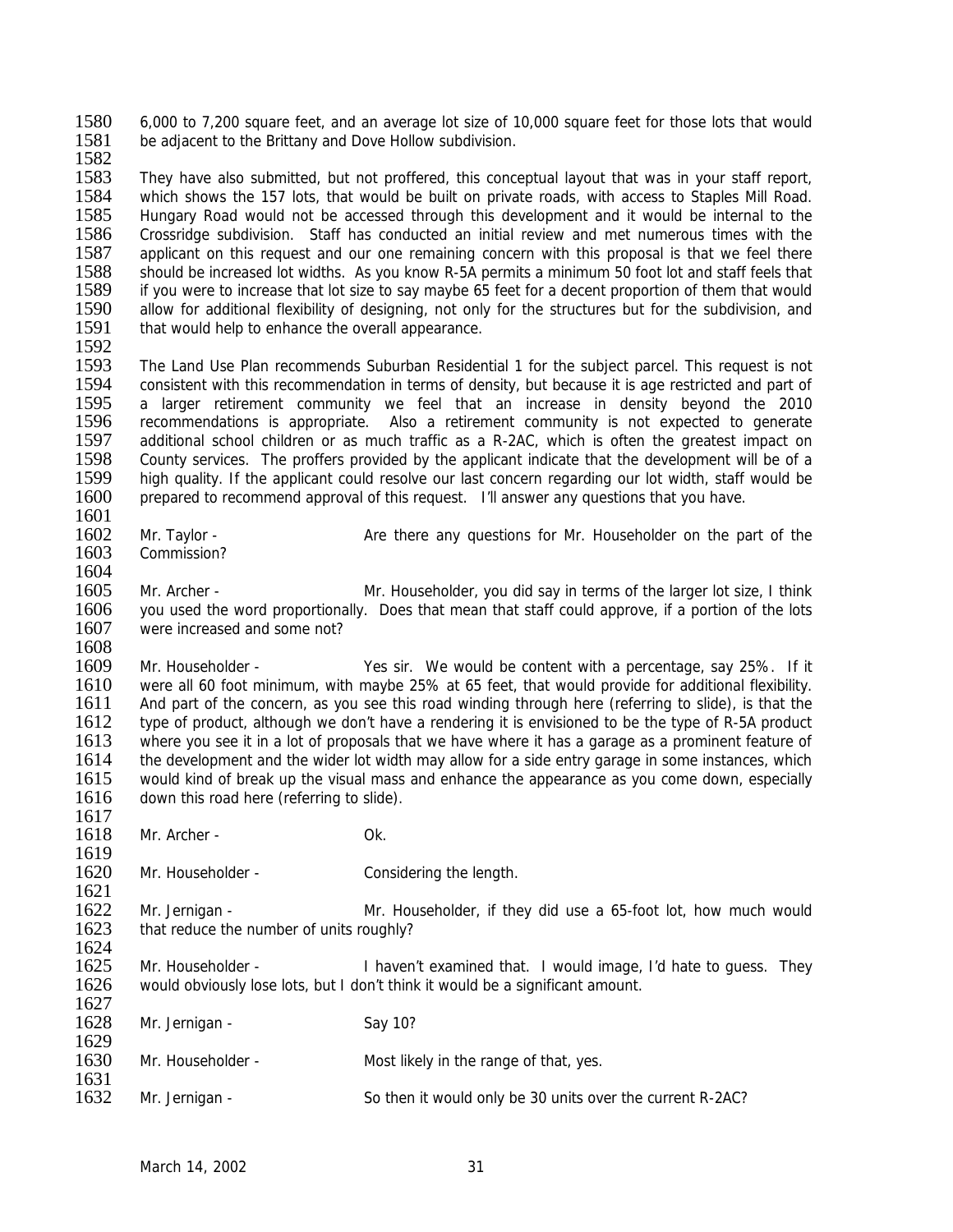1633<br>1634

1635

Mr. Householder - The Mat were the case, yes.

1636 Mr. Jernigan - Ok.

1637

1638 Mr. Vanarsdall - Mr. Chairman, I know we have some opposition. Do you want to 1639 call the opposition?

1640<br>1641 1641 Mr. Taylor - Are there any other questions of the Commission for Mr.<br>1642 Householder? Thank you, very much. Is there anyone in the audience that is opposed to this 1642 Householder? Thank you, very much. Is there anyone in the audience that is opposed to this 1643 project? project?

- 1644<br>1645
- First I guess we will hear from the applicant, Mr. Atack.

1646<br>1647

Mr. Bob Atack - Mr. Chairman, Members of the Planning Commission, my name is 1648 Bob Atack. Phillip Parker, with my office, is also in attendance this evening. 1649

1650 I think Mr. Householder presented the case rather well. I would like to speak specifically, I think you 1651 may have been alluding to, Mr. Jernigan, that would be density. The actual density that we are 1652 proffering equals 2.8 lots per acre. The adioining residential community is Brittany and has a density 1652 proffering equals 2.8 lots per acre. The adjoining residential community is Brittany and has a density<br>1653 of 2.5 lots per acre currently. So though the R-5A ordinance allows for significantly higher density. 1653 of 2.5 lots per acre currently. So though the R-5A ordinance allows for significantly higher density, 1654 our density is very much comparable to the existing density in this area. With that being said I 1654 our density is very much comparable to the existing density in this area. With that being said I<br>1655 would also acknowledge that we've had a lot of discussions with Mr. Householder and Mr. Silber. would also acknowledge that we've had a lot of discussions with Mr. Householder and Mr. Silber, 1656 also from the Planning Department, regarding the concern, as Mr. Householder eluded to with 1657 regard to the, I'm going to point over to this road (referring to rendering) that runs along this 1658 perimeter. We are in agreement with Mr. Silber and Mr. Householder, the concern is because of that 1659 narrow peninsula shaped piece of property that we would have a lot of frontage free garages. We 1660 are working on that and have said to, or told Mr. Silber and Mr. Householder that we are going to try 1661 and come up with a revision to maybe having side entries, some side entry garages between now 1662 and the Board of Supervisors. But we are driven tremendously, again because of the narrow size of 1663 this property. So I apologize, I've sort of gotten ahead of myself in answering questions, but I think 1663 this property. So I apologize, I've sort of gotten ahead of myself in answering questions, but I think 1664 it was appreciate as Mr. Jernigan brought up with regard to density. it was appreciate as Mr. Jernigan brought up with regard to density.

1665<br>1666

What I'd like to say is this; if this case is approved what we would be doing is expanding aged 1667 qualified housing that we're already developed in Crossridge. We have been opened for<br>1668 approximately one year. We have had about 60 home sales, even though the models won't be open approximately one year. We have had about 60 home sales, even though the models won't be open 1669 for a couple of weeks. It's very encouraging. We certainly have enough lots to accommodate it. 1670 We are not asking for lots for the sake of having more lots. What we have found in the market 1671 place is that we have a number of customers, actually a segment of the market who are really 1672 looking for customized homes. We have had residents who have asked for, requested 200 changes<br>1673 in a particular house. This is an interesting dilemma for the builder, but it is also a great opportunity 1673 in a particular house. This is an interesting dilemma for the builder, but it is also a great opportunity<br>1674 to provide this type of product. If we are successful and able to get rezoning for this property we 1674 to provide this type of product. If we are successful and able to get rezoning for this property we <br>1675 would develop this type of housing on this perimeter. would develop this type of housing on this perimeter.

1676

1677 These would be single-family homes. They would start at approximately \$200,000 and probably go<br>1678 to approximately \$300,000. Included in the proffered conditions, and I might elude to, is the first 1678 to approximately \$300,000. Included in the proffered conditions, and I might elude to, is the first 1679 office. The drawing that you have in front of you on your monitors is an entrance design that we office. The drawing that you have in front of you on your monitors is an entrance design that we 1680 are proposing. That design, I focus again, would be right in here (referring to rendering). The 1681 reason for that is because we are actually going to have a buffer of 120 feet off of Staples Mill Road. 1682 The current zoning allows us to actually build right to Staples Mill Road. With that buffer of 120 feet 1683 we will then have what you see in front of you. a gated community. This would be a private road 1683 we will then have what you see in front of you, a gated community. This would be a private road 1684 (referring to rendering) and it will allow and ensure for the compatibility with Crossridge and the rest 1684 (referring to rendering) and it will allow and ensure for the compatibility with Crossridge and the rest<br>1685 of its community. That was our main reason for our zoning request and I'm going to step aside of its community. That was our main reason for our zoning request and I'm going to step aside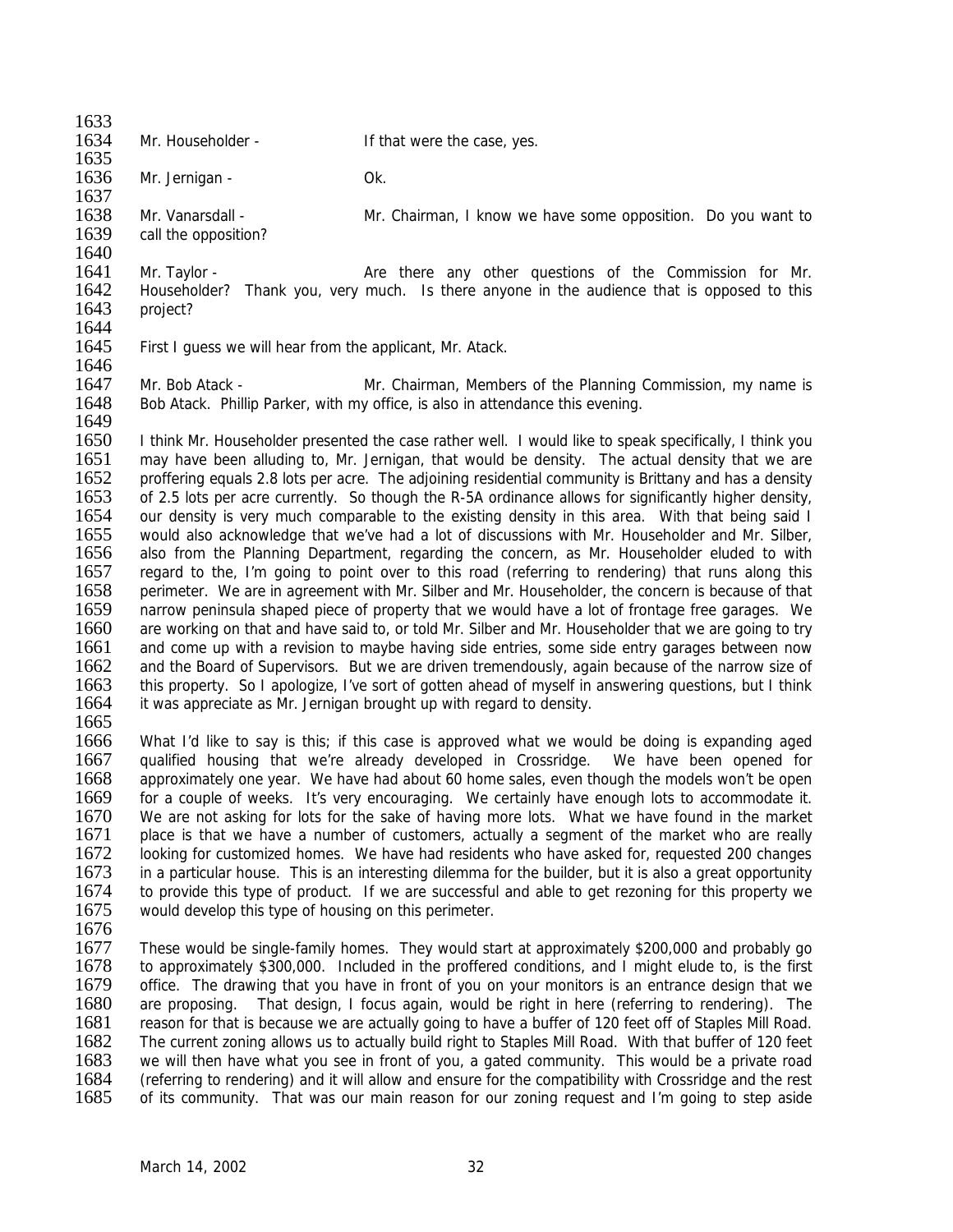1686 from the podium and walk over to this plat and show you something that we've been able to do with 1687 regard to ingress and egress to the property in its entirety. Please ask me to speak up it I'm not 1687 regard to ingress and egress to the property in its entirety. Please ask me to speak up it I'm not 1688 being clear when I'm away from the podium. being clear when I'm away from the podium.

1689<br>1690

1690 This property is accessible from a number of different locations; it's approximately 400 acres. This is 1691 the currently approved zoning case (referring to rendering) and it's accessed off of Hungary Road. the currently approved zoning case (referring to rendering) and it's accessed off of Hungary Road.

1692<br>1693 1693 Mr. Vanarsdall - Excuse me, Mr. Atack. I don't know if they are picking you up or 1694 not in the back. not in the back. 1695<br>1696 Mr. Householder - Do you mind if we try it on the lay table? That way you could... 1697<br>1698 Mr. Atack - Sure. 1699<br>1700 Mr. Jernigan - We've got the portable mic. 1701<br>1702 Mr. Vanarsdall - We have a portable mic. Where is that portable mic we use to 1703 have? 1704<br>1705 1705 Mr. Atack - That's all right, Mr. Parker will be able to, he'll handle the light and 1706 I'll try to articulate it from here. I'll try to articulate it from here.

1707<br>1708 1708 Phil, when you go to the original layout to your right (referring to rendering) this is the current 1709 approved design and what Phillip is showing you (referring to rendering) is how the road network approved design and what Phillip is showing you (referring to rendering) is how the road network 1710 connects all the way through to Hungary Road. This made a lot of sense at the time and what we<br>1711 are able to do, in addition to, better accommodate the market. If you want to go to the other 1711 are able to do, in addition to, better accommodate the market. If you want to go to the other 1712 drawing Phillip, with our rezoning request we will actually have the Crossridge development all on drawing Phillip, with our rezoning request we will actually have the Crossridge development all on 1713 private road which gives us complete control and security protection, as well as when you go back to 1714 Hungary, right there where Mr. Parker is pointing (referring to rendering). That road, as you can 1715 see now only provides ingress and egress for that single-family component. So it takes out a short 1716 cut through this property off of Hungary Road and it is a nice ancillary benefit, we believe, to traffic 1716 cut through this property off of Hungary Road and it is a nice ancillary benefit, we believe, to traffic<br>1717 circulation and for all the neighbors in this general area. Those are the two main reasons. I think 1717 circulation and for all the neighbors in this general area. Those are the two main reasons, I think 1718 that probably covers it Phillip. that probably covers it Phillip.

1719<br>1720 1720 I would like to just mention a couple of the zoning proffers that we have included. Of course this is 1721 an aged qualified community meaning 80% of all the residents have to be over 55 years of age. an aged qualified community meaning 80% of all the residents have to be over 55 years of age. 1722 The front yards will be sodded and all of those yards will have underground irrigation. Each home<br>1723 will have a minimum of 2.000 square feet. I mentioned that there will be a minimum of 120 feet of will have a minimum of 2,000 square feet. I mentioned that there will be a minimum of 120 feet of 1724 the setback from Staples Mill Road. Sidewalks and streetlights will add an additional amenity to this 1725 community and security and also the ability for people to enjoy walking up and down. All homes will<br>1726 have paved parking. We are going to have and we have proffered, I'd like to defer back to this on 1726 have paved parking. We are going to have and we have proffered, I'd like to defer back to this on 1727 my rebuttal if I could with regard to the buffer area. All the roads, all the private roads will be built 1727 my rebuttal if I could with regard to the buffer area. All the roads, all the private roads will be built 1728 to County standards as related base stone and paying. In addition each homeowner will be a 1728 to County standards as related base stone and paving. In addition each homeowner will be a<br>1729 member of the Crossridge Community Association. This will give each homeowner the privilege to 1729 member of the Crossridge Community Association. This will give each homeowner the privilege to 1730 use the 9.000 square foot pavilion, which has a indoor heated swimming pool. As well, it has 1730 use the 9,000 square foot pavilion, which has a indoor heated swimming pool. As well, it has 1731 undoor lite tennis courts, it has a celebration room for entertaining, it has a kitchen, it has work out 1731 outdoor lite tennis courts, it has a celebration room for entertaining, it has a kitchen, it has work out<br>1732 rooms for men and women, and a internet accessible office. We have currently a full time rooms for men and women, and a internet accessible office. We have currently a full time 1733 community coordinator. This person arranges bus trips to Williamsburg, Northern Virginia, and the 1734 Cultural Arts Center. We'll have events in the pavilion for exhibits for various arts and crafts. We'll 1735 have entertainment for parties. It will enable the residents in Crossridge to really be a very well self<br>1736 contained and active adult community. With that I'll be glad to answer any questions and if I may 1736 contained and active adult community. With that I'll be glad to answer any questions and if I may 1737 have the remaining time for a rebuttal. have the remaining time for a rebuttal.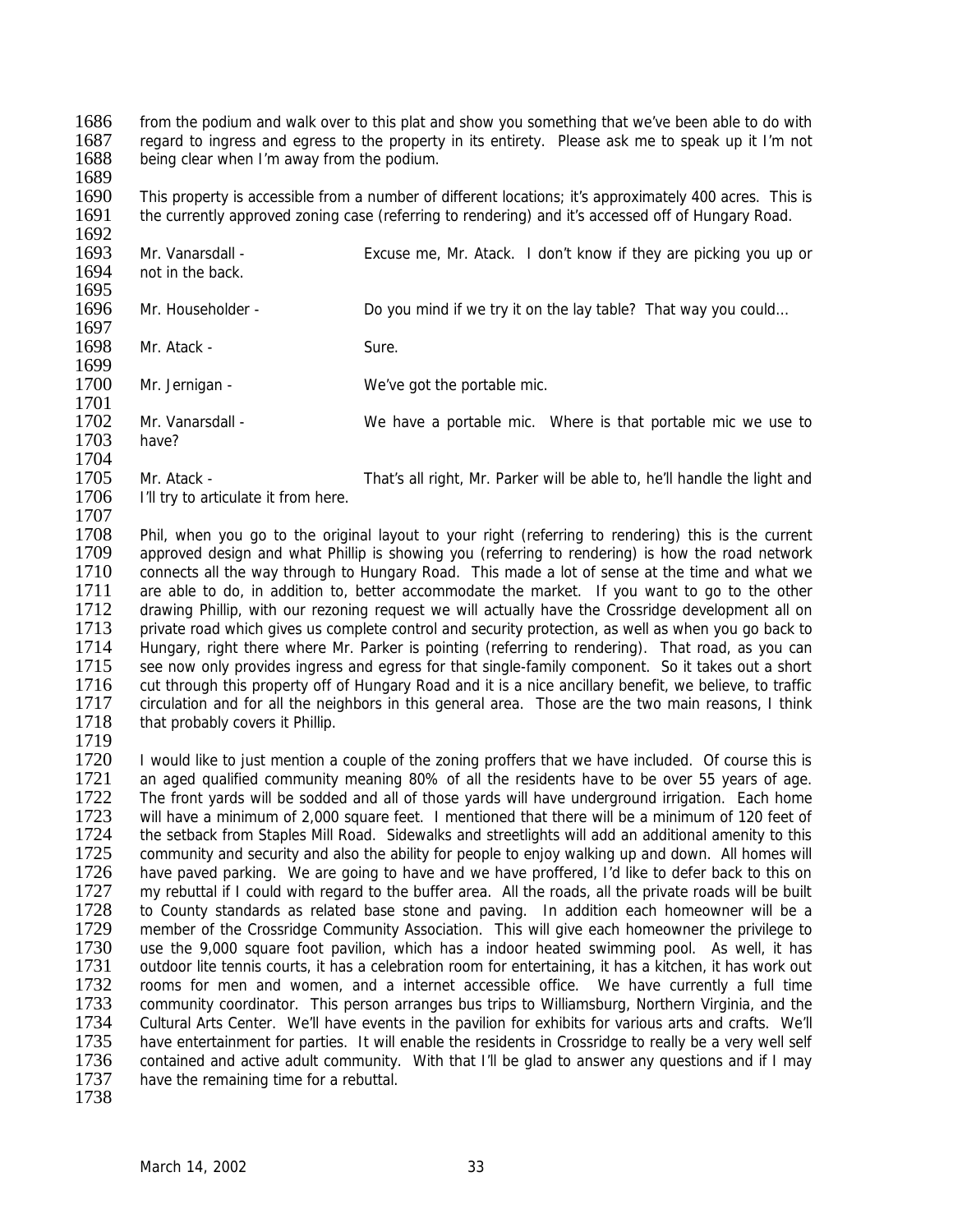1739 Mr. Taylor - Thank you, Mr. Atack, very good discussions. Are there any<br>1740 auestions from the Commission? questions from the Commission? 1741 1742 Mr. Jernigan - Mr. Atack, you said the price range of these will be \$200,000 and 1743 \$300,000. \$300,000. 1744 1745 Mr. Atack - Yes sir. 1746<br>1747 Mr. Jernigan - And in the Brittany, the other subdivisions, is that comparable? 1748<br>1749 1749 Mr. Atack - <br>1750 any adioining property to be interested in and I think the residents have a comfort level with that. 1750 any adjoining property to be interested in and I think the residents have a comfort level with that.<br>1751 But what we did, and I'll be glad to give you a copy of, is the letter, we had a certified MAI But what we did, and I'll be glad to give you a copy of, is the letter, we had a certified MAI 1752 appraiser, this is an appraiser who is qualified to testify in the Circuit Court System of Henrico<br>1753 County, give us an opinion as to the effect of the value on our development to the adjoining County, give us an opinion as to the effect of the value on our development to the adjoining 1754 properties. I'm trying to find that. I would say that if you would go to the back, the final page in 1755 the last paragraph where is said. "aside from differences in plans of development and architectural the last paragraph where is said, "aside from differences in plans of development and architectural 1756 treatment of individuals properties the neighborhood price ranges are compatible and there is no<br>1757 known basis of concern relative to the lowering of property values in the adioining development." 1757 known basis of concern relative to the lowering of property values in the adjoining development."<br>1758 So we did address that. We had a fee professional appraiser do a study for us, and that is the gist 1758 So we did address that. We had a fee professional appraiser do a study for us, and that is the gist 1759 of it. and you can see, if you like to read further he did address and evaluate a lot of the existing 1759 of it, and you can see, if you like to read further he did address and evaluate a lot of the existing 1760 development of the community. development of the community. 1761<br>1762 1762 Mr. Taylor - All right. Any other questions for Mr. Atack? Thank you, Mr. 1763 Atack. 1764 1765 Mr. Atack - Thank you, sir. 1766 1767 Mr. Taylor - Now I think there was a few people who were opposed to this 1768 project. Can I see the hands again, please? Would you please review the rules...? 1769<br>1770 Mr. Marlles - matches and metallicity in the rules. Yes sir. 1771 Mr. Taylor - The Contract of Taylor - The For opposition. 1773<br>1774 Mr. Marlles - The State of Mr. Marles - Yes sir. Ladies and gentlemen when there is opposition to a case 1775 it's the normal policy of the Commission to grant ten minutes to the applicant and ten minutes to the 1776 opponents to the case to present there views and present the application. The time in that ten 1777 minutes does not include responding to questions from the Commission. There is time allotted for 1778 the applicant for a rebuttal period. In this case, Mr. Atack has four minutes remaining to provide 1779 rebuttal. Mr. Chairman, I think that explains it if you want to proceed to hearing the opposition. rebuttal. Mr. Chairman, I think that explains it if you want to proceed to hearing the opposition. 1780<br>1781 1781 Mr. Taylor - Yes, I think that is what we will do. Is there any, with the number 1782 of hands is there any holy who would like to be the first one to state the case for the opposition? 1782 of hands, is there anybody who would like to be the first one to state the case for the opposition?<br>1783 Sir, if you would come up please and then we'll work right behind you. And if you would come down 1783 Sir, if you would come up please and then we'll work right behind you. And if you would come down 1784 to the podium and give your name and address we would be happy to hear your comments. to the podium and give your name and address we would be happy to hear your comments. 1785 1786 Mr. Doug Baxter - Good evening, my name is Doug Baxter. I live at 9724 Dove 1787 Hollow Lane. How dare you, teasing. I'm a resident of Dove Hollow subdivision. I'm President of 1788 the Dove Hollow Home Owners Association and I'm President of the Dumbarton Elementary School<br>1789 PTA. The concerns I express tonight are based on inconsistencies between the planning staff 1789 PTA. The concerns I express tonight are based on inconsistencies between the planning staff<br>1790 reports prepared in June of 2000 and February of 2002 for the Crossridge property as well as 1790 reports prepared in June of 2000 and February of 2002 for the Crossridge property as well as 1791 inconsistencies with Henrico's Land Use Plan and Guidelines for future growth. These concerns are inconsistencies with Henrico's Land Use Plan and Guidelines for future growth. These concerns are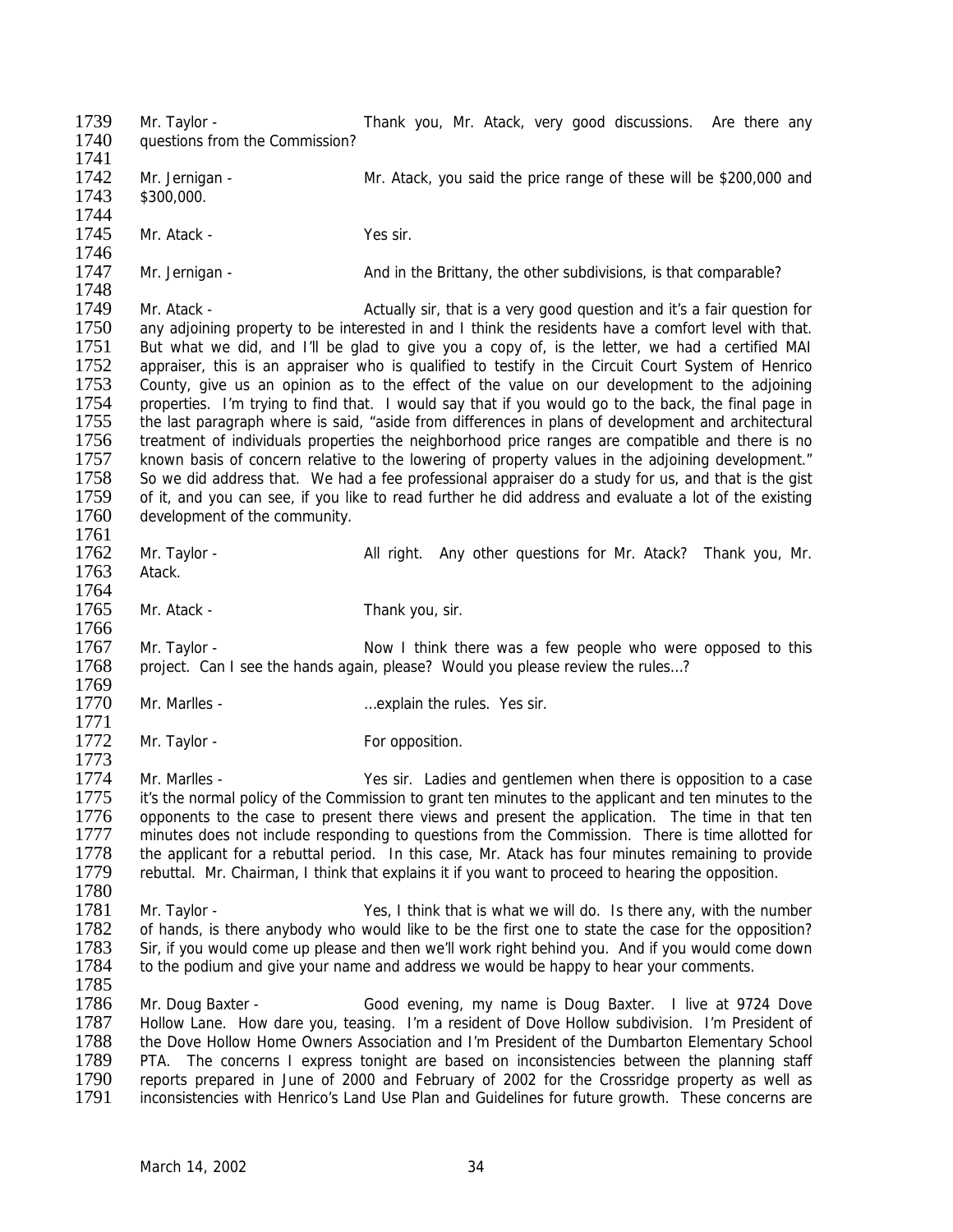1792 submitted on behalf of more than 1600 adults and children from Dove Hollow subdivision,<br>1793 Dumbarton Elementary PTA, and the student body. Dumbarton Elementary PTA, and the student body.

1794

1795 As you know the original Crossridge plan was based on 840 retirement and 370 single-family units.<br>1796 That plan presented a retired housing to single family housing ratio of approximately 21/4 to 1. The 1796 That plan presented a retired housing to single family housing ratio of approximately 2¼ to 1. The 1797 requested rezoning effectively eliminates 140 single-family units and adds 190 age-restricted units. requested rezoning effectively eliminates 140 single-family units and adds 190 age-restricted units. 1798 Rezoning shifts the ratio now to 4.25 or 5 to 1 effectively doubling the ratio of age restricted to non-<br>1799 age restricted housing. The new numbers, and I could be off by a handful here, would be 1799 age restricted housing. The new numbers, and I could be off by a handful here, would be 1800 approximately 1.030 age restricted to 230 single family for the inconsistencies. approximately 1,030 age restricted to 230 single family for the inconsistencies.

1801<br>1802

1802 An important strategy outlined by Henrico County's Land Use Plan and guidelines for future growth 1803 to achieve balance, growth, and avoid sprawl relates to linking jobs and housing. Page 56 of the 1803 to achieve balance, growth, and avoid sprawl relates to linking jobs and housing. Page 56 of the 1804 Land Use Guidelines addresses balance, growth, and states, "link jobs and housing from the Land Use Guidelines addresses balance, growth, and states, "link jobs and housing from the 1805 communities prospective business locations and jobs that are convenient are important to avoid<br>1806 sprawl and discourage commuting from a business prospective having a work force located in close sprawl and discourage commuting from a business prospective having a work force located in close 1807 proximity is an asset. The tool to achieve balance growth is a mixture of residential and commercial 1808 land use planned in convenient proximity. Large tract development with mixed usage should be 1809 encouraged to promote this living working community strategy." A four to one or five to one ratio 1810 retirement housing does not link jobs to business and is contrary to the County's balance growth 1810 retirement housing does not link jobs to business and is contrary to the County's balance growth 1811 strategy. With Parham Forest located adiacent to Staple Mills Plaza targeted as a prime economic 1811 strategy. With Parham Forest located adjacent to Staple Mills Plaza targeted as a prime economic<br>1812 development location its curious what iobs would be supported by this retirement community. 1812 development location its curious what jobs would be supported by this retirement community.<br>1813 Based on Henrico County Land Use map and Guidelines for future growth the Crossridge 1813 Based on Henrico County Land Use map and Guidelines for future growth the Crossridge<br>1814 development is designated as a large tract plan development. The 2000 Planning staff report even 1814 development is designated as a large tract plan development. The 2000 Planning staff report even<br>1815 uses the term plan large tract development in describing the project. According to Henrico's Land uses the term plan large tract development in describing the project. According to Henrico's Land 1816 Use Guidelines a large tract plan development should meet the following: 30% open spaces<br>1817 including environmental protection area should be provided; as it stands less than 5% of the including environmental protection area should be provided; as it stands less than 5% of the 1818 acreage within Crossridge has been set aside as environmental protection areas. However the 1819 developer includes 60 acres of adjacent land owned by the County as his environmental protection 1820 area. How can the County allow property not owned by the developer or land not included in an 1821 area being developed be accounted, to be counted towards achieving a 30% environmental 1822 protection requirement? A community impact statement should be submitted for every large tract 1822 protection requirement? A community impact statement should be submitted for every large tract 1823 plan development proposal. I requested a copy of the impact statement from the Planning 1823 plan development proposal. I requested a copy of the impact statement from the Planning 1824 Department on February  $5<sup>th</sup>$  and was told one was not prepared for this development. The County's 1824 Department on February 5<sup>th</sup> and was told one was not prepared for this development. The County's 1825 Guidelines and Planning Criteria regarding large tract plan developments were not followed for this Guidelines and Planning Criteria regarding large tract plan developments were not followed for this 1826 project. At best the guidelines have been manipulated to meet the developers needs.

1827

1828 Concerning the overall development, the 2002 planning staff report states the 2010 Land Use Plan 1829 supports the provision of residential opportunities that would accommodate a variety of housing 1830 types for all people. The plan also encourages plan large tract development and effective design 1831 standards, which protect established areas through proper land use planning and this is important.<br>1832 In this case the applicant has properly placed the higher density development tracts in the center of 1832 In this case the applicant has properly placed the higher density development tracts in the center of 1833 the site and lower density single-family uses will be adiacent to the established neighborhoods. Staff 1833 the site and lower density single-family uses will be adjacent to the established neighborhoods. Staff<br>1834 supported that approach in 2000. The 2002 report makes no mention of compatibility with adjacent 1834 supported that approach in 2000. The 2002 report makes no mention of compatibility with adjacent 1835 properties but does indicate the density exceeds land use quidelines. properties but does indicate the density exceeds land use quidelines.

1836<br>1837

1837 Concerning the single-family residential subdivision it stands to be eliminated. The 2000 Planning 1838 staff report repeatedly states the density of single-family subdivision is consistent with the pattern of staff report repeatedly states the density of single-family subdivision is consistent with the pattern of 1839 surrounding development and the 2010 Land Use Plan. The 2002 report does not address 1840 compatibility with adjacent or surrounding developments. Why is compatibility no longer an issue in 1841 this matter?

1842<br>1843 1843 Concerning the retirement community. The 2000 report repeatedly states that the retirement 1844 community would exceed the recommendation of the 2010 Plan. How on earth can you even community would exceed the recommendation of the 2010 Plan. How on earth can you even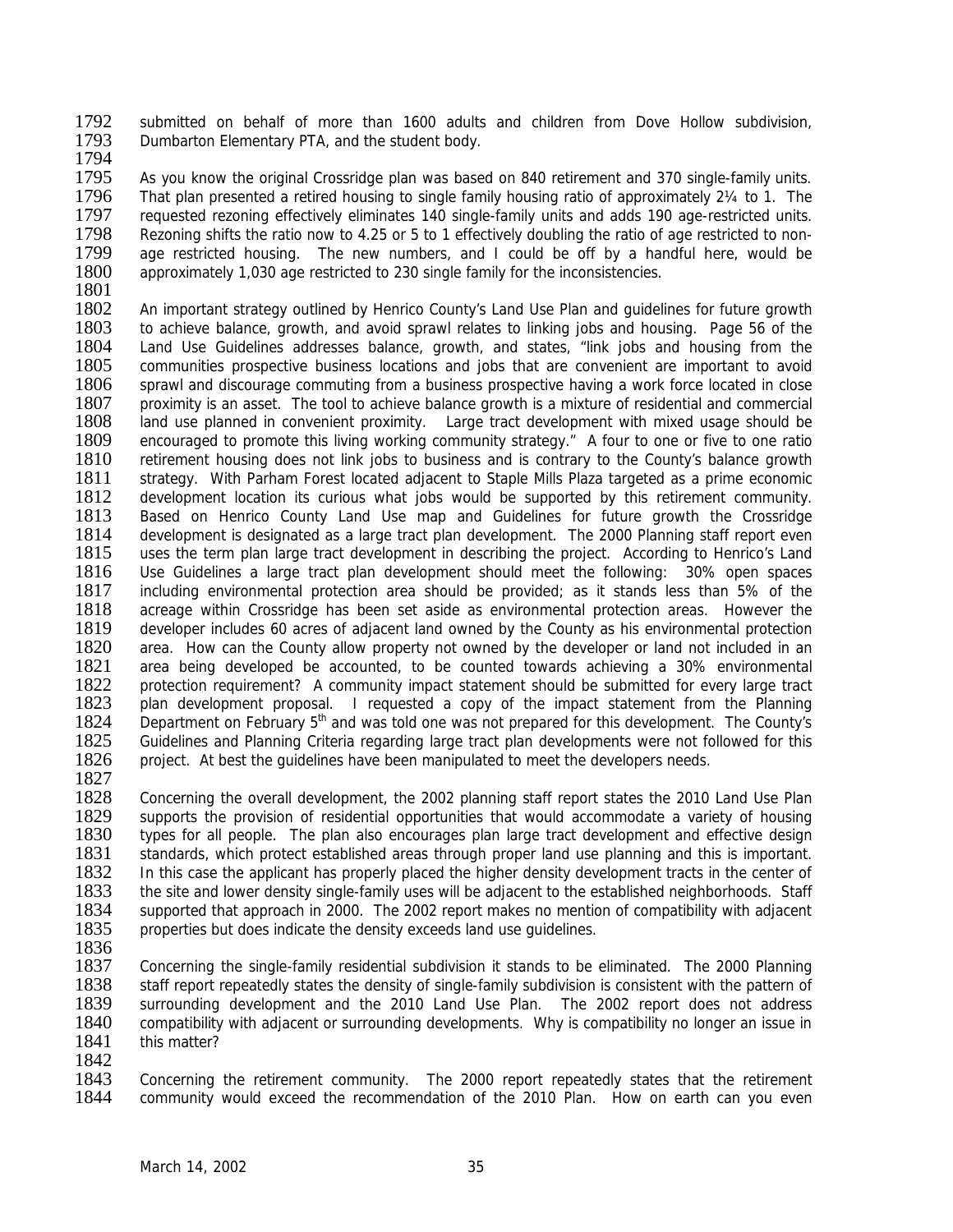- 1845 consider a plan that further increases density? Note again that rezoning increases the proportion of 1846 the retirement units from better to 2 to 2 now 4 or 5 to 1. If a design 20 months ago exceeded the 1846 the retirement units from better to 2 to 2, now 4 or 5 to 1. If a design 20 months ago exceeded the 1847 recommended Land Use Plan how can doubling the ratio of age restrictive versus non-age restrictive recommended Land Use Plan how can doubling the ratio of age restrictive versus non-age restrictive 1848 to acceptable now? According to the 2002 planning staff report the quality of construction and the 1849 amenity package of Crossridge seems to satisfy the proposed increase in density. amenity package of Crossridge seems to satisfy the proposed increase in density.
- 1850

1851 I'm going to offer to you now that last week I had an occasion to fly on Delta Airlines and I was 1852 seated next to a 300-pound man. Now, although he was dressed in a fancy suit, and I got a pillow 1852 seated next to a 300-pound man. Now, although he was dressed in a fancy suit, and I got a pillow 1853 and a free snack that flight was unbearable. Density is density no matter how you dress it up. and a free snack that flight was unbearable. Density is density no matter how you dress it up.

1854<br>1855

1855 The 2002 Planning report states that Crossridge will help meet the needs of the County's growing<br>1856 senior population. According to the November 2000 Henrico County Adult Housing Directory. 1856 senior population. According to the November 2000 Henrico County Adult Housing Directory,<br>1857 Brookland District now has the second most capacity with only half as many facilities as the Brookland District now has the second most capacity with only half as many facilities as the 1858 Tuckahoe District. Tuckahoe has ten facilities and Brookland has five based on that map. With half 1859 those facilities Brookland's capacity is within 75% of Tuckahoe. Rezoning would put Brookland's those facilities Brookland's capacity is within 75% of Tuckahoe. Rezoning would put Brookland's 1860 capacity within 85% of Tuckahoe, again within only half as many facilities. I submit that Brookland 1861 District has fulfilled its requirement to the needs of the adult community and that additional adult 1862 housing is not necessary and rezoning would not be necessary if additional adult housing was even<br>1863 needed. Again, here the developer is determining Henrico's needs and not the County. According to 1863 needed. Again, here the developer is determining Henrico's needs and not the County. According to 1864 the Henrico County Attorney. Mr. Tokarz, there is nothing that precludes an age restrictive 1864 the Henrico County Attorney, Mr. Tokarz, there is nothing that precludes an age restrictive 1865 development on the area currently zoned R-2A. development on the area currently zoned R-2A.

1866<br>1867 1867 Concerning education. The 2000 staff report states, "at the present time both elementary and 1868 secondary schools could accommodate the students from this request. Further, another elementary secondary schools could accommodate the students from this request. Further, another elementary 1869 and middle school is proposed to open in 2004 that would provide relief for these schools for 1870 proposed or pending residential developments in that area". The 2000 staff report provides a nice proposed or pending residential developments in that area". The 2000 staff report provides a nice 1871 breakdown of anticipated children in the community. The 2002 staff report sums up the important 1872 school issues in a single sentence and states the case does not have adverse educational impacts. 1873 While the retirement community may have no adverse impacts on the schools it is more important to 1874 know that the retirement community makes no contributions to the school system. There is a huge<br>1875 difference between having no impact and making no contribution. The school system can only 1875 difference between having no impact and making no contribution. The school system can only 1876 benefit from the introduction of students from this type of neighborhood. Educational research has 1876 benefit from the introduction of students from this type of neighborhood. Educational research has 1877 consistently shown in socially economic status of both the students' own family and that of his or her 1877 consistently shown in socially economic status of both the students' own family and that of his or her 1878 classmates is the greatest influence on economic or academic outcomes. Students in middle class 1878 classmates is the greatest influence on economic or academic outcomes. Students in middle class 1879 schools perform better because their peers have bigger dreams, expectations, because middle class 1879 schools perform better because their peers have bigger dreams, expectations, because middle class<br>1880 parents insist on high standards and because teachers are not overwhelmed by high need students. parents insist on high standards and because teachers are not overwhelmed by high need students. 1881 Neighborhoods such as this one to be eliminated could only help raise the standards of the 1882 Brookland District schools. You only need to look at the posted SOL scores available on your web-1883 site to point out this. It is a disgrace that marketing demands of the developer are seemingly more 1884 important to the County than educational demands of our children. It is a disgrace when school 1885 concerns can be reduced to a single sentence in this staff report. concerns can be reduced to a single sentence in this staff report.

1886<br>1887 In conclusion, the proposed rezoning is contrary to previous and current staff reports and land use 1888 guidelines. The proposed rezoning is contrary to Henrico County Guidelines for balance growth.<br>1889 The project does not follow Henrico County Guidelines for large tract plan development, adequate 1889 The project does not follow Henrico County Guidelines for large tract plan development, adequate 1890 housing for adults exist in the Brookland District. 1890 housing for adults exist in the Brookland District or age restrictive in the Brookland District.<br>1891 Approximately 3,000 students could ultimately benefit by not eliminating the single family 1891 Approximately 3,000 students could ultimately benefit by not eliminating the single family 1892 component. Planning issues that effect Henrico citizens are being driven by and decided by the component. Planning issues that effect Henrico citizens are being driven by and decided by the 1893 developer, not by the County. Our tax dollars do not provide for you to facilitate developer's profit 1894 margin. Tax dollars are paid to provide a better quality of life for all of us.

1895<br>1896

Thank you. 1897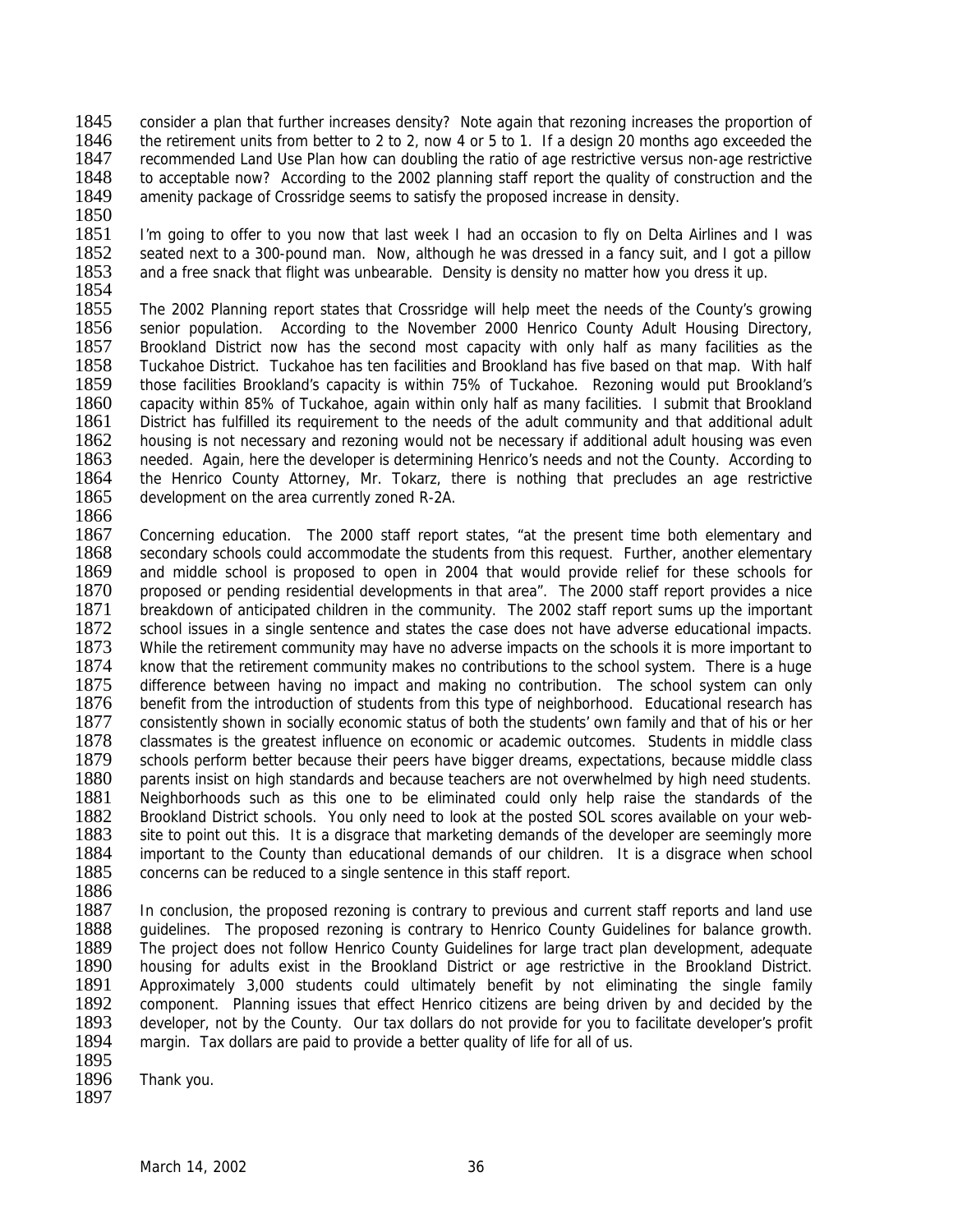1898 Mr. Taylor - Thank you, Mr. Baxter. I think there were several other people, if<br>1899 vou will we normally allow ten minutes but we'll expand that time. But I would appreciate it if you. 1899 you will, we normally allow ten minutes, but we'll expand that time. But I would appreciate it if you 1900 1900 would…

- 1901<br>1902 Mr. Vanarsdall - How much time is left, Mr. Chairman, before you expand it?
- 1903<br>1904 Mr. Marlles - There is 55 seconds left on the clock.

1905<br>1906 Mr. Vanarsdall - I agree with that. I just wanted to know how much time was left.

- 1907<br>1908 1908 Mr. Taylor - We're going to try and get everybody because one thing we have<br>1909 tonight, we have some time. But we would ask you sir, if you would be brief so we can get all of the 1909 tonight, we have some time. But we would ask you sir, if you would be brief so we can get all of the 1910 speakers in and we want to thank Mr. Baxter. speakers in and we want to thank Mr. Baxter.
- 1911 1912 Mr. Ed Knight - Yes, my name is Ed Knight and I live at 9801 Hasting Mills Drive in<br>1913 the Brittany Subdivision. A number of my neighbors are here. We all live on the back line of the 1913 the Brittany Subdivision. A number of my neighbors are here. We all live on the back line of the 1914 property that is going to be bordering Crossridge. Crossridge is to our north and to our west. We 1914 property that is going to be bordering Crossridge. Crossridge is to our north and to our west. We 1915 realize that Mr. Atack is a developer and needs to make money and to make a good living. This<br>1916 rezoning case would possibly give him 40 additional lots. We are not opposed to him making money 1916 Frezoning case would possibly give him 40 additional lots. We are not opposed to him making money<br>1917 Fout we are looking for a safe buffer to separate our properties from his. And what makes our 1917 but we are looking for a safe buffer to separate our properties from his. And what makes our 1918 property different from his is that we have single family homes and that our quality and standard of 1918 property different from his is that we have single family homes and that our quality and standard of 1919 living have been based on wooded areas and Mr. Atack's plan comes in and he chooses to put his 1919 living have been based on wooded areas and Mr. Atack's plan comes in and he chooses to put his<br>1920 development by clear cutting the property and then replanting vegetation to dress it up. He has 1920 development by clear cutting the property and then replanting vegetation to dress it up. He has<br>1921 offered to us a 25 foot buffer. He has offered to us to come in with a landscape architect. He hasn't offered to us a 25 foot buffer. He has offered to us to come in with a landscape architect. He hasn't 1922 defined what that means as to how much landscaping he will do. We have had a recent meeting<br>1923 with him and he has said, he has pledged that he is looking to change the direction of this road to 1923 with him and he has said, he has pledged that he is looking to change the direction of this road to 1924 give us the 50 foot buffer that we request and demand because it is necessary to give us a safe give us the 50 foot buffer that we request and demand because it is necessary to give us a safe 1925 buffer. Also it would be an enhancement to his community to make it look better. We're concerned<br>1926 about this area being clear-cut for the simply reason we are in a severe drought which is the news of about this area being clear-cut for the simply reason we are in a severe drought which is the news of 1927 the week. We are concerned that this summer when that land is clear that dust will be rolling<br>1928 through and we think that a 50 foot buffer gives us a better chance of deferring some of the 1928 through and we think that a 50 foot buffer gives us a better chance of deferring some of the<br>1929 environmental pollution and hazards. This decision effects this land forever and what is cut down 1929 environmental pollution and hazards. This decision effects this land forever and what is cut down<br>1930 will be gone forever. Mr. Atack's profits will come and go in a vear or twos time but the residents 1930 will be gone forever. Mr. Atack's profits will come and go in a year or twos time but the residents<br>1931 that live there and follow through and the next set of residents and so on and so forth will be there 1931 that live there and follow through and the next set of residents and so on and so forth will be there<br>1932 forever, plus all the new residents. So we're asking you to work with Mr. Atack, to encourage him to 1932 forever, plus all the new residents. So we're asking you to work with Mr. Atack, to encourage him to 1933 provide that 50 foot buffer that is possible from an engineering standpoint and to adequately offer provide that 50 foot buffer that is possible from an engineering standpoint and to adequately offer 1934 us the landscape package that will enhance his property and his marketing ability and to make our 1935 homes more secure. We look forward to whatever participation you can have to bring this forth in a homes more secure. We look forward to whatever participation you can have to bring this forth in a 1936 quick and expedient way. We are concerned if this gets passed tonight and these things have not 1937 been resolved vet. So we look for immediate action otherwise we will have to form stiff opposition 1937 been resolved yet. So we look for immediate action otherwise we will have to form stiff opposition 1938 at the Board of Supervisors Meeting. at the Board of Supervisors Meeting.
- 1939<br>1940 I thank you for your time and attention and will entertain any questions you have.
- 1941<br>1942

- 1942 Mr. Taylor **Are there any questions from the Commission to Mr. Knight?**<br>1943 Thank you very much Mr. Knight that was very good. Now there were three. I think there were 1943 Thank you very much Mr. Knight that was very good. Now there were three, I think there were 1944 three other hands in the air. Ma'am if you would come down and give us your name. three other hands in the air. Ma'am if you would come down and give us your name. 1945
- 1946 Ms. Dina Brower Hi, my name is Deana Brower, I live at 4410 Honey Lane. I 1947 resided in that same vicinity...
- 1948<br>1949 Mr. Vanarsdall - Haven't seen you in awhile.
	- March 14, 2002 37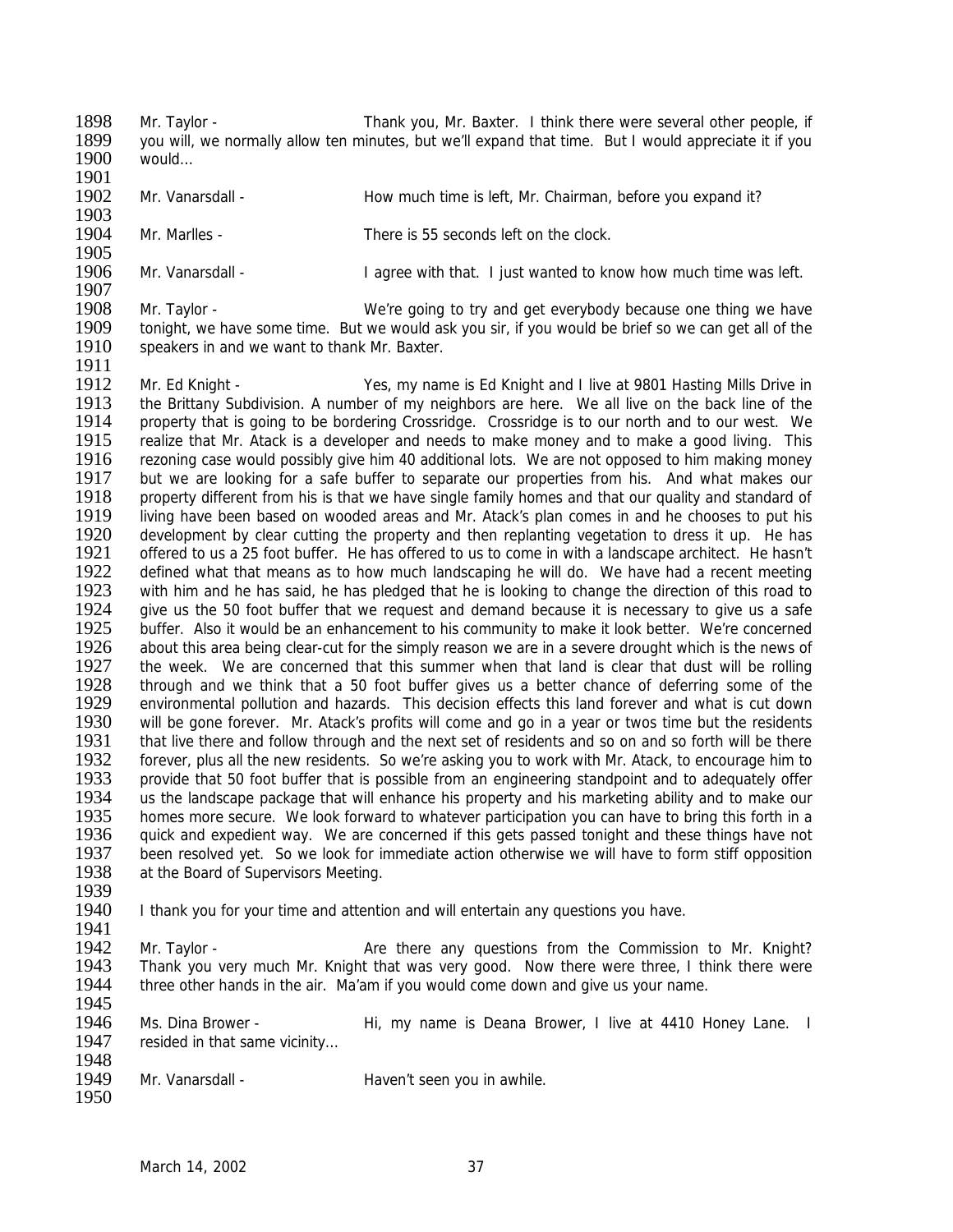| 1951<br>1952<br>1953<br>1954<br>1955<br>1956<br>1957 | Ms. Brower -<br>not be changed six months later. | I haven't had the occasion. I've been there for forty years and I<br>just think it would be a terrible breach of faith with the citizens if you pass this thing. When you<br>approved it originally we were you and the Board of Supervisors promised us you would protect the<br>integrity of the neighborhood with having the single-family homes on the boundaries around it. The<br>way it was proposed, the way it was passed. And I just think you aught to leave it that way because<br>when it was originally passed, you know we accepted that, that was the way it was going to be and |
|------------------------------------------------------|--------------------------------------------------|--------------------------------------------------------------------------------------------------------------------------------------------------------------------------------------------------------------------------------------------------------------------------------------------------------------------------------------------------------------------------------------------------------------------------------------------------------------------------------------------------------------------------------------------------------------------------------------------------|
| 1958<br>1959                                         | Applause.                                        |                                                                                                                                                                                                                                                                                                                                                                                                                                                                                                                                                                                                  |
| 1960<br>1961<br>1962                                 | Mr. Vanarsdall -                                 | Thank you.                                                                                                                                                                                                                                                                                                                                                                                                                                                                                                                                                                                       |
| 1963<br>1964                                         | Mr. Taylor -                                     | Thank you, Ms. Brower. There were a couple of other people I<br>think that still wanted to speak. If you would sir, please give us your name.                                                                                                                                                                                                                                                                                                                                                                                                                                                    |
| 1965<br>1966<br>1967                                 | Mr. David Horton -                               | Sir, I'm David Horton and I give on Hungary Road.                                                                                                                                                                                                                                                                                                                                                                                                                                                                                                                                                |
| 1968<br>1969                                         | Mr. Taylor -                                     | I'm sorry, Dave.                                                                                                                                                                                                                                                                                                                                                                                                                                                                                                                                                                                 |
| 1970<br>1971                                         | Mr. Horton -                                     | Horton.                                                                                                                                                                                                                                                                                                                                                                                                                                                                                                                                                                                          |
| 1972<br>1973                                         | Mr. Taylor -                                     | Thank you, Mr. Horton.                                                                                                                                                                                                                                                                                                                                                                                                                                                                                                                                                                           |
| 1974<br>1975<br>1976<br>1977<br>1978                 | Mr. Horton -<br>just eliminate that.             | I came before you all two years ago on the original rezoning. The<br>complaint then was the Nuckols Road thing was suppose to go through the property originally and<br>had been on the major Thoroughfare Plan for years and years. You all decided, or Atack decided to                                                                                                                                                                                                                                                                                                                        |
| 1979<br>1980<br>1981<br>1982<br>1983<br>1984<br>1985 | do originally. Thank you.                        | My big problem I guess is, you know we don't need any more density in that area and I agree with<br>the other speakers, particularly Mr. Baxter and the lady that just spoke, Dina Brower. You all did say<br>that it would be different than what it is now and now you are changing things, such don't need any<br>more density. I know Atack is going to get his way, I know that, it's going to happen for sure. I<br>hate to see that. I just wish it would go back to the way it was. Do what you say we were going to                                                                     |
| 1986<br>1987                                         | Mr. Taylor -                                     | Thank you, Mr. Horton.                                                                                                                                                                                                                                                                                                                                                                                                                                                                                                                                                                           |
| 1988<br>1989                                         | Mr. Vanarsdall -                                 | Dave is it directly behind your house.                                                                                                                                                                                                                                                                                                                                                                                                                                                                                                                                                           |
| 1990<br>1991                                         | Mr. Horton -                                     | Some of it, yes sir.                                                                                                                                                                                                                                                                                                                                                                                                                                                                                                                                                                             |
| 1992<br>1993                                         | Mr. Vanarsdall -                                 | You live on Hungary Road don't you.                                                                                                                                                                                                                                                                                                                                                                                                                                                                                                                                                              |
| 1994<br>1995                                         | Mr. Horton -                                     | Yes sir.                                                                                                                                                                                                                                                                                                                                                                                                                                                                                                                                                                                         |
| 1996<br>1997                                         | Mr. Vanarsdall -                                 | Thank you that was the only question I had.                                                                                                                                                                                                                                                                                                                                                                                                                                                                                                                                                      |
| 1998<br>1999<br>2000<br>2001                         | Mr. Taylor -                                     | Thank you, Mr. Horton. I believe there were still two other people<br>that would like to speak. If you would step forward now as your opportunity. Are there any, there<br>is one, okay. No one else would like to speak? This is our last speaker for the opposition. Thank<br>you sir. If you would come down and identify yourself for the record.                                                                                                                                                                                                                                            |
| 2002<br>2003                                         | Mr. Chuck Johnson -                              | My name is Chuck Johnson and I live at 8504 Atterbury Drive. I'd                                                                                                                                                                                                                                                                                                                                                                                                                                                                                                                                 |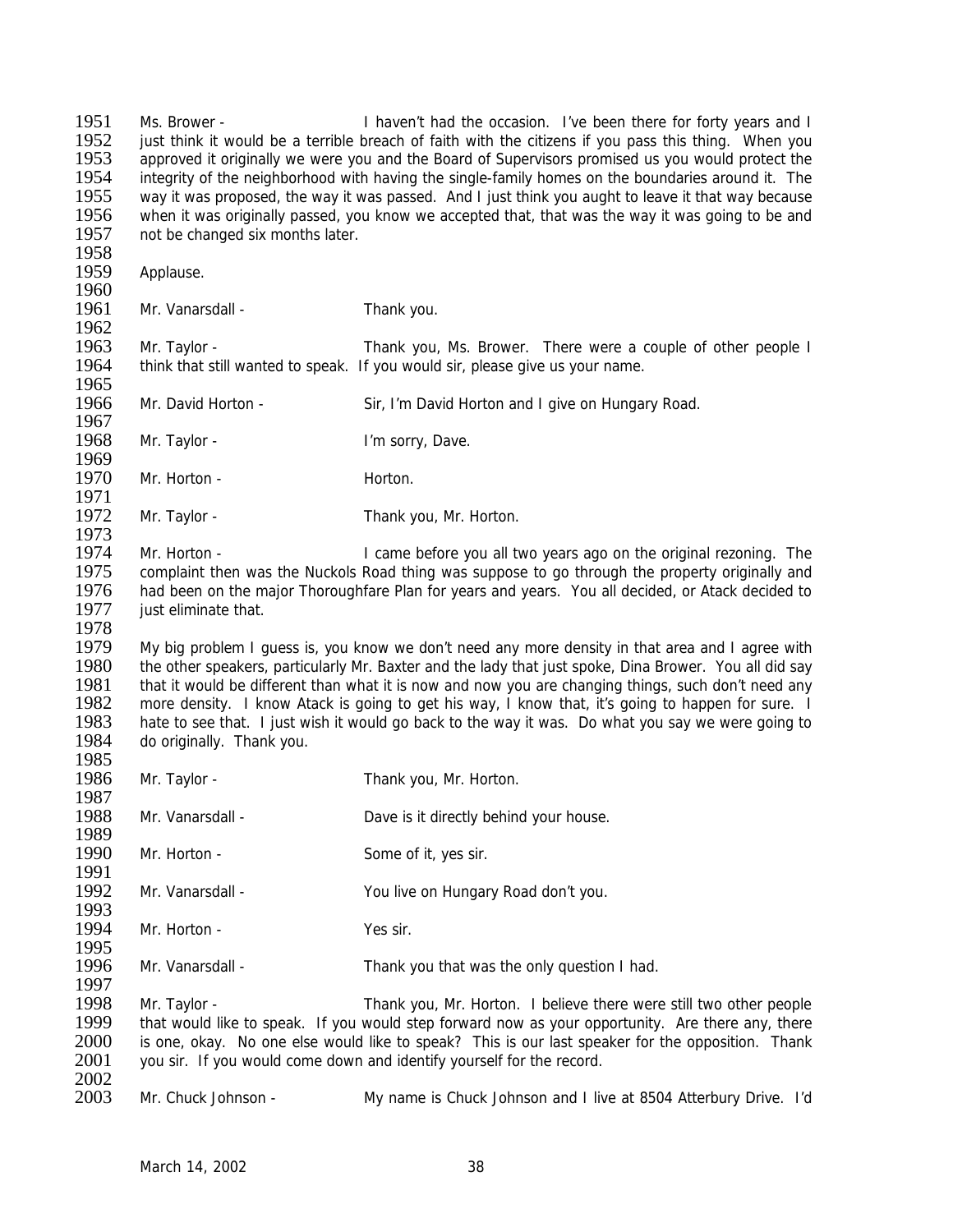2004 like to say that I am more on the side of Mr. Knight here that at this point we have concerns about 2005 what is being developed but we are willing to work with Mr. Atack to go forward. We're 2005 what is being developed, but we are willing to work with Mr. Atack to go forward. We're 2006 encouraged at least myself and my wife, with the prospect of gaining a barrier, a buffer between us encouraged, at least myself and my wife, with the prospect of gaining a barrier, a buffer between us 2007 and this subdivision. We think it can bring some benefit, what he is proposing from that perspective. 2008 But we do want protection, we do want a 50 foot minimum barrier if at all possible and we have 2009 asked Mr. Atack to work with us on this and increase landscaping in the area to provide us that 2010 natural buffer that we are use to and that we've had for so many years. 2011<br>2012 2012 I can see the benefit of this type of neighborhood and I think it is going to be well done. But I don't 2013 want to be looking out my back door or side door, and I'm on a corner that I would have it on the 2013 want to be looking out my back door or side door, and I'm on a corner that I would have it on the 2014 back and the side and see a row of roofs, a line of roofs. I think we do need some protection and 2014 back and the side and see a row of roofs, a line of roofs. I think we do need some protection and 2015 that is all we are asking for a lot of us, is to give us that protection and lets go forward. But to that is all we are asking for, a lot of us, is to give us that protection and lets go forward. But to 2016 guard our interest in that regard. 2017 2018 Mr. Taylor - Thank you, Mr. Johnson. 2019 2020 Mr. Johnson, on one of those maps can you point up to where you live? 2021<br>2022 Mr. Johnson - Sure. 2023<br>2024 Mr. Taylor - To help us. 2025<br>2026 Mr. Johnson - The I am right here on the corner. 2027 2028 Mr. Taylor - You are on the corner on the right side... 2029 2030 Mr. Johnson - Brittany... 2031 2032 Mr. Taylor - many the state of the buffer. Trace the buffer for me 2033 (referring to rendering). 2034<br>2035 Mr. Johnson - The buffer will be on my back and my side. 2036<br>2037 Mr. Taylor - And how far would it extend. 2038<br>2039 Mr. Johnson - Fifty foot from the property line. 2040 2041 Mr. Taylor - And far longitudinally, down? 2042 2043 Mr. Johnson - Well, I'm the house on the end of the dead end street. 2044<br>2045 Mr. Taylor - You are right in the corner. 2046<br>2047 Mr. Johnson - The I am right on the corner. 2048<br>2049 Mr. Taylor - Case Communication Communication Communication Mr. Taylor -2050 2051 Mr. Johnson - We are talking about the buffer that would go all the way down to 2052 the third house here (referring to rendering). 2053<br>2054 Mr. Taylor - Ok. 2055<br>2056 2056 Mr. Johnson - And would come all the way down behind us and Dove Hollow.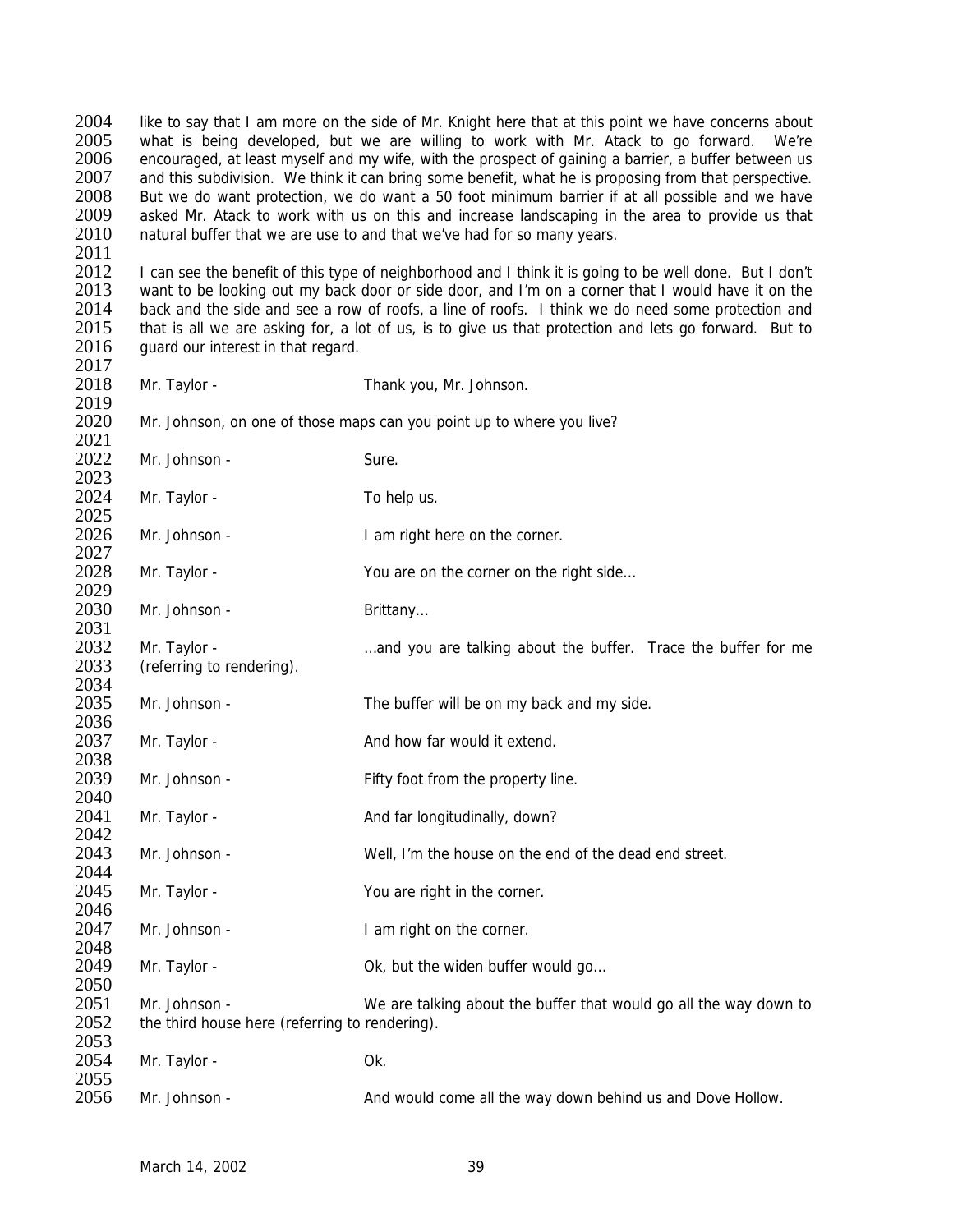| 2057<br>2058                         | Mr. Taylor -                                                   | And then would it come down to Staples Mill Road or just stop                                                                                                                                                                                                                                                                                                                            |
|--------------------------------------|----------------------------------------------------------------|------------------------------------------------------------------------------------------------------------------------------------------------------------------------------------------------------------------------------------------------------------------------------------------------------------------------------------------------------------------------------------------|
| 2059<br>2060                         | right there at Dove Hollow?                                    |                                                                                                                                                                                                                                                                                                                                                                                          |
| 2061<br>2062<br>2063<br>2064<br>2065 | Mr. Johnson -                                                  | At Dove Hollow because, well I think, that is where our concerns<br>are of this neighborhood, is Dove Hollow and Brittany on this side (referring to rendering). On the<br>other side, Courtney as was mentioned earlier, there is a wetland that provides a natural buffer that<br>does exist. So they will have a buffer on that side also. But we are concerned, obviously behind us. |
| 2066<br>2067                         | Mr. Vanarsdall -                                               | You all picking him up. Ok.                                                                                                                                                                                                                                                                                                                                                              |
| 2068<br>2069<br>2070                 | Mr. Taylor -                                                   | I think one of your associates mentioned how long that buffer is.<br>Would you trace that again and give me an idea of the length (referring to rendering)?                                                                                                                                                                                                                              |
| 2071<br>2072<br>2073                 | Mr. Johnson -<br>probably 85; Bill is your lot an 85 foot      | Ok. We have three homes here (referring to rendering), which are                                                                                                                                                                                                                                                                                                                         |
| 2074<br>2075                         | Mr. Knight -                                                   | Yes.                                                                                                                                                                                                                                                                                                                                                                                     |
| 2076<br>2077                         | Mr. Johnson -                                                  | So three of those at 85, my side is 150 some feet deep.                                                                                                                                                                                                                                                                                                                                  |
| 2078<br>2079                         | Mr. Taylor -                                                   | So that is about 100 yards. Would you say a football field?                                                                                                                                                                                                                                                                                                                              |
| 2080<br>2081                         | Mr. Johnson -                                                  | At least, yes.                                                                                                                                                                                                                                                                                                                                                                           |
| 2082<br>2083                         | Mr. Taylor -                                                   | Ok.                                                                                                                                                                                                                                                                                                                                                                                      |
| 2084<br>2085<br>2086                 | Mr. Johnson -                                                  | And then down there is about 15 houses, here (referring to<br>rendering), each at an 85 foot width, we are talking about. I think outlines it (unintelligible)                                                                                                                                                                                                                           |
| 2087<br>2088                         | Mr. Taylor -                                                   | Thank you, sir.                                                                                                                                                                                                                                                                                                                                                                          |
| 2089<br>2090                         | Mr. Johnson -                                                  | You are welcome.                                                                                                                                                                                                                                                                                                                                                                         |
| 2091<br>2092<br>2093                 | Mr. Jernigan -<br>buffering in there or did they clear-cut it? | Mr. Johnson, when they cleared your lot did they leave any                                                                                                                                                                                                                                                                                                                               |
| 2094<br>2095<br>2096<br>2097         | Mr. Johnson -<br>but woods.                                    | I was the first one in the neighborhood and I have trees. They<br>really cleared out where they put my house, but there are trees all around me now. There is nothing                                                                                                                                                                                                                    |
| 2098<br>2099                         | Mr. Jernigan -                                                 | Ok.                                                                                                                                                                                                                                                                                                                                                                                      |
| 2100<br>2101                         | Mr. Johnson -                                                  | So I have nothing out my back, nothing on the side.                                                                                                                                                                                                                                                                                                                                      |
| 2102<br>2103                         | Mr. Jernigan -                                                 | How about the other lots?                                                                                                                                                                                                                                                                                                                                                                |
| 2104<br>2105<br>2106<br>2107         | Mr. Johnson -                                                  | The same thing along the back, there is all woods down behind us<br>and to the side of us. There is nothing but woods right now. Courtney is behind us, which is<br>through the woods but as you can see there is a large area of woods (referring to rendering). So we<br>really, you can see sometimes at night again (unintelligible), you know in the winter.                        |
| 2108<br>2109                         | Mr. Jernigan -                                                 | Ok. Thank you.                                                                                                                                                                                                                                                                                                                                                                           |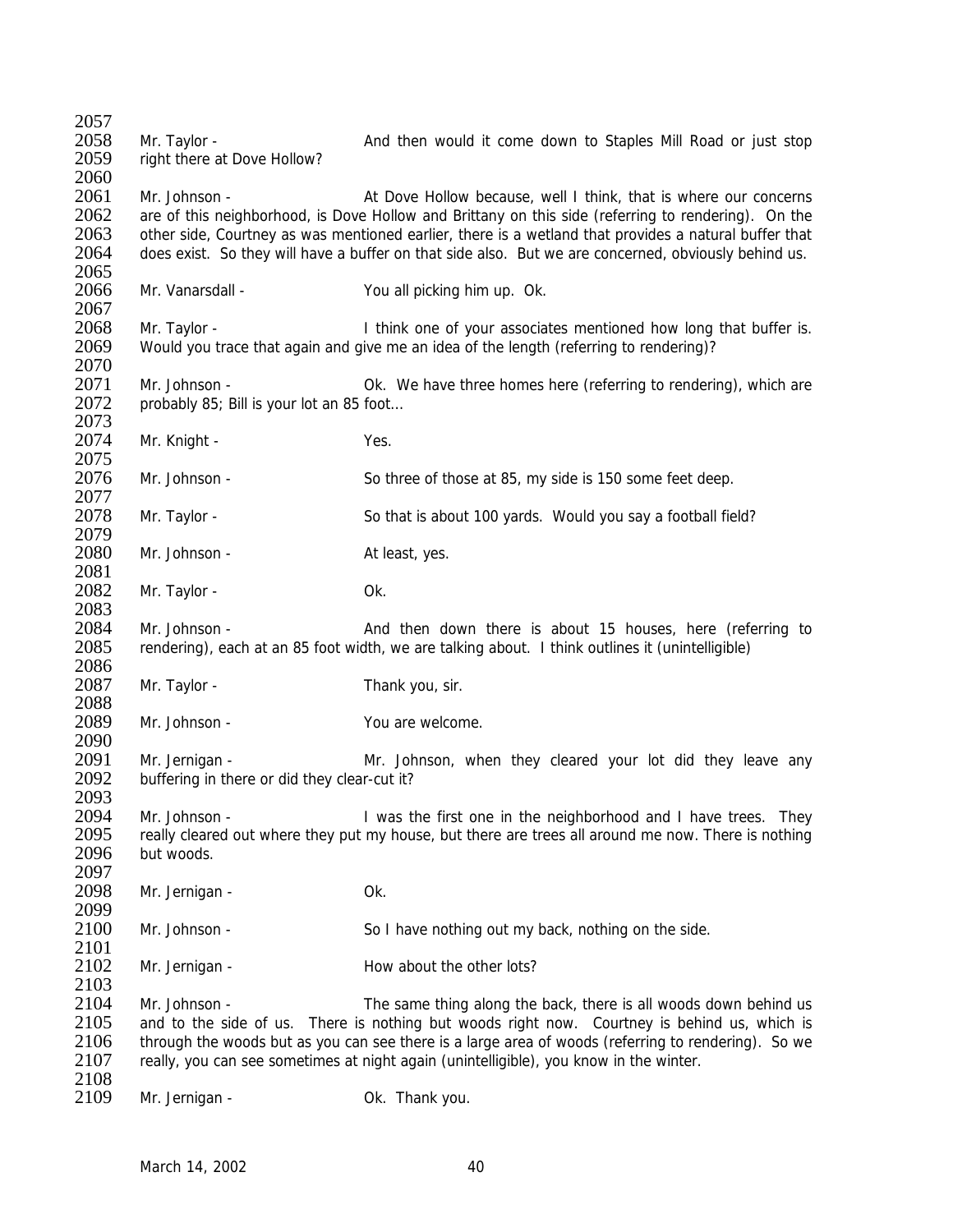| 2110                                         |                                                                              |                                                                                                                                                                                                                                                                                                                                                                                                                                                                                 |
|----------------------------------------------|------------------------------------------------------------------------------|---------------------------------------------------------------------------------------------------------------------------------------------------------------------------------------------------------------------------------------------------------------------------------------------------------------------------------------------------------------------------------------------------------------------------------------------------------------------------------|
| 2111                                         | Mr. Johnson -                                                                | You are welcome.                                                                                                                                                                                                                                                                                                                                                                                                                                                                |
| 2112                                         |                                                                              |                                                                                                                                                                                                                                                                                                                                                                                                                                                                                 |
| 2113<br>2114                                 | Mr. Vanarsdall -                                                             | Anybody else?                                                                                                                                                                                                                                                                                                                                                                                                                                                                   |
| 2115<br>2116                                 | Mr. Taylor -                                                                 | Mr. Atack, I think you had a question or a comment.                                                                                                                                                                                                                                                                                                                                                                                                                             |
| 2117<br>2118<br>2119<br>2120<br>2121         | Mr. Atack -                                                                  | I was just going to try to answer your question Mr. Taylor. It's<br>approximately 1,200 to 1,500 feet, the total area. I think you were trying to address that, as to how<br>many; there is actually 18 residents that are directly impacted from Brittany to Dove Hollow. And<br>that total footage is 1,200 to 1,500 feet. I think that is what you were asking if I'm not mistaken.                                                                                          |
| 2122<br>2123                                 | Mr. Taylor -<br>other looked like it was 100 yards by several hundred yards. | I think I had a couple of figures here. One was 600 feet and the                                                                                                                                                                                                                                                                                                                                                                                                                |
| 2124<br>2125<br>2126<br>2127                 | Mr. Atack -<br>feet.                                                         | I would say it's more than 1,200, probably close to 1,500 linear                                                                                                                                                                                                                                                                                                                                                                                                                |
| 2128<br>2129                                 | Mr. Taylor -                                                                 | Fifteen hundred linear feet along the whole                                                                                                                                                                                                                                                                                                                                                                                                                                     |
| 2130<br>2131                                 | Mr. Atack -                                                                  | Correct, yes sir.                                                                                                                                                                                                                                                                                                                                                                                                                                                               |
| 2132<br>2133                                 | Mr. Taylor -                                                                 | and that would be 1,500 by 50 feet wide.                                                                                                                                                                                                                                                                                                                                                                                                                                        |
| 2134<br>2135<br>2136                         | Mr. Atack -<br>Mr. Johnson's suggestion.                                     | Well, actually that is, by 50 feet wide, right. I'm sorry, based on                                                                                                                                                                                                                                                                                                                                                                                                             |
| 2137<br>2138                                 | Mr. Taylor -                                                                 | Ok. Thank you. Are there any other questions?                                                                                                                                                                                                                                                                                                                                                                                                                                   |
| 2139<br>2140                                 | Mr. Vanarsdall -                                                             | Anybody else want to speak, Mr. Chairman?                                                                                                                                                                                                                                                                                                                                                                                                                                       |
| 2141<br>2142<br>2143                         | Mr. Taylor -                                                                 | I'm not sure, Mr. Vanarsdall, let us ask. I think we gave everybody<br>that had their hand up an opportunity to speak. Is there anybody that perhaps we have missed?                                                                                                                                                                                                                                                                                                            |
| 2144<br>2145                                 | Mr. Walker -                                                                 | That was opposed.                                                                                                                                                                                                                                                                                                                                                                                                                                                               |
| 2146<br>2147                                 | Mr. Taylor -                                                                 | And you want to speak for the project sir?                                                                                                                                                                                                                                                                                                                                                                                                                                      |
| 2148<br>2149                                 | Mr. Walker -                                                                 | Yes sir.                                                                                                                                                                                                                                                                                                                                                                                                                                                                        |
| 2150<br>2151<br>2152                         | Mr. Taylor -<br>not Mr. Director?                                            | All right, please if you would. I think we have enough time, do we                                                                                                                                                                                                                                                                                                                                                                                                              |
| 2153<br>2154                                 | Mr. Marlles -                                                                | Yes, we have about 3 minutes.                                                                                                                                                                                                                                                                                                                                                                                                                                                   |
| 2155<br>2156                                 | Mr. Taylor -                                                                 | We have about 3 minutes. Can you finish in 3 minutes?                                                                                                                                                                                                                                                                                                                                                                                                                           |
| 2157<br>2158<br>2159<br>2160<br>2161<br>2162 | Mr. Walker -                                                                 | All right. I'm Billy Walker and I live in Courtney subdivisions, you<br>all have heard a little bit about. I live at 3403 Merkner and there is my retirement crew up there,<br>back row there. They live in the subdivision with me. Again, like I said, I'm Billy Walker, I live in this<br>subdivision and I'm speaking on behalf of the majority of the people who live in this subdivision,<br>which is a quiet retired type, with young people as well, type neighborhood. |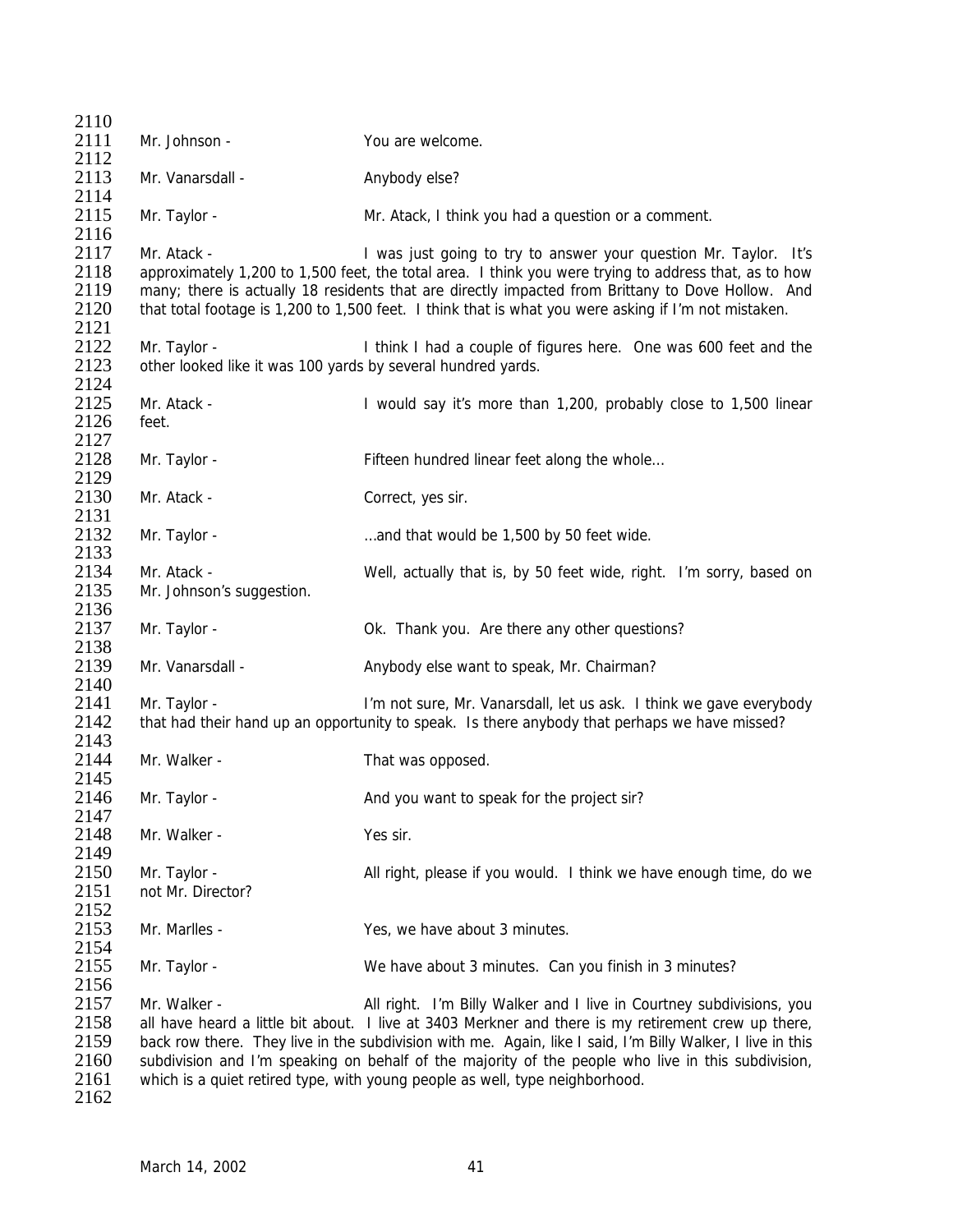2163 Unlike any other subdivision adjacent to this property, Courtney has been mostly impacted. The 2164 whole as you can see right there (referring to rendering). Crossridge surrounds the whole Courtney 2164 whole, as you can see right there (referring to rendering), Crossridge surrounds the whole Courtney<br>2165 subdivision. Although Courtney subdivision is the majority, we do not oppose the rezoning parcel. subdivision. Although Courtney subdivision is the majority, we do not oppose the rezoning parcel. 2166 We would, from a R-2AC to a R-5AC, we would like to make it clear that we are concerned with the 2167 density as well as the County is of which is proposed by Atack Properties. This is also a concern of density as well as the County is of which is proposed by Atack Properties. This is also a concern of 2168 the County's according to Lee Householder's report. The proposed is 157 units on 55.75 acres of 2169 Land, which is approximately 2.8 units per acre as Bob Atack informed us on the  $27<sup>th</sup>$  of February of 2169 land, which is approximately 2.8 units per acre as Bob Atack informed us on the  $27<sup>th</sup>$  of February of 2170 this vear at the Glen Allen Cultural Art Center. This is something that would be welcomed, but of 2170 this year at the Glen Allen Cultural Art Center. This is something that would be welcomed, but of 2171 these 55.75 acres is a lot amount of wetlands as vou've heard and the right-of-way for the power 2171 these 55.75 acres is a lot amount of wetlands as you've heard and the right-of-way for the power<br>2172 lines. They cannot be built on. So when you take at 2.8 units per acre and you cut down, excuse 2172 lines. They cannot be built on. So when you take at 2.8 units per acre and you cut down, excuse 2173 me. let me say you take 157 units and put it on less than 55.75 acres, you density increases. Ok. 2173 me, let me say you take 157 units and put it on less than 55.75 acres, you density increases. Ok.<br>2174 So the density would not be 2.8 as we've heard. I believe that is approximately, actually I think it is 2174 So the density would not be 2.8 as we've heard. I believe that is approximately, actually I think it is 2175 more than 5 acres, or it might be about 5 acres that is unbuildable. more than 5 acres, or it might be about 5 acres that is unbuildable.

2176<br>2177

Again, I just wanted to let you know that this is our concern with the density to Courtney subdivision because it goes all the way from Staples Mill Road; Courtney subdivision does, all the way up to the power lines. So it would affect everybody on the north side of that subdivision on the south side of Merkner.

2181<br>2182 2182 I would like to thank Bob Atack and Phillip Parker for all they tried to do to help with the concerns of <br>2183 all the neighborhoods. I really appreciate that. Meeting with us the way they have and Lee 2183 all the neighborhoods. I really appreciate that. Meeting with us the way they have and Lee<br>2184 Householder as well, letting us speak with him. I also think that with the parcel of land it will be, if it 2184 Householder as well, letting us speak with him. I also think that with the parcel of land it will be, if it 2185 does not get rezoned lok they're proposed to have a road cut from Hungary Road through Staples 2185 does not get rezoned, ok, they're proposed to have a road cut from Hungary Road through Staples<br>2186 Mill and that is going to a lot of unwanted traffic for our neighborhoods without a signal light until. 2186 Mill and that is going to a lot of unwanted traffic for our neighborhoods without a signal light until, 2187 eventually somebody, I guess will put one in there. But if it does not get rezoned there will be a<br>2188 coad that will be cut through from Hungary Road to Staples Mill Road. That is what is proposed on road that will be cut through from Hungary Road to Staples Mill Road. That is what is proposed on 2189 the R-2AC now. So that is something else, another reason why we don't want this, we want this 2190 property to be rezoned because we feel like it would secure our neighborhood, Courtney subdivision, 2191 as far as keeping us still in a little cove the way we are now by just surrounding us with all<br>2192 retirement community. And like I said, the maiority of my neighborhood is retirement community 2192 retirement community. And like I said, the majority of my neighborhood is retirement community<br>2193 and I love these old people and I welcome more to live behind me. That is all. Thank vou. and I love these old people and I welcome more to live behind me. That is all. Thank you.

2194<br>2195 Mr. Vanarsdall - Thank you.

2196<br>2197 2197 Mr. Taylor - Thank you, Mr. Walker. I think ladies and gentlemen we are out of 2198 time according to the Director's clock on the wall and I believe we have heard everyone. time according to the Director's clock on the wall and I believe we have heard everyone.

2199<br>2200 Mr. Vanarsdall - Mr. Atack, you want to take your rebuttal?

2201<br>2202 Mr. Taylor - Mr. Atack, do you have any time?

2203<br>2204 2204 Mr. Marlles - That was for Mr. Atacks time. The gentleman who spoke in favor<br>2205 was out of the time that was Mr. Atacks was out of the time that was Mr. Atacks.

2206<br>2207 2207 Mr. Taylor - Ok. We are going to give Mr. Atack some more time I believe. Go<br>2208 ahead Mr. Atack. Is that acceptable to you Mr. Vanarsdall? ahead Mr. Atack. Is that acceptable to you Mr. Vanarsdall? 2209

2210 Mr. Vanarsdall - If it is all right with him 2211

2212 Mr. Atack - I appreciate that and I apologize for maybe not making my<br>2213 management of the clock more adequate. I asked Mr. Knight to sit here because I think the most 2213 management of the clock more adequate. I asked Mr. Knight to sit here because I think the most 2214 important impact that our rezoning has is on Mr. Knight. Mr. Johnson, and Mr. Hudalla, the people 2214 important impact that our rezoning has is on Mr. Knight, Mr. Johnson, and Mr. Hudalla, the people 2215 who are sitting right here. I think everyone of those people's homes are on the perimeter of our who are sitting right here. I think everyone of those people's homes are on the perimeter of our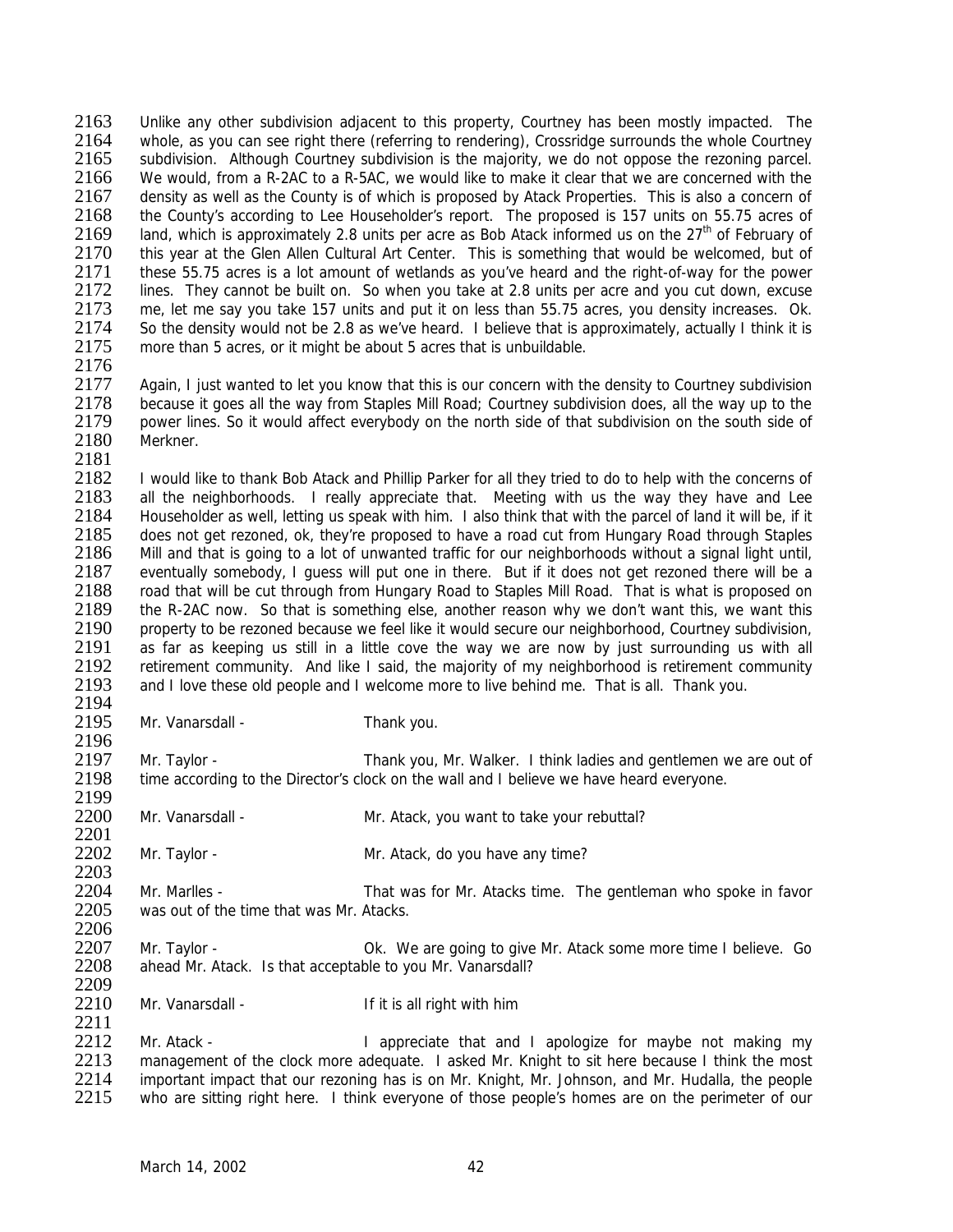- 2216 property.
- $\frac{2217}{2218}$

Mr. Chairman, as you asked Mr. Johnson the amount of footage that would be affected by this 2219 potential buffer. I met with the residents. In our zoning proffers, by the way we have a 25-foot 2220 buffer and we started off with a berm, a landscape berm, and then with our dialoque with the 2220 buffer and we started off with a berm, a landscape berm, and then with our dialogue with the<br>2221 eresidents I was able to ascertain that their preference is to have a natural wooded area. Sort of try 2221 residents I was able to ascertain that their preference is to have a natural wooded area. Sort of try<br>2222 to maintain the continuity of there own back vards as it goes over into our proposed rezoning. I met 2222 to maintain the continuity of there own back yards as it goes over into our proposed rezoning. I met 2223 last Monday evening at Mr. and Mrs. Harrington's home with. I think, everyone who is here this 2223 last Monday evening at Mr. and Mrs. Harrington's home with, I think, everyone who is here this 2224 evening and the request to me was. Mr. Atack can you make this a 50-foot buffer and also augment 2224 evening and the request to me was, Mr. Atack can you make this a 50-foot buffer and also augment 2225 that buffer with landscaping which is what we had proposed to do in the 25-foot area. I said I 2225 that buffer with landscaping which is what we had proposed to do in the 25-foot area. I said I<br>2226 vould try and work on that and Mr. Knight has asked me to be very specific for the record this 2226 would try and work on that and Mr. Knight has asked me to be very specific for the record this 2227 evening. And since I met with the residents last night I've had about two minutes to speak to them 2227 evening. And since I met with the residents last night I've had about two minutes to speak to them<br>2228 before I came up here and we are going to meet. I believe it is Tuesday night at 7:30 or so at Mr before I came up here and we are going to meet, I believe it is Tuesday night at 7:30 or so at Mr. 2229 and Mrs. Harrington's home at which time we will give the exact specifics. But I will warrant today<br>2230 at this podium and Mr. Glover has made it very clear to me when he met at a Cultural Art's meeting 2230 at this podium and Mr. Glover has made it very clear to me when he met at a Cultural Art's meeting<br>2231 that he would defer this case before the Board of Supervisors if this buffer wasn't resolved to the 2231 that he would defer this case before the Board of Supervisors if this buffer wasn't resolved to the 2232 satisfaction of those who are impacted. So I would say to you Mr. Knight that we will get you 50 satisfaction of those who are impacted. So I would say to you Mr. Knight that we will get you 50 2233 feet as you asked for when we met Monday evening. What we will do is met Tuesday evening and 2234 formalizes that. It will certainly give us more than ample time before the April Board of Supervisors 2234 formalizes that. It will certainly give us more than ample time before the April Board of Supervisors<br>2235 meeting. I think, to resolve any of the formalities with regard to the landscape architects visit. I 2235 meeting, I think, to resolve any of the formalities with regard to the landscape architects visit. I<br>2236 apologize for taking so much time Mr. Chairman but I would also, if Mr. Knight would have any 2236 apologize for taking so much time Mr. Chairman but I would also, if Mr. Knight would have any<br>2237 comment I have not articulated this specifically before, our engineers have been working on it but I 2237 comment I have not articulated this specifically before, our engineers have been working on it but I<br>2238 believe it to be the most single important fact that these residents are requesting believe it to be the most single important fact that these residents are requesting. 2239

2251

2253

2240 Mr. Taylor - Thank you, Mr. Atack. Would you just like to finish it off?

2241<br>2242 2242 Mr. Knight - Yes. I would like to thank Mr. Atack for making it public, that he<br>2243 will give us that 50 feet. We didn't know that until just this past moment. The only question we will give us that 50 feet. We didn't know that until just this past moment. The only question we 2244 have is what is adequate landscaping to give us a reasonable buffer? We just want the Commission<br>2245 and Mr. Atack to reflect in that they are getting a large increase in lots, which means large profits 2245 and Mr. Atack to reflect in that they are getting a large increase in lots, which means large profits 2246 and we want only that portion that insures us the best chance of being able to enjoy our property as 2246 and we want only that portion that insures us the best chance of being able to enjoy our property as 2247 we have in the last ten vears. We look forward to working with the Commission and Mr. Atack to 2247 we have in the last ten years. We look forward to working with the Commission and Mr. Atack to 2248 accomplish this and I thank you for your time accomplish this and I thank you for your time.

2249<br>2250 Mr. Taylor - Thank you very much.

2252 Mr. Vanarsdall - Thank you.

2254 Mr. Taylor - I think I did hear somewhere in the discussion that Mr. Glover will 2255 work on this as it comes to the Board of Supervisors. So I think the assurances that we got from Mr.<br>2256 Glover and Mr. Atack should suffice. So. Mr. Vanarsdall is a motion in order? Glover and Mr. Atack should suffice. So, Mr. Vanarsdall is a motion in order?

 $2257$ <br> $2258$ 2258 Mr. Vanarsdall - I have several notes here that I've made on the main issues and it<br>2259 reminds me of the story and the movie "There Are Two Sides of Every Story Come on Home and 2259 reminds me of the story and the movie, "*There Are Two Sides of Every Story Come on Home and*<br>2260 *Tell Me Yours*", so that is what I'm going to do. But since we left off on the 50 foot buffer that is the 2260 *Tell Me Yours*", so that is what I'm going to do. But since we left off on the 50 foot buffer that is the 2261 number one, the number one issue is they don't want the R-5 behind the house. That is the number 2261 number one, the number one issue is they don't want the R-5 behind the house. That is the number<br>2262 one issue. The second and probably the most important issue as Ed Knight said is the 50 foot 2262 one issue. The second and probably the most important issue as Ed Knight said is the 50 foot 2263 buffer. So I want to start with that because I want to, last week Ed Knight and Jeff Hudalla and 2264 Tom Harrington met with us over here, Mr. Silber, Lee Householder, and they explained in a very 2265 nice manner that they want the 50 feet just like they just did. I called Bob Atack that night at home,<br>2266 about 9:30 or 10:00, and told him about the meeting and he said I'll do everything that I can. But 2266 about 9:30 or 10:00, and told him about the meeting and he said I'll do everything that I can. But 2267 he said I can't quarantee it now because I've got to make sure I have the 50 feet. So that is where 2267 he said I can't guarantee it now because I've got to make sure I have the 50 feet. So that is where 2268 we are on that. we are on that.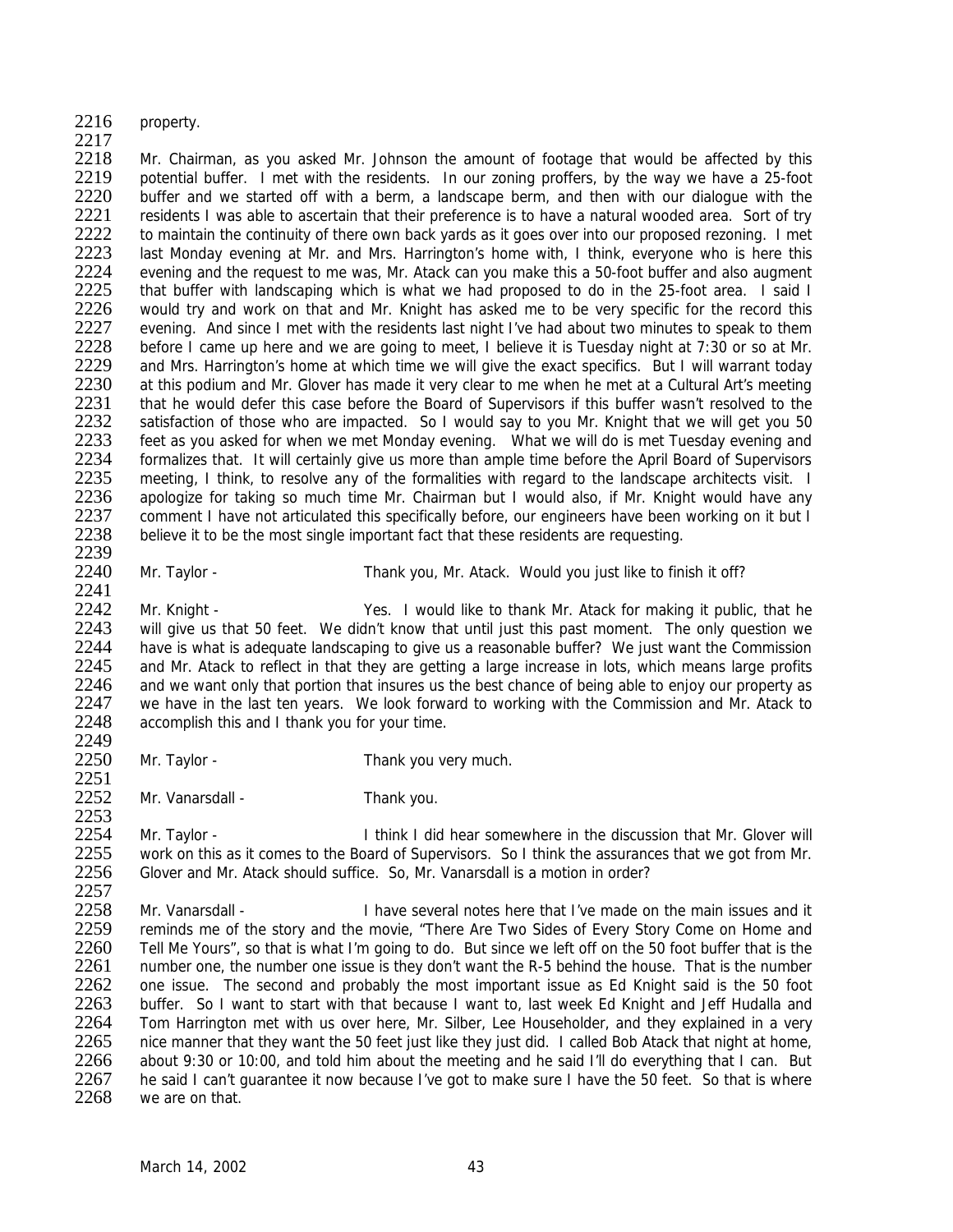# 2269<br>2270

2270 As I told several of you who called me, everything you do has a certain amount of trust. We get 2271 everything in writing when we can, all the i's doted and the t's crossed. But it is still a certain everything in writing when we can, all the i's doted and the t's crossed. But it is still a certain 2272 amount of trust, and he already said it, Mr. Glover, I know Mr. Glover will not allow this without the 2273 50 feet. One thing I want to make clear and this is something that has never been understood, I 2273 50 feet. One thing I want to make clear and this is something that has never been understood, I<br>2274 alon't think by everyone, over the Cultural Center by the way. This morning they didn't mention my 2274 don't think by everyone, over the Cultural Center by the way. This morning they didn't mention my<br>2275 name as being at the Cultural Art Center and I'm the one that encouraged Mr. Atack to have the 2275 name as being at the Cultural Art Center and I'm the one that encouraged Mr. Atack to have the 2276 meeting with them anyway. But in defense of Mr. Dovi, over there, I had on a new suit and I had a 2276 meeting with them anyway. But in defense of Mr. Dovi, over there, I had on a new suit and I had a 2277 haircut and he didn't know who I was. haircut and he didn't know who I was.

2278<br>2279

2279 Now getting back to the 50 foot buffer or the 25 foot landscape buffer. He is going to have a<br>2280 professional landscaper, and I'm doing this for the benefit of the Commission also, he is going to 2280 professional landscaper, and I'm doing this for the benefit of the Commission also, he is going to 2281 have a professional landscaper come over to each one of the people who live on that back row and have a professional landscaper come over to each one of the people who live on that back row and 2282 say, "what do you want planted in your backyard?" Then he'll go to your backyard and your<br>2283 backyard. He does not have to do that. He does not have to put in the 50 feet. Although you 2283 backyard. He does not have to do that. He does not have to put in the 50 feet. Although you<br>2284 people sav this is not the same thing, it isn't the same but it is the same, it is an R zoning, residential 2284 people say this is not the same thing, it isn't the same but it is the same, it is an R zoning, residential 2285 zoning against a residential zoning and no developer has to put anything between there that he zoning against a residential zoning and no developer has to put anything between there that he 2286 doesn't want to. An R-1 is not the same as an R-2, or an R-2 is not the same as an R-3, and neither 2287 is the R-5A but they are not multi-family as such, they are single-family detached homes. So that is 2287 is the R-5A but they are not multi-family as such, they are single-family detached homes. So that is 2288 the main thing I want to say. Anything this man does is voluntarily. the main thing I want to say. Anything this man does is voluntarily.

2289<br>2290 2290 Number three is the school. The school became an issue because you have taken for granted that 2291 every single 117 homes will have kids and they will all go to Dumbarton School. Lunderstand there 2291 every single, 117 homes will have kids and they will all go to Dumbarton School. I understand there 2292 are people right here in the audience that go to St. Michaels Catholic School who live there. So what are people right here in the audience that go to St. Michaels Catholic School who live there. So what 2293 is to keep the people from the other community from going to Catholic School, any other Parochial<br>2294 School, Private School? I have a next door neighbor that does home schooling. So there is no 2294 School, Private School? I have a next door neighbor that does home schooling. So there is no<br>2295 guarantee that out of 117 homes everybody is going to flock to that school. It use to be that way. guarantee that out of 117 homes everybody is going to flock to that school. It use to be that way. 2296 When I came along people wanted to go to the Public Schools next to their house. It is not that way 2297 now. Also Dumbarton School is an accredited school. It's at the top of the list, not number one, but 2298 at the top of the list in the County. There are forty elementary schools and it is at the top of the list. 2298 at the top of the list in the County. There are forty elementary schools and it is at the top of the list.<br>2299 I don't know what else you want for that. You have to go to school with people of different races 2299 I don't know what else you want for that. You have to go to school with people of different races<br>2300 and different nationalities, all of us did. And I was assured that this school would be built, finished 2300 and different nationalities, all of us did. And I was assured that this school would be built, finished<br>2301 by 2003 unless there is a problem and tonight when we went over the budget with the Manager and 2301 by 2003 unless there is a problem and tonight when we went over the budget with the Manager and 2302 the head chefs of the County, that is what we did at 6:15, went over the CIP. Capital Improvement 2302 the head chefs of the County, that is what we did at 6:15, went over the CIP, Capital Improvement 2303 Program and Lasked specifically, the Commissioners will tell you. Lasked Mr. Manager whether it 2303 Program and I asked specifically, the Commissioners will tell you. I asked Mr. Manager whether it 2304 would be built this year, yes it will. Money is going to be allocated; it is in the 2002-03 budget. would be built this year, yes it will. Money is going to be allocated; it is in the 2002-03 budget. 2305

2306 Number four is density. The number of homes, and some of this has been said but I want to 2307 summarize all of it. The number of homes under R-5A is 157 and under the R-2A is 117 that is only 2308 40 more homes. It's a 2.5 for the R-2A density, 2.8 for the R-5A density.

2309<br>2310 2310 Number five is traffic. There again you are extremely lucky. Let me read a proffer to you: "Proffer<br>2311 Inumber 13: There shall be no access or road connection between the property of Dove Hollow 2311 number 13: There shall be no access or road connection between the property of Dove Hollow<br>2312 Subdivision. Brittany Subdivision or Duncroft". There will be no road coming through there. Also 2312 Subdivision, Brittany Subdivision or Duncroft". There will be no road coming through there. Also<br>2313 under traffic, the County traffic engineer. I called him this morning: the estimate that was on this 2313 under traffic, the County traffic engineer, I called him this morning; the estimate that was on this 2314 form of Mr. Householder's it said 1.200 trips under the R-5A. I understand this morning that was a 2314 form of Mr. Householder's, it said 1,200 trips under the R-5A. I understand this morning that was a<br>2315 slightly high figure. So I'm going to put R-5A is 1,200 minus trips a day. He researched the R-2A as slightly high figure. So I'm going to put R-5A is 1,200 minus trips a day. He researched the R-2A as 2316 the project is as we speak and it is 1,370 trips per day. That is 170 fewer vehicle, noise, lights and 2317 everything else. I just wanted you all to understand what this is.

2318<br>2319 2319 The case is not consistent with the Land Use Plan only because of the difference of 2.8 and 2.5, that 2320 is the only reason. It is consistent with the Goals. Objectives and Policies of the Land Use Plan of 2320 is the only reason. It is consistent with the Goals, Objectives and Policies of the Land Use Plan of 2321 the County. It is also recommended by the professional staff, and in closing I would like to quote the County. It is also recommended by the professional staff, and in closing I would like to quote